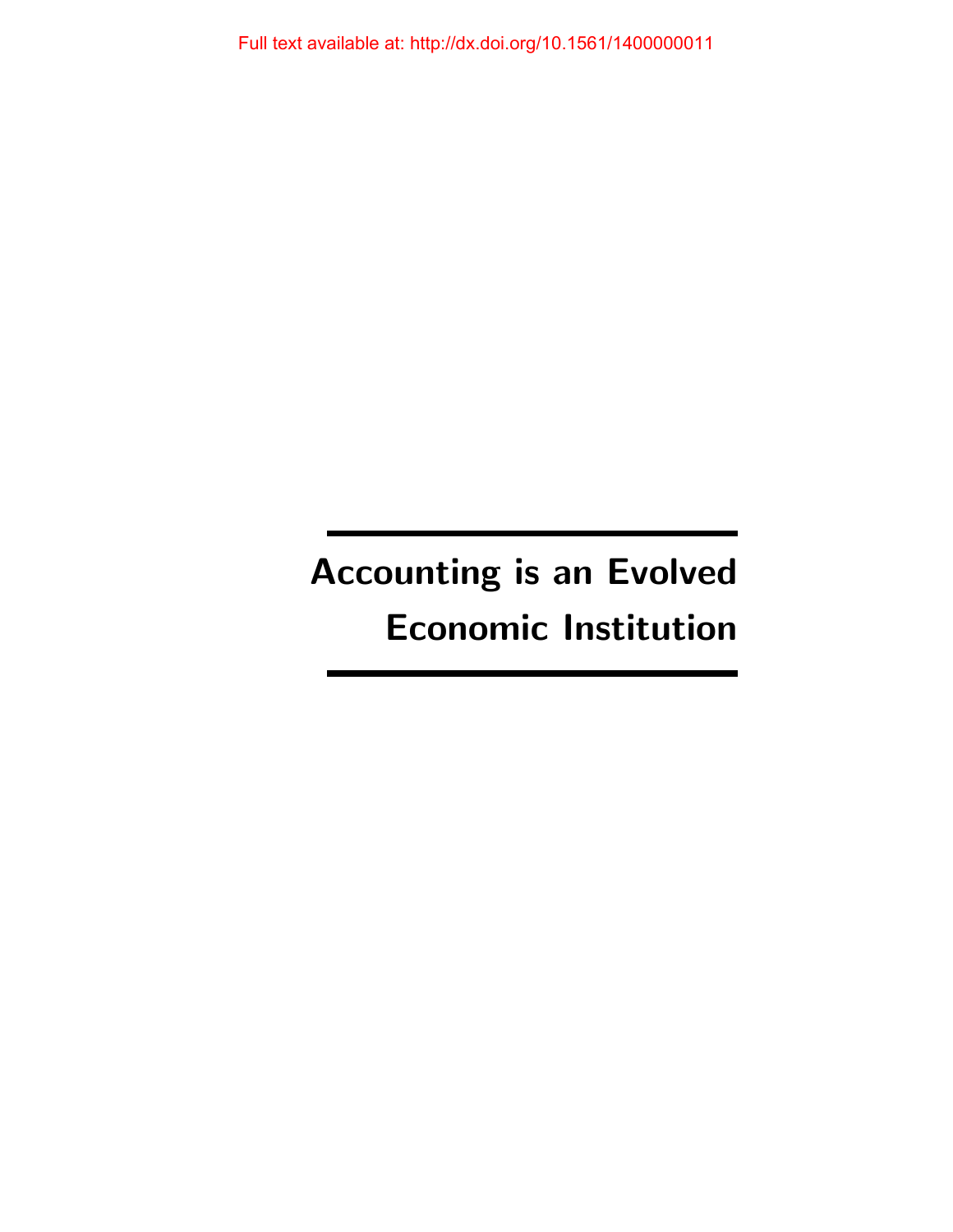# Accounting is an Evolved Economic Institution

## Gregory B. Waymire

Emory University Atlanta, GA 30322 USA Gregory Waymire@bus.emory.edu

## Sudipta Basu

Temple University Philadelphia, PA 19122 USA Sudipta.Basu@temple.edu



Boston – Delft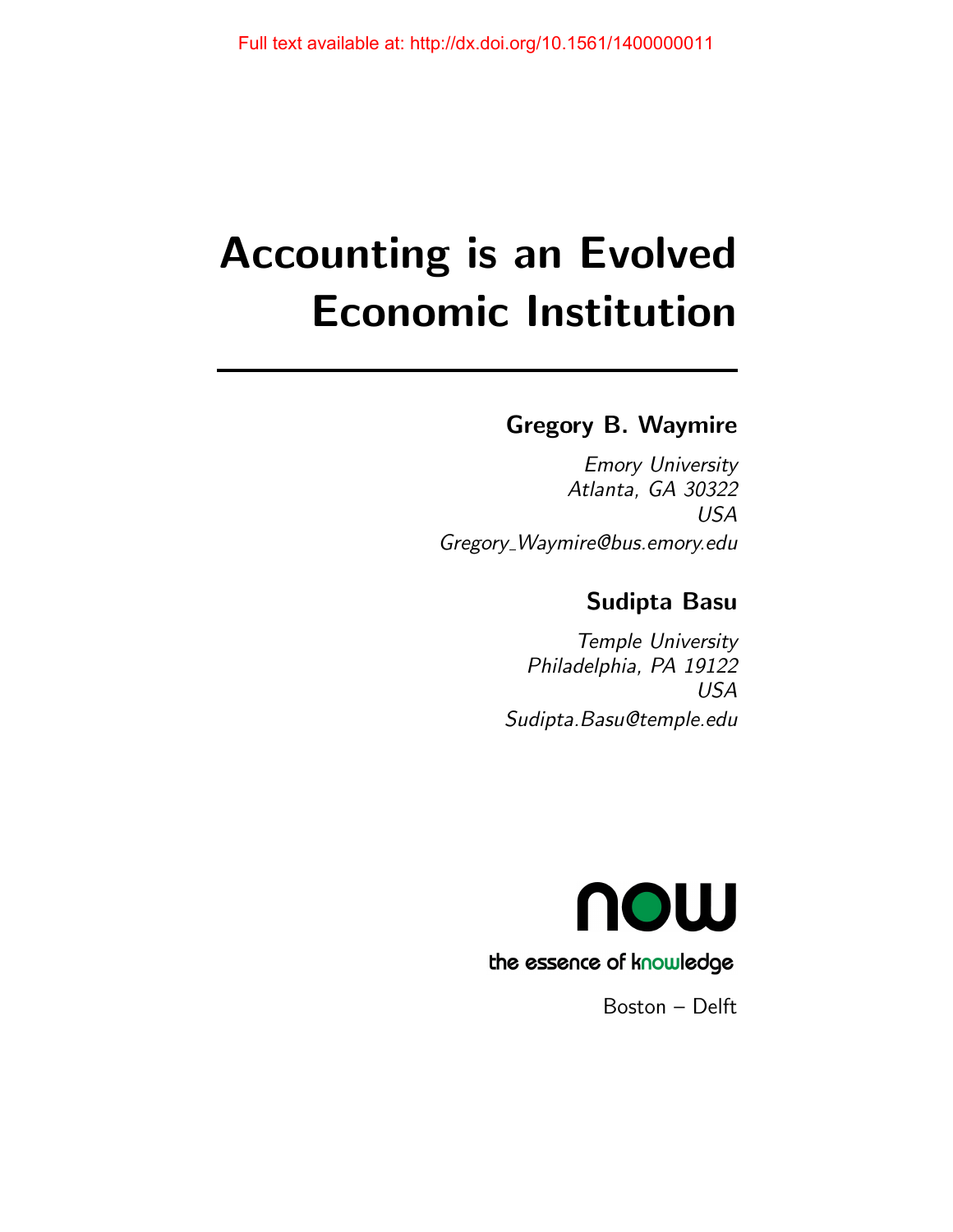## Foundations and Trends $^{\circledR}$  in Accounting

Published, sold and distributed by: now Publishers Inc. PO Box 1024 Hanover, MA 02339 USA Tel. +1-781-985-4510 www.nowpublishers.com sales@nowpublishers.com

Outside North America: now Publishers Inc. PO Box 179 2600 AD Delft The Netherlands Tel. +31-6-51115274

The preferred citation for this publication is G. B. Waymire and S. Basu, Accounting is an Evolved Economic Institution, Foundation and Trends  $\mathbb B$  in Accounting, vol 2, nos 1–2, pp 1–173, 2007

ISBN: 978-1-60198-160-8 c 2008 G. B. Waymire and S. Basu

All rights reserved. No part of this publication may be reproduced, stored in a retrieval system, or transmitted in any form or by any means, mechanical, photocopying, recording or otherwise, without prior written permission of the publishers.

Photocopying. In the USA: This journal is registered at the Copyright Clearance Center, Inc., 222 Rosewood Drive, Danvers, MA 01923. Authorization to photocopy items for internal or personal use, or the internal or personal use of specific clients, is granted by now Publishers Inc for users registered with the Copyright Clearance Center (CCC). The 'services' for users can be found on the internet at: www.copyright.com

For those organizations that have been granted a photocopy license, a separate system of payment has been arranged. Authorization does not extend to other kinds of copying, such as that for general distribution, for advertising or promotional purposes, for creating new collective works, or for resale. In the rest of the world: Permission to photocopy must be obtained from the copyright owner. Please apply to now Publishers Inc., PO Box 1024, Hanover, MA 02339, USA; Tel. +1-781-871-0245; www.nowpublishers.com; sales@nowpublishers.com

now Publishers Inc. has an exclusive license to publish this material worldwide. Permission to use this content must be obtained from the copyright license holder. Please apply to now Publishers, PO Box 179, 2600 AD Delft, The Netherlands, www.nowpublishers.com; e-mail: sales@nowpublishers.com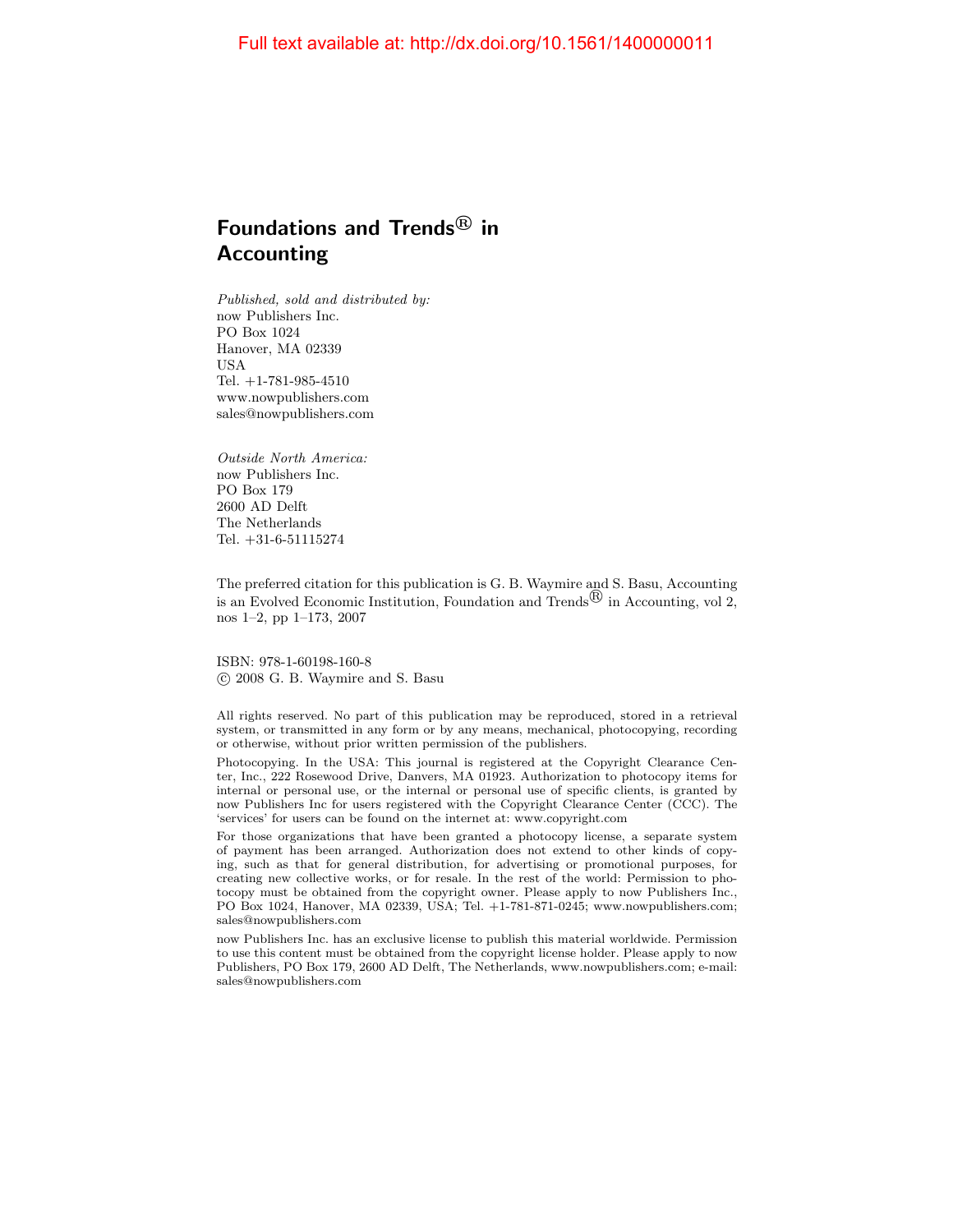## Foundations and Trends<sup>®</sup> in Accounting Volume 2 Issue 1–2, 2007 Editorial Board

#### Editor-in-Chief:

Stefan J. Reichelstein Graduate School of Business Stanford University Stanford, CA 94305 USA  $reichelstein\_stefan@gsb.stanford.edu$ 

#### Editors

Ronald Dye, Northwestern University David Larcker, Stanford University Stephen Penman, Columbia University Stefan Reichelstein, Stanford University (Managing Editor)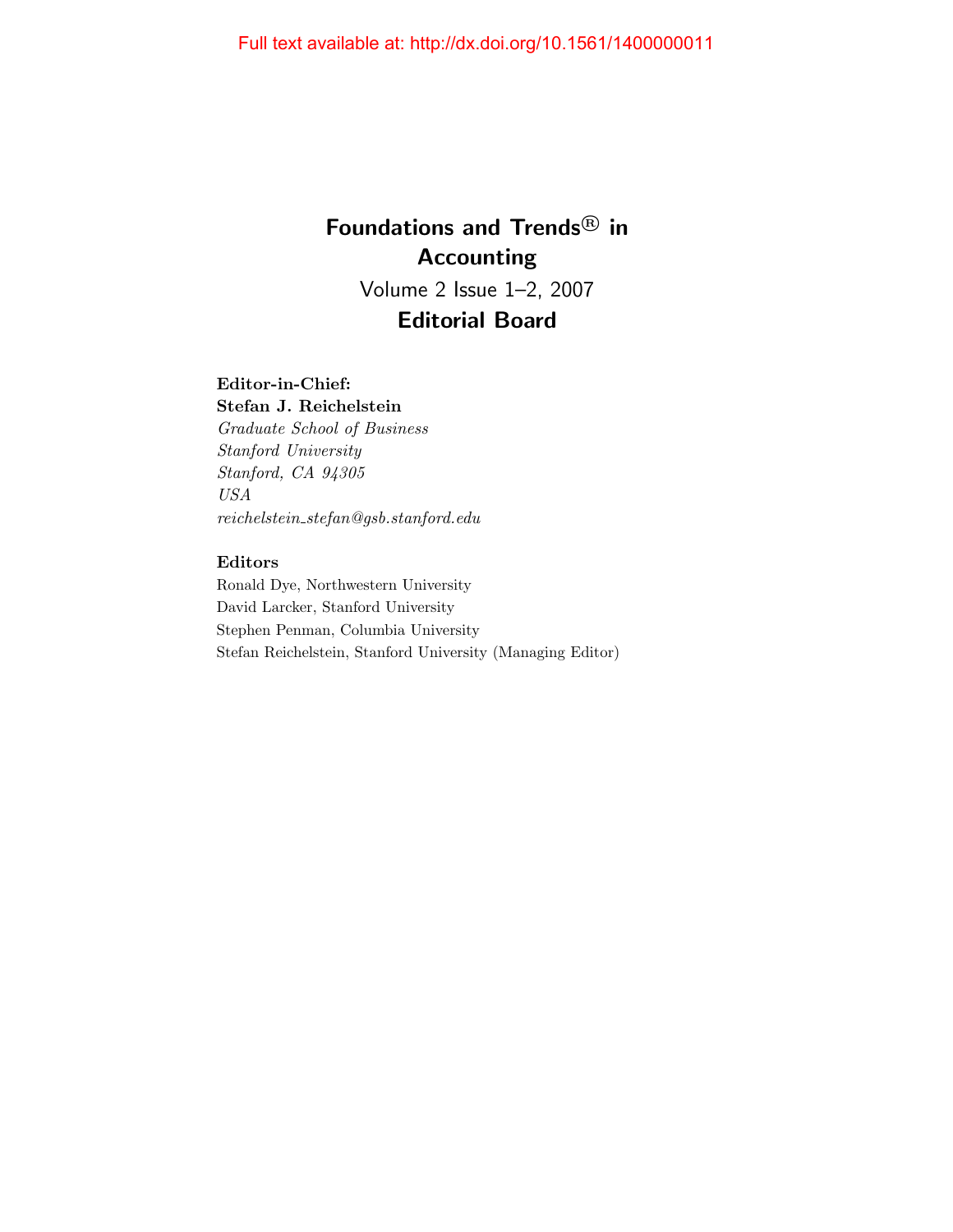## Editorial Scope

Foundations and Trends $^{\textcircled{\textrm{B}}}$  in Accounting will publish survey and tutorial articles in the following topics:

- Auditing
- Corporate Governance
- Cost Management
- Disclosure
- Event Studies/Market Efficiency Studies
- Executive Compensation
- Financial Reporting
- Financial Statement Analysis and Equity Valuation
- Management Control
- Performance Measurement
- Taxation

#### Information for Librarians

Foundations and Trends<sup>®</sup> in Accounting, 2007, Volume 2, 4 issues. ISSN paper version 1554-0642. ISSN online version 1554-0650. Also available as a combined paper and online subscription.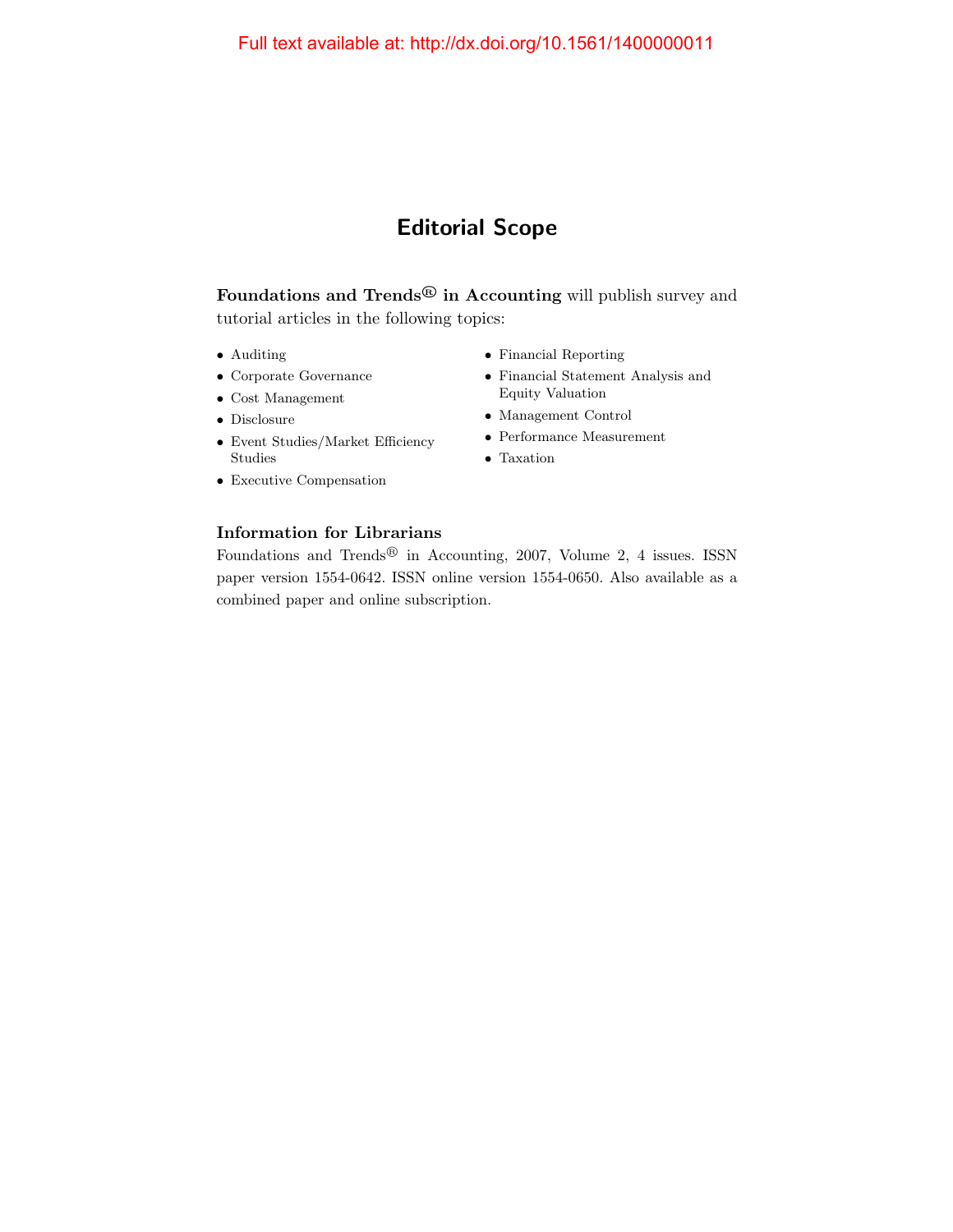Foundations and Trends<sup>®</sup> in Accounting Vol. 2, Nos. 1–2 (2007) 1–173 c 2008 G. B. Waymire and S. Basu DOI: 10.1561/1400000011



### Accounting is an Evolved Economic Institution<sup>∗</sup>

## Gregory B. Waymire<sup>1</sup> and Sudipta Basu<sup>2</sup>

- <sup>1</sup> Department of Accounting, Goizueta Business School, Emory University, Atlanta, GA 30322, USA, Gregory\_Waymire@bus.emory.edu
- <sup>2</sup> Department of Accounting, Fox School of Business and Mangement, Temple University, Philadelphia, PA 19122, USA, Sudipta.Basu@temple.edu

#### Abstract

We develop our paper by defining "accounting history research" and posing six big picture questions about historical accounting evolution. The paper selectively summarizes accounting history over the past ten thousand years, organized around our six questions. This review provides useful examples that we draw upon for subsequent sections, but can also be used as a US accounting history primer. We explain how accounting history can inform scholars studying modern institutions by analyzing several exemplary research papers. The paper discusses numerous empirical studies using archival accounting data and suggests further questions that can build upon and extend published research. Finally, we discuss the implications of our evolutionary perspective for accounting research, and identify numerous research opportunities

<sup>\*</sup> This essay is dedicated to the memory of our colleague, George Benston, who passed away earlier this year. George was a consummate scholar who believed strongly in the value of economics-based policy research informed by intelligent data analysis. He also was a person of remarkable energy and zest for life. We shall miss him.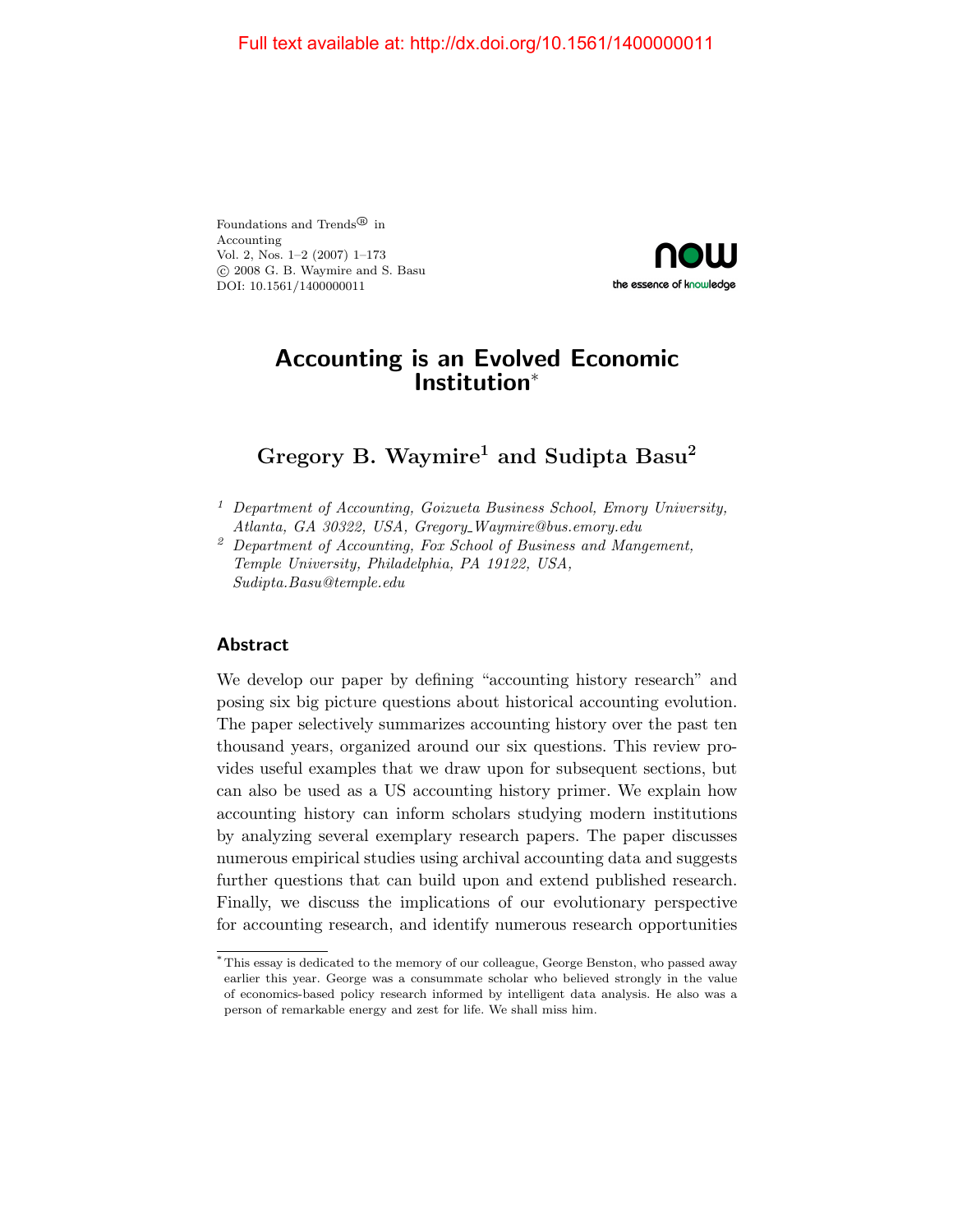under each of our six big picture questions that will together help us build a coherent evolutionary theory of accounting.

> Yet, if it is too pessimistic a view that man learns nothing from history, it may well be questioned whether he always learns the truth. While the events of the past are the source of the experience of the human race, their opinions are determined not by the objective facts but by the records and interpretations to which they have access. Few men will deny that our views about the goodness or badness of different institutions are largely determined by what we believe to have been their effects in the past. There is scarcely a political ideal or concept which does not involve opinions about a whole series of past events, and there are few historical memories which do not serve as a symbol of some political aim. Yet the historical beliefs which guide us in the present are not always in accord with the facts; sometimes they are even the effects rather than the cause of political beliefs. Historical myths have perhaps played nearly as great a role in shaping opinion as historical facts. Yet we can hardly hope to profit from past experience unless the facts from which we draw our conclusions are correct.

— Friedrich Hayek, "History and Politics" [\(1954,](#page-26-0) pp. 1–2)

Without a knowledge of history, the accountant may not be sufficiently aware of the evolutionary nature of society.

— American Accounting Association (AAA) Committee on the Future Structure, Content, and Scope of Accounting Education [\(1986,](#page-13-0) p. 181)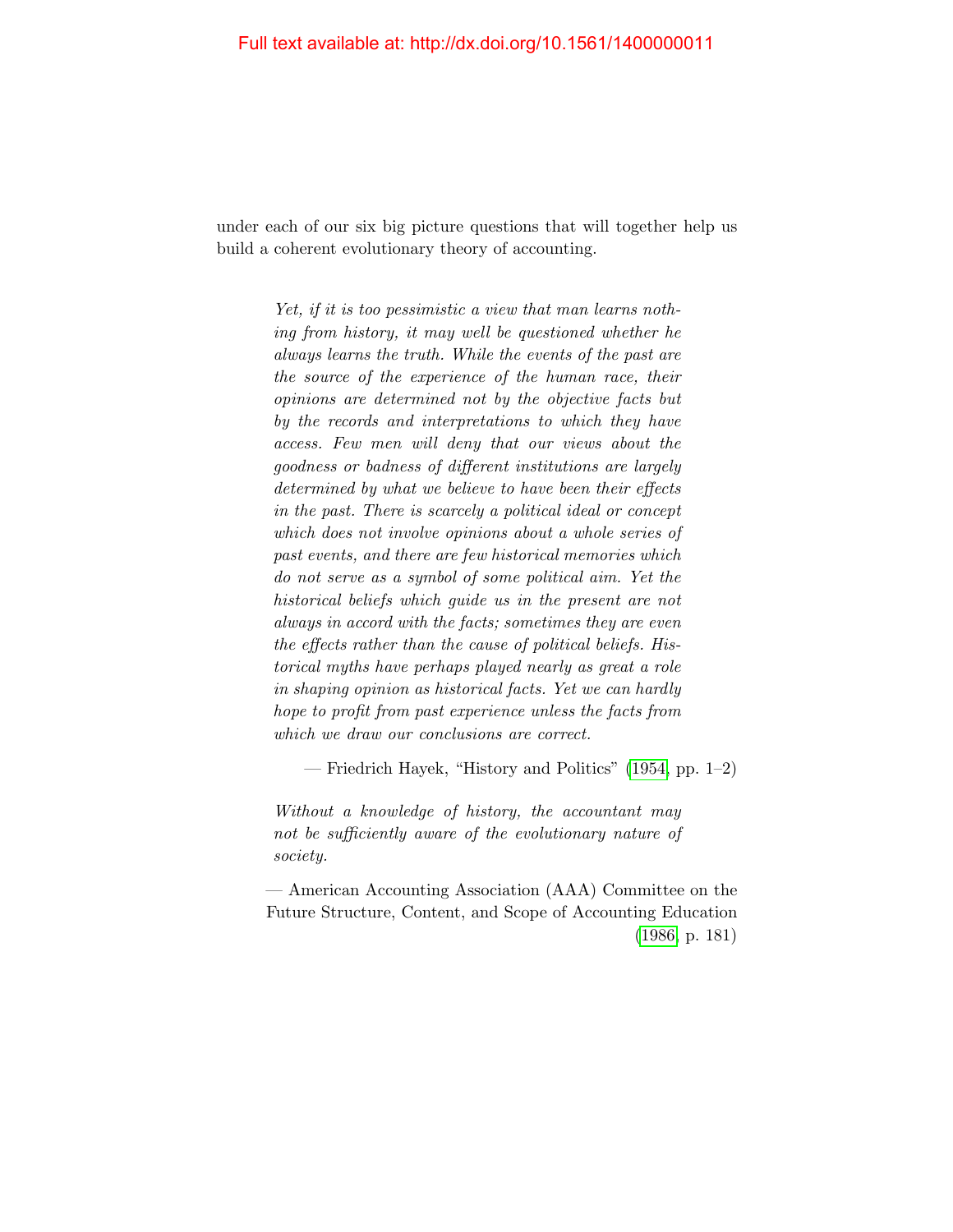# **Contents**

| $\mathbf{1}$ | <b>Introduction: Why Accounting History</b><br><b>Research is Valuable</b> | $\mathbf 1$ |
|--------------|----------------------------------------------------------------------------|-------------|
| $\bf{2}$     | <b>Quantitative Accounting History Research</b>                            | $\bf{5}$    |
| 3            | Overview of Questions that Arise in Accounting<br><b>History Research</b>  | 9           |
| 3.1          | Why is the Record keeping Function of Accounting<br>Important?             | 15          |
| $3.2\,$      | How Could Double-entry Bookkeeping Enable                                  |             |
|              | Large-scale Capitalism?                                                    | 17          |
| $3.3\,$      | How Can Accounting "Norms" Form Spontaneously                              | 19          |
| 3.4          | Accounting's Relation with Law, Regulation,                                |             |
|              | and Taxation                                                               | 21          |
| $3.5\,$      | The Existence and Development of Broad                                     |             |
|              | <b>Accounting Principles</b>                                               | 22          |
| 3.6          | The Discontinuous Path of Accounting Evolution                             | 23          |
| 4            | <b>Accounting History Research as a Stimulant</b>                          |             |
|              | to Thought Experiments                                                     | $27\,$      |
| 4.1          | The Role of Thought Experiments in Research                                | 27          |
| 4.2          | The Role of Historical Case Studies                                        | 29          |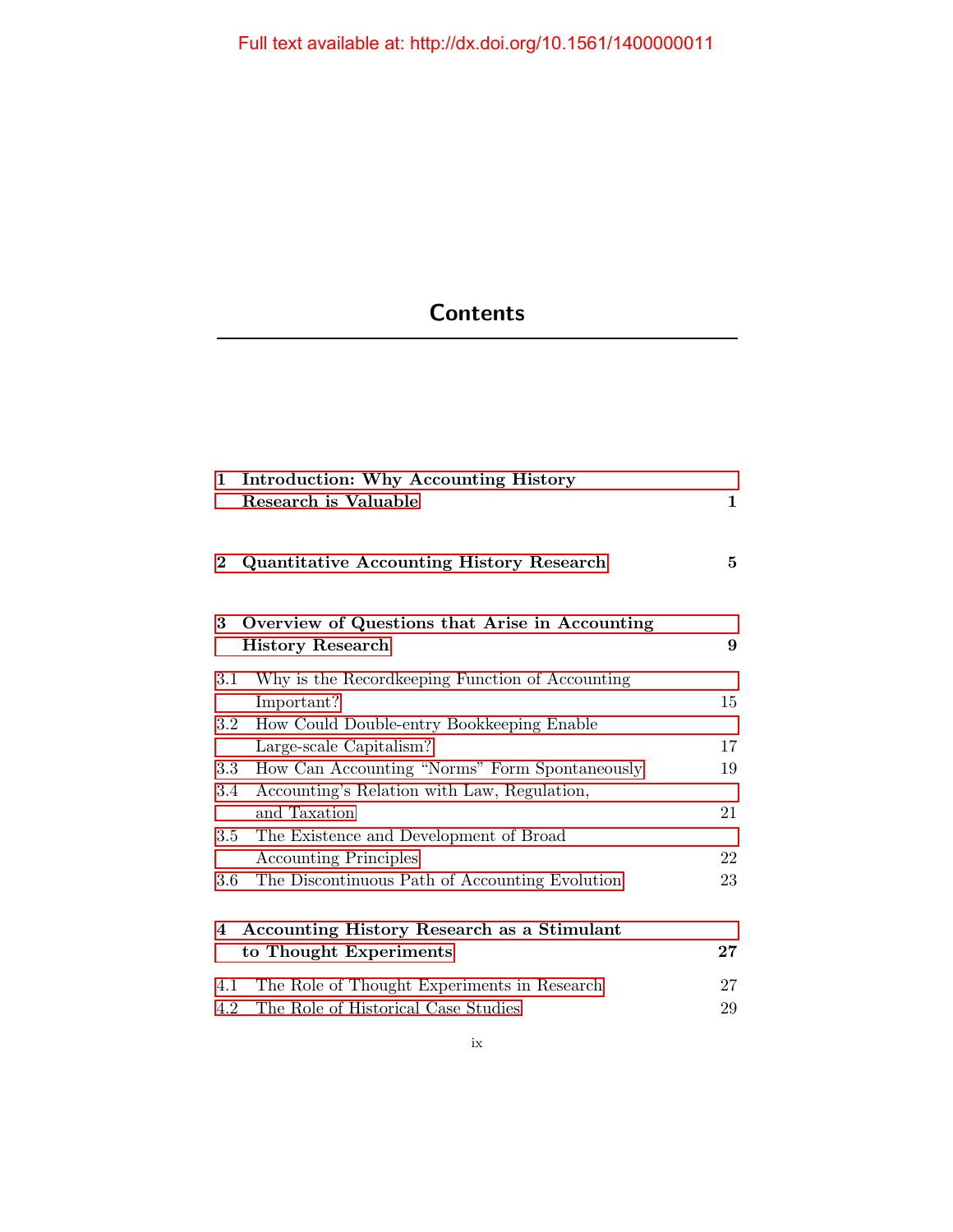| 4.3                                          | The Role of Small Sample Studies Using             |     |  |
|----------------------------------------------|----------------------------------------------------|-----|--|
|                                              | Historical Data                                    | 40  |  |
| 4.4                                          | What Price Do We Pay for Ignorance of Accounting's |     |  |
|                                              | Institutional History?                             | 43  |  |
| 4.5                                          | How Can Researchers Become More Historically       |     |  |
|                                              | Informed?                                          | 49  |  |
| 5                                            | The Use of Historical Data in Testing              |     |  |
|                                              | <b>Economic Hypotheses</b>                         | 55  |  |
| $5.1\,$                                      | Using Historical Data to Test Hypotheses: Examples |     |  |
|                                              | from Economics                                     | 56  |  |
| 5.2                                          | Using Historical Data to Study the Emergence of    |     |  |
|                                              | Accounting Institutions                            | 58  |  |
| 5.3                                          | Using Historical Data to Study the Effects         |     |  |
|                                              | of Accounting Regulation                           | 71  |  |
| 5.4                                          | Data Availability for Economic History Research in |     |  |
|                                              | Accounting                                         | 91  |  |
| Future Research: Toward an Evolutionary<br>6 |                                                    |     |  |
|                                              | <b>Theory of Accounting</b>                        | 93  |  |
| 6.1                                          | An Evolutionary Story of Accounting                | 93  |  |
| 6.2                                          | Future Research on Accounting Evolution            | 104 |  |
| 7                                            | <b>Concluding Remarks</b>                          | 135 |  |
| Acknowledgments                              |                                                    | 139 |  |
| References                                   |                                                    | 141 |  |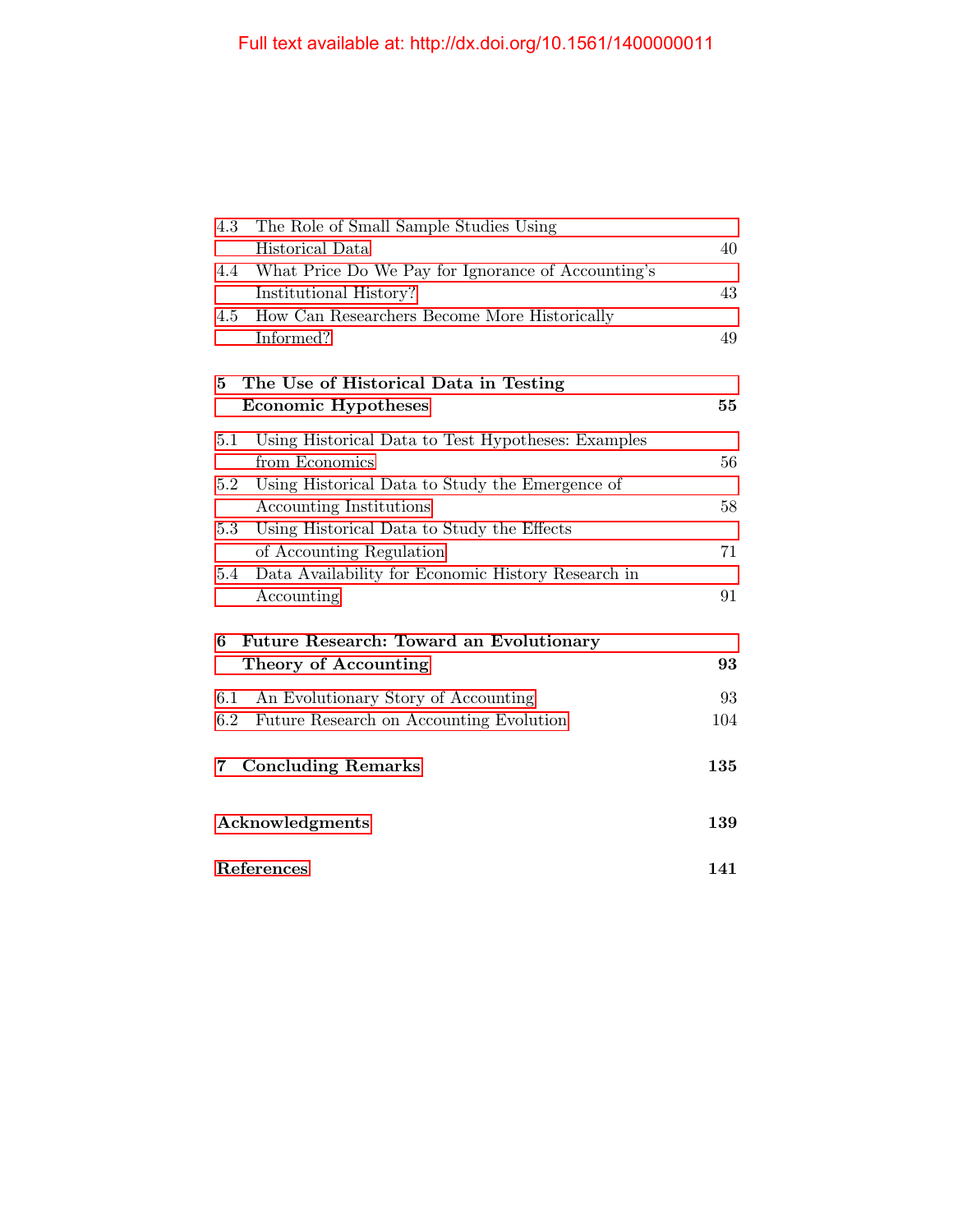# <span id="page-9-0"></span>Introduction: Why Accounting History Research is Valuable

1

Accounting is an economic institution whose recordkeeping origins are at least 10,000 years old [\(Schmandt-Besserat, 1992\)](#page-41-0). Double-entry bookkeeping emerged spontaneously in 13th century Italian businesses and was summarized in Pacioli's [\(1494\)](#page-37-0) classic printed text. After the corporate form was introduced in 16th century Britain [\(Micklethwait](#page-35-0) [and Wooldridge, 2003\)](#page-35-0), bookkeeping increased in complexity. Accounting, which classifies, aggregates, and summarizes business performance using a firm's comprehensive transactional history, is only a few hundred years old [\(Ijiri, 1975\)](#page-28-0). Even within this relatively short time, modern corporate accounting largely took shape with little explicit direction from formal standard-setters.

Accounting, like other economic institutions, has evolved through a path-dependent historical process over thousands of years wherein current practices are influenced by both the recent and distant past. Hence, accounting scholars need to seriously confront history to understand the ultimate reasons why accounting institutions take their modern form. Written conceptual frameworks have guided accounting standards only in recent decades. Yet, accountants almost exclusively use implicit theories of intentional design to analyze accounting practices, whether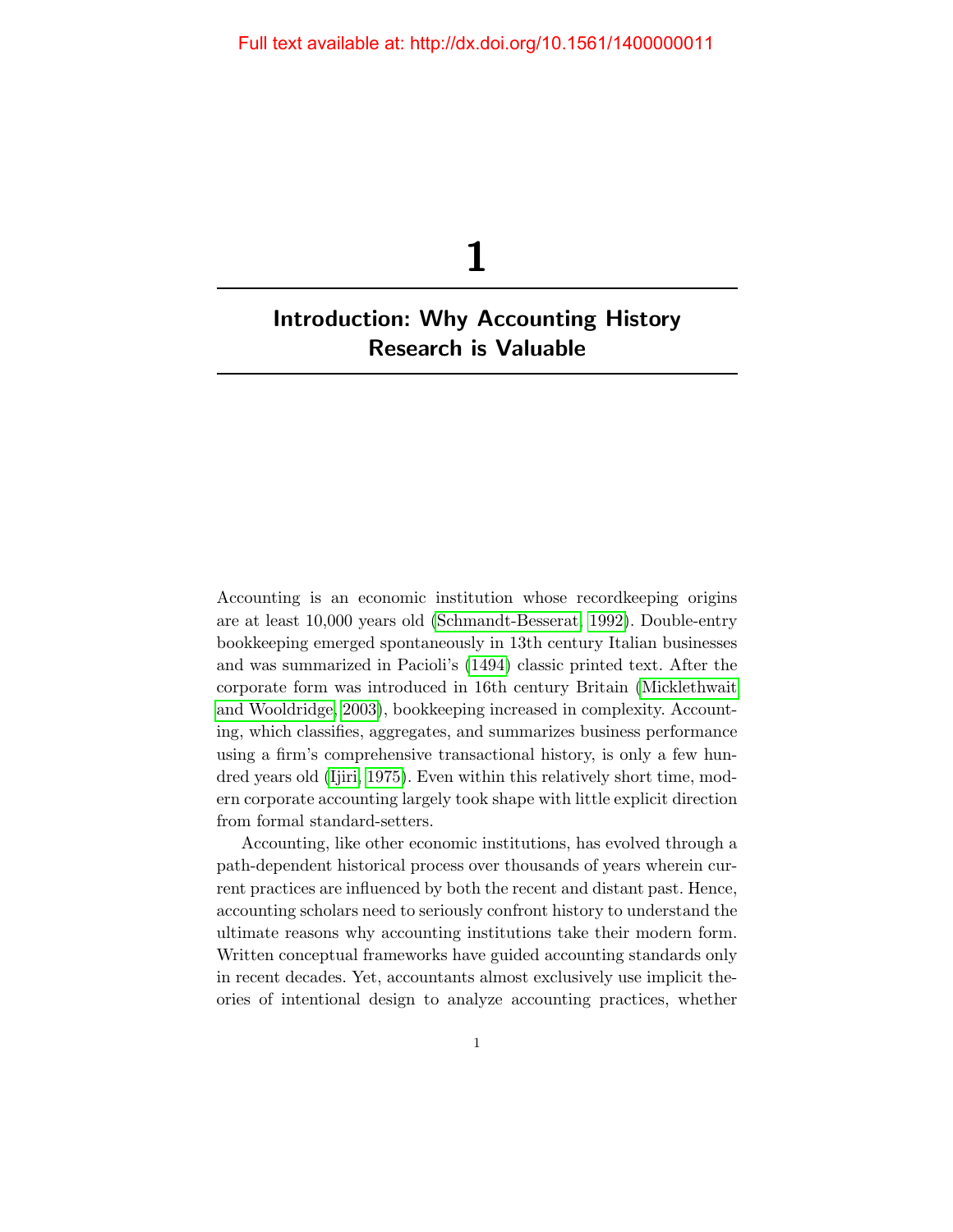#### 2 Introduction: Why Accounting History Research is Valuable

imbedded in regulators' conceptual frameworks or academics' comparative static analyses. As a result, we understand virtually nothing about how the important economic institution of accounting evolves spontaneously with the expansion of economic exchange and division of labor that underlie economic growth (North, [2005;](#page-37-1) A. Smith, [1776;](#page-43-0) V. L. Smith, [2003\)](#page-43-1).

Accounting history research commands little market share in our most visible research journals. For example, very few empirical papers published recently in leading US academic accounting journals relied on historical data for their design and execution.<sup>[1](#page-10-0)</sup> Despite the fact that accounting is one of the oldest economic institutions, accounting scholars rarely learn much accounting history.[2](#page-10-1) The consequence is that we leave many important questions about accounting unanswered, and in some cases, even unstated. Yet, if accounting is largely an evolved institution, then accounting history research likely is of firstorder importance for a deep scientific understanding of our discipline.

We claim that studying the history of accounting evolution is socially valuable for several reasons. First, accounting institutional history can provide useful background knowledge and context for scholars seeking to understand modern institutions, many of which have deep roots in the past. Historical research provides fodder for thought experiments that let us envision alternative institutional arrangements that could have emerged but did not; in the process, these thought experiments could offer a creative spark for innovative research. In other words, research that is informed by history allows us to better

<span id="page-10-0"></span><sup>&</sup>lt;sup>1</sup>To illustrate, there were 16 archival papers published in the January 2007 issue of  $The$ Accounting Review, the March 2007 issue of the Journal of Accounting Research, and the March 2007 issue of the Journal of Accounting and Economics. Of these, only three studies include any sample data from before 1980 whereas 12 have samples drawn entirely from the post-1990 period. None of the three studies using data from before 1980 are ones where historical data is necessary to execute the study (two are asset pricing studies while one is a methodological analysis of the properties of accounting conservatism measures). [Fleischman and Radcliffe](#page-24-0) [\(2005\)](#page-24-0) discuss the lack of historical publications in major US journals within the broader context of how accounting history research developed in the 1990's.

<span id="page-10-1"></span><sup>2</sup> Human recordkeeping is first evidenced by the tokens of Ancient Mesopotamia that date back to approximately 8,000 BCE, and humans invented writing to keep better accounting records (see [Basu and Waymire](#page-15-0) [\(2006\)](#page-15-0), pp. 213–217, and references therein).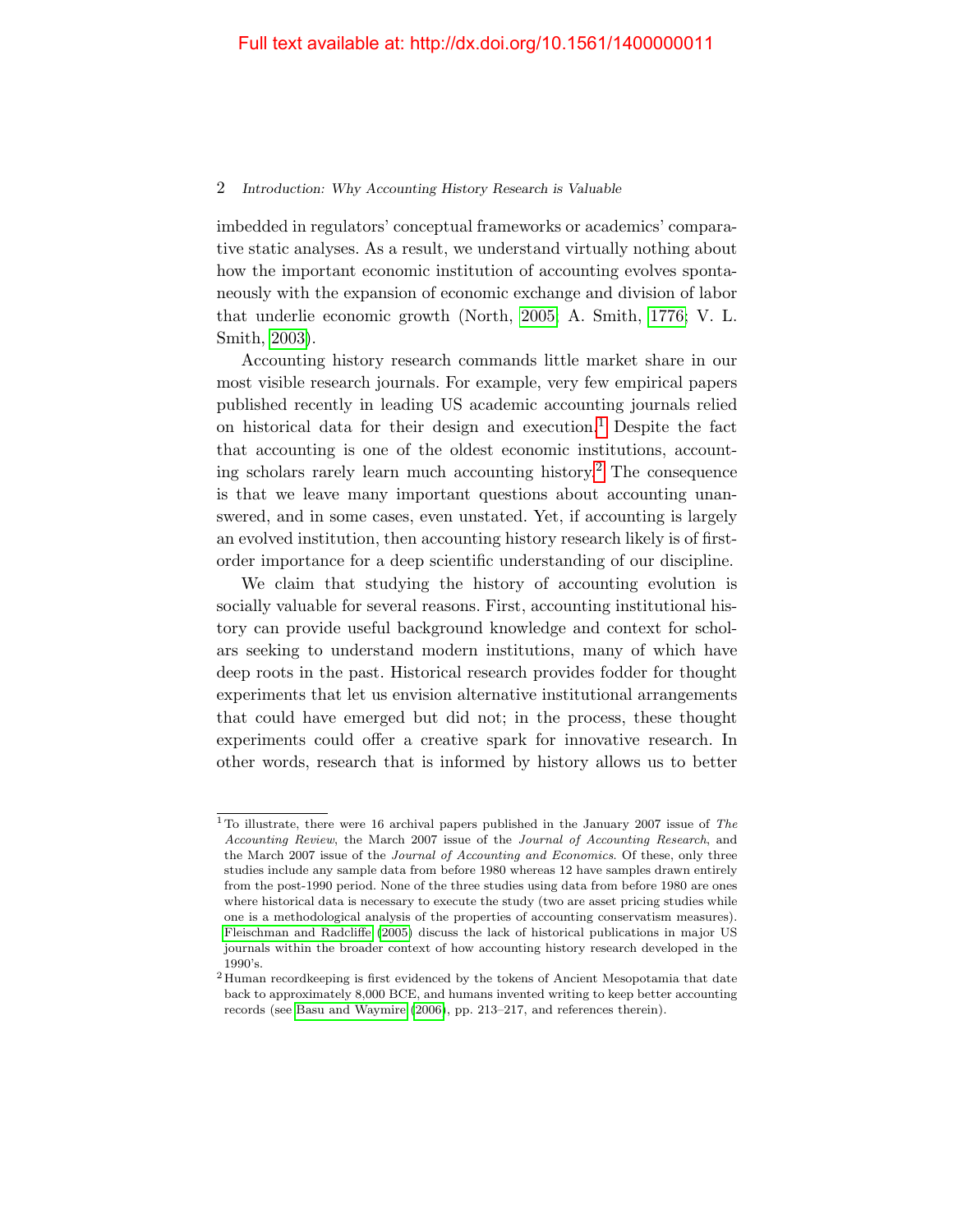understand that which we cannot directly observe or measure rather than only "what is" [\(Bastiat, 1848;](#page-15-1) [Hayek, 1989;](#page-26-1) [Smith, 2003\)](#page-43-1).

Second, historical data provide unique opportunities to study issues of enduring importance. Finance and economics scholars increasingly use historical data to study important questions such as why people contribute to charities or whether common law economies always perform better than code law economies. Historical data often allow us to obtain relatively unconfounded evidence on the economic, political, and social forces at play in major accounting decisions. Examples of this approach include how corporate disclosure policies are chosen in unregulated settings [\(Benston, 1969,](#page-16-0) [1973;](#page-16-1) [Sivakumar and Waymire, 1993,](#page-42-0) [1994\)](#page-42-1), the incentives for the use of early audits [\(Watts and Zimmer](#page-45-0)[man, 1983\)](#page-45-0), and the evolution of accounting as a centerpiece of investor protection mechanisms that underlie corporate governance [\(Barton and](#page-15-2) [Waymire, 2004;](#page-15-2) [Bushman and Smith, 2001\)](#page-17-0).

Third, history is the necessary focus of evolutionary theories that seek an ultimate explanation for how human societies and economic institutions are shaped over a long period of time. Knowledge of accounting history allows one to better grasp the deeper function of accounting, which is to enable humans to cooperate far more broadly and intensively than any other species [\(Wilson, 1975\)](#page-46-0). Accounting promotes economic evaluation that provides the foundation for trust upon which sophisticated economic organizations and markets can develop [\(Mises, 1949;](#page-35-1) [Schumpeter, 1950;](#page-41-1) [Sombart, 1919;](#page-43-2) [Weber, 1927,](#page-45-1) [1956\)](#page-46-1). We expect that the transactional memory and improved decisionmaking facilitated by evolved accounting will ultimately be seen as a key causal mechanism through which Adam Smith's "Invisible Hand" is manifested in economic organizations, markets, and related economic institutions.

Fourth, a lack of historical knowledge can predispose researchers to confirmation bias. One reason is that researchers can easily recall the recent events that prompted their research hypotheses but may be unaware of prior events that would reveal their hypotheses were false (one form of overfitting data). For instance, education in the "fair value" accounting abuses of the 1920s might chasten some of its advocates today. More importantly, as our opening quote from

3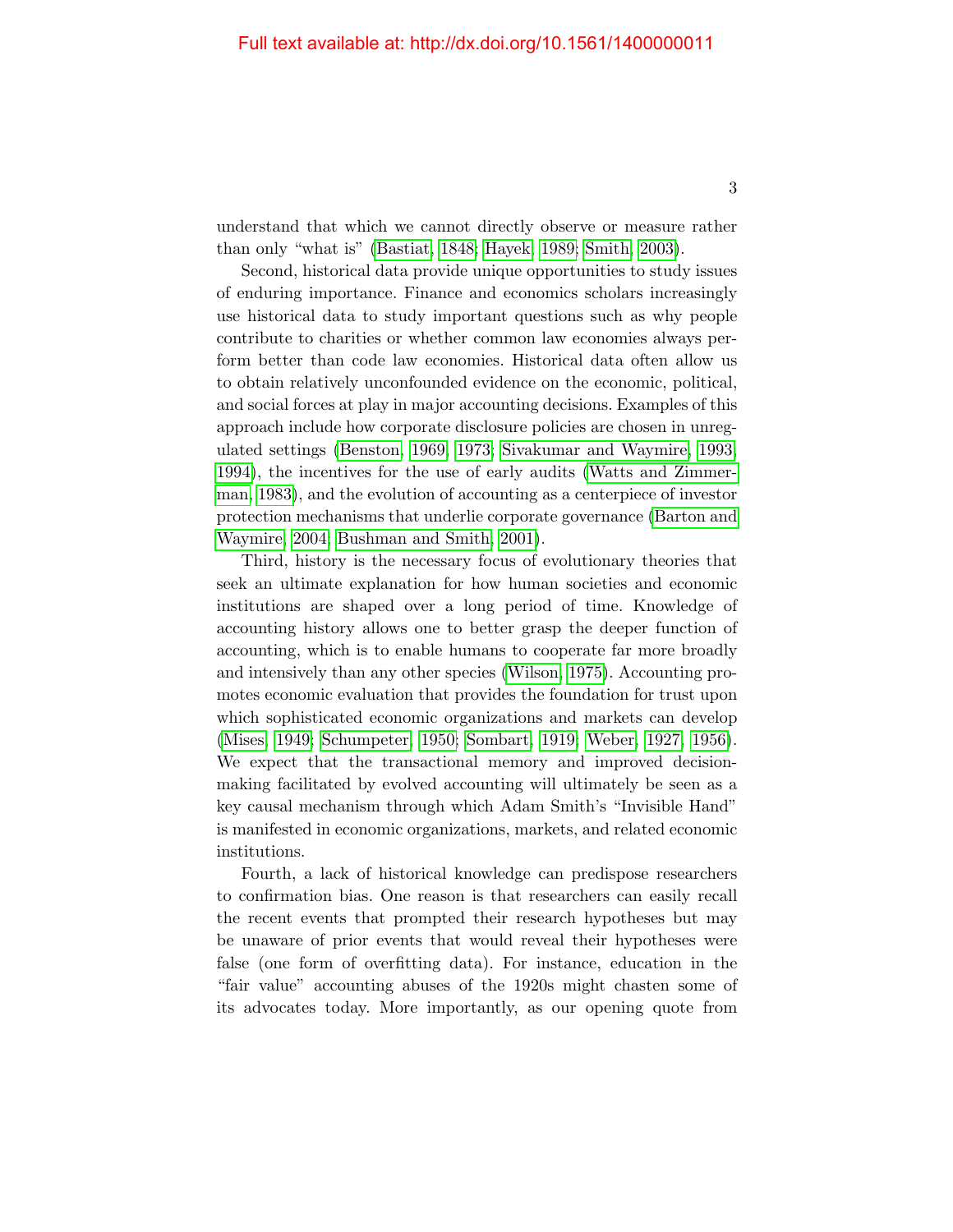#### 4 Introduction: Why Accounting History Research is Valuable

Hayek emphasizes, researchers may develop theories relying on "factoids" or myths about accounting history that are very different from what actually transpired. As a result, researchers could incorrectly treat falsifying data as confirmatory. Furthermore, many important accounting research questions have been examined many times over using different research methods, and invoking prior answers can make current answers more persuasive.

Finally, studying accounting history can help develop professional identity, not just for accounting scholars but also for accounting students. Current financial accounting textbooks routinely introduce accounting history with the formation of the SEC in 1934 and its delegation of accounting rule-making to private standard-setting bodies. Accounting students often get the mistaken impression that the accounting profession was created recently by government mandate. If they learned instead that accounting is hypothesized to have enabled the emergence of capitalism, or that accountants invented reading, writing and arithmetic, they would be more likely to be proud of their careers and accomplishments [\(Hatfield, 1924\)](#page-25-0).

We develop our survey by defining "accounting history research" and posing six big picture questions about historical accounting evolution in Section [2.](#page--1-0) Section [3](#page--1-0) selectively summarizes accounting history over the past ten thousand years, organized around our six questions. This review provides useful examples that we draw upon for subsequent sections, but can also be used as a US accounting history primer. In Section [4,](#page--1-0) we explain how accounting history can inform scholars studying modern institutions by analyzing several exemplary research papers. Section [5](#page--1-0) discusses numerous empirical studies using archival accounting data and suggests further questions that can build upon and extend published research. In Section [6,](#page--1-0) we discuss the implications of our evolutionary perspective for accounting research, and identify numerous research opportunities under each of our six big picture questions that will together help us build a coherent evolutionary theory of accounting. Concluding remarks are offered in Section [7.](#page--1-0)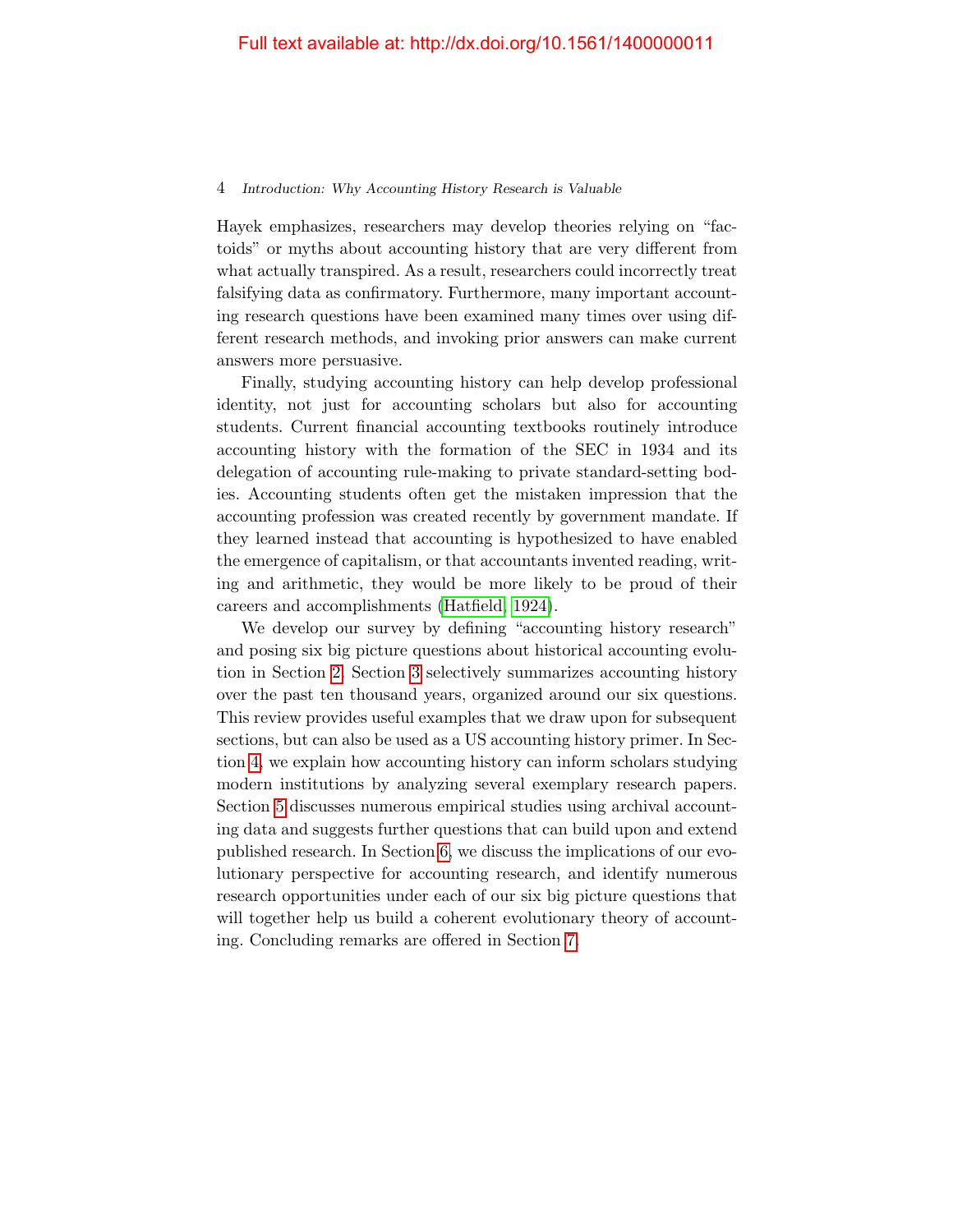- <span id="page-13-1"></span>Adams, H. C. (1908a), 'Administrative supervision of railways under the twentieth section of the Act to regulate commerce'. The Quarterly Journal of Economics  $22(3)$ , 364–383.
- Adams, H. C. (1908b), 'Railway accounting in its relation to the twentieth section of the Act to regulate interstate commerce'. Journal of Accountancy  $6(6)$ , 381–393.
- Aharony, J. and I. Swary (1980), 'Quarterly dividend and earnings announcements and stockholders' returns: An empirical analysis'. The Journal of Finance  $35(1)$ , 1–12.
- Aho, J. A. (1985), 'Rhetoric and the invention of double entry bookkeeping'. Rhetorica  $3(1)$ , 21–43.
- Aho, J. A. (2005), Confession and Bookkeeping: The Religious, Moral and Rhetorical Roots of Modern Accounting. Albany, NY: SUNY Press.
- Alchian, A. A. (1950), 'Uncertainty, evolution, and economic theory'. Journal of Political Economy 58(3), 211–221.
- <span id="page-13-0"></span>American Accounting Association (AAA) Committee on the Future Structure, Content, and Scope of Accounting Education (1986), 'Future of accounting education: Preparing for the expanding profession'. Issues in Accounting Education  $1(1)$ , 168–195.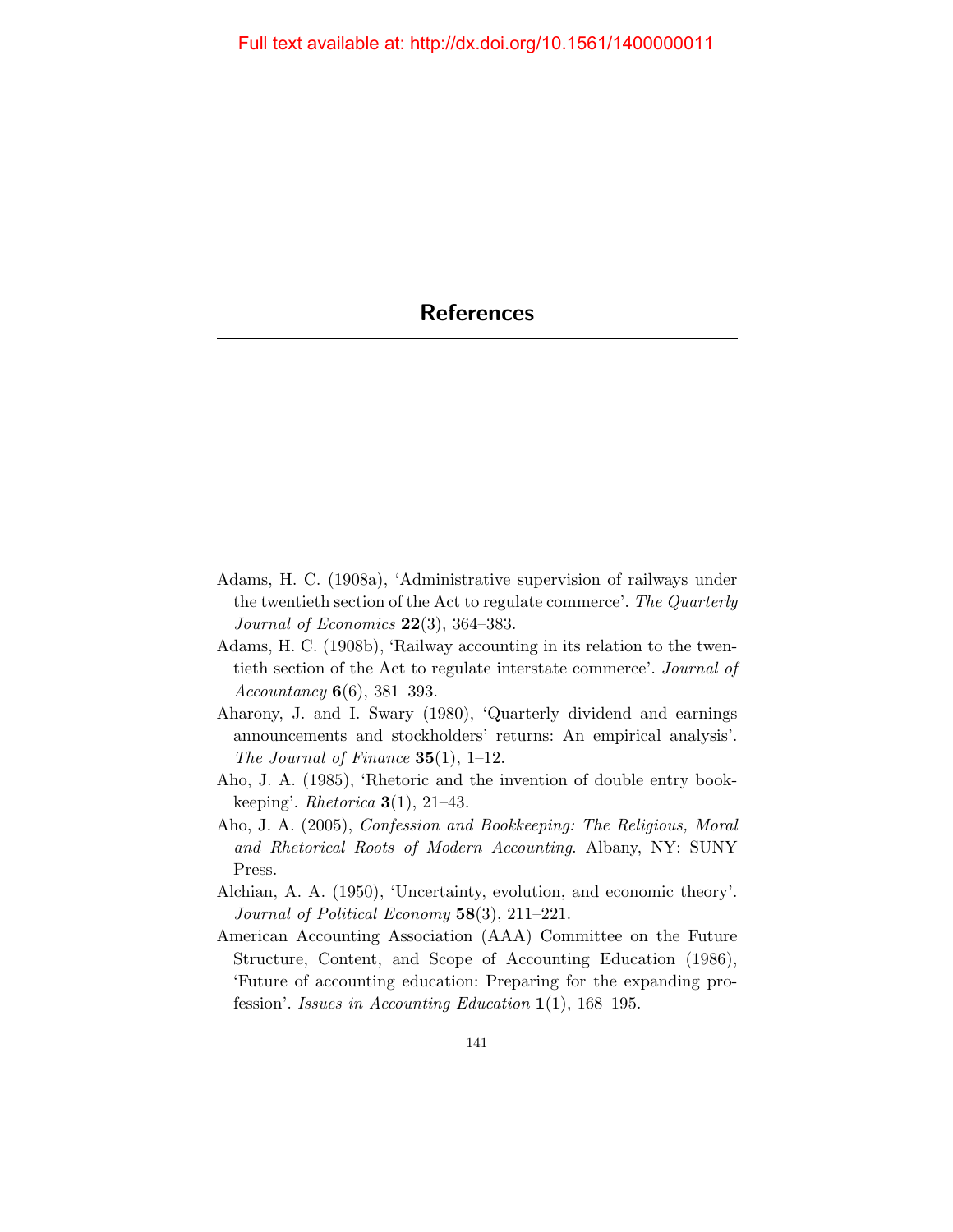- American Institute of Accountants (AIA) (1934), Audit of Corporate Accounts. New York, NY: AIA.
- American Institute of Certified Professional Accountants (AICPA) Study Group (1973), Objectives of Financial Statements. New York, NY: AICPA.
- Antle, R. and S. J. Gartska (2002), Financial Accounting. Cincinnati, OH: South-Western Publishing.
- Appenzeller, T. (1998), 'Evolution or revolution?'. Science 282(5393), 1451–1454.
- Archambault, J. J. and M. Archambault (2005), 'The effect of regulation on statement disclosures in the 1915 Moody's manuals'. The Accounting Historians Journal  $32(1)$ , 1–22.
- Arthur, W. B. (1999), 'Complexity and the economy'. Science  $284(5111), 107-109.$
- Arthur, W. B. (2000), 'Cognition: The black box of economics'. In: D. Colander (ed.): The Complexity Vision and the Teaching of Economics. Northampton, MA: Edward Elgar Publishing.
- Atkinson, Q. D., A. Meade, C. Venditti, S. J. Greenhill, and M. Pagel (2008), 'Languages evolve in punctuational bursts'. Science 319(5863), 588.
- Avery, H. G. (1942), 'Accounting for intangible assets'. The Accounting  $Review 17(4), 354-363.$
- Axelrod, R. and W. D. Hamilton (1981), 'The evolution of cooperation'. Science 211(4489), 1390–1396.
- Ball, R. (1980), 'Discussion of "Accounting for research and development cost: The impact on research and development expenditures"'. Journal of Accounting Research 18(Supplement), 27–37.
- Ball, R. (1989), 'The firm as a specialist contracting intermediary: Application to accounting and auditing'. Unpublished Working Paper, May.
- Ball, R. (2008), 'What is the actual economic role of financial reporting?'. Accounting Horizons, forthcoming.
- Ball, R. and P. Brown (1968), 'An empirical evaluation of accounting income numbers'. Journal of Accounting Research  $6(2)$ , 159–178.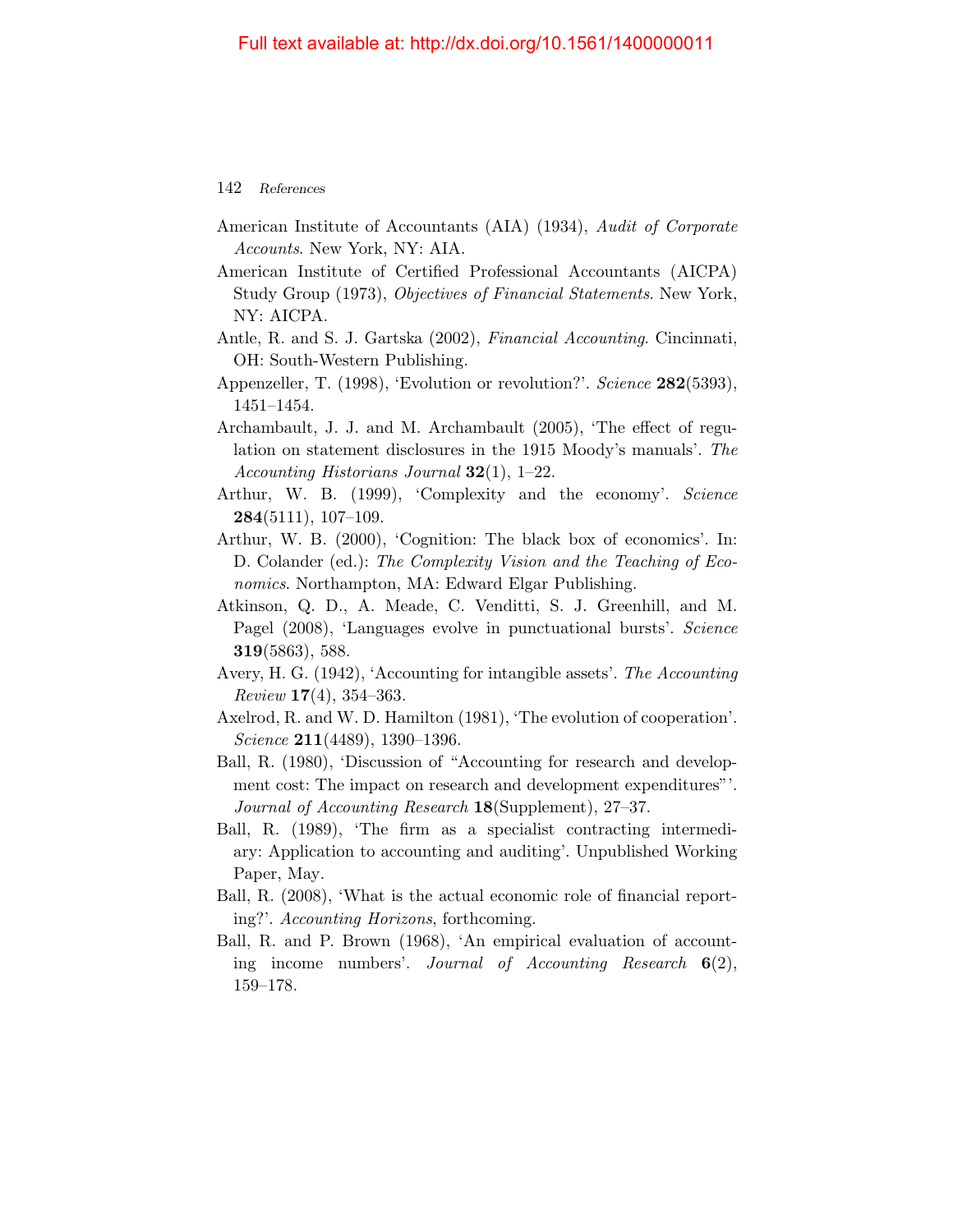#### Full text available at: http://dx.doi.org/10.1561/1400000011

- Banerjee, A. and E. W. Eckard (2001), 'Why regulate insider trading? Evidence from the first great merger wave, 1897–1903'. The American Economic Review 91(5), 1329–1349.
- <span id="page-15-2"></span>Barton, J. and G. B. Waymire (2004), 'Investor protection under unregulated financial reporting'. Journal of Accounting and Economics  $38(1-3), 65-116.$
- Barzun, J. and H. F. Graff (1977), The Modern Researcher. New York, NY: Harcourt Brace Jovanovich, 3rd edition.
- Baskin, J. B. and P. J. Miranti Jr. (1997), A History of Corporate Finance. Cambridge, UK: Cambridge University Press.
- <span id="page-15-1"></span>Bastiat, M. F. (1848), That Which Is Seen and That Which Is Not Seen: The Unintended Consequences of Government Spending. West Valley City, UT: Waking Lion Press (Reprinted 2006).
- Basu, S. (1997), 'The conservatism principle and the asymmetric timeliness of earnings'. Journal of Accounting and Economics 24(1), 3–37.
- Basu, S. (2003), 'Discussion of "Enforceable accounting rules and income measurement by early 20th century railroads"'. Journal of Accounting Research  $41(2)$ , 433-444.
- Basu, S., J. Dickhaut, G. Hecht, K. Towry, and G. B. Waymire (2008a), 'Recordkeeping alters economic history by promoting reciprocity'. Working Paper, June.
- Basu, S., M. Kirk, and G. B. Waymire (2008b), 'Accounting institutions emerge very early in an economy's development'. Working Paper, Emory University and Temple University, May.
- Basu, S., R. Prakash, and G. B. Waymire (2004), 'The use of accounting numbers by information intermediaries in the pre-SEC era'. Working Paper, Emory University, October.
- <span id="page-15-0"></span>Basu, S. and G. B. Waymire (2006), 'Recordkeeping and human evolution'. Accounting Horizons  $20(3)$ , 1–29.
- Bates, R. H., A. Greif, M. Levi, J.-L. Rosenthal, and B. R. Weingast (1998), Analytic Narratives. Princeton, NJ: Princeton University Press.
- Baxter, W. and S. Davidson (eds.) (1962), Studies in Accounting Theory. Homewood, IL: Richard D. Irwin, Inc.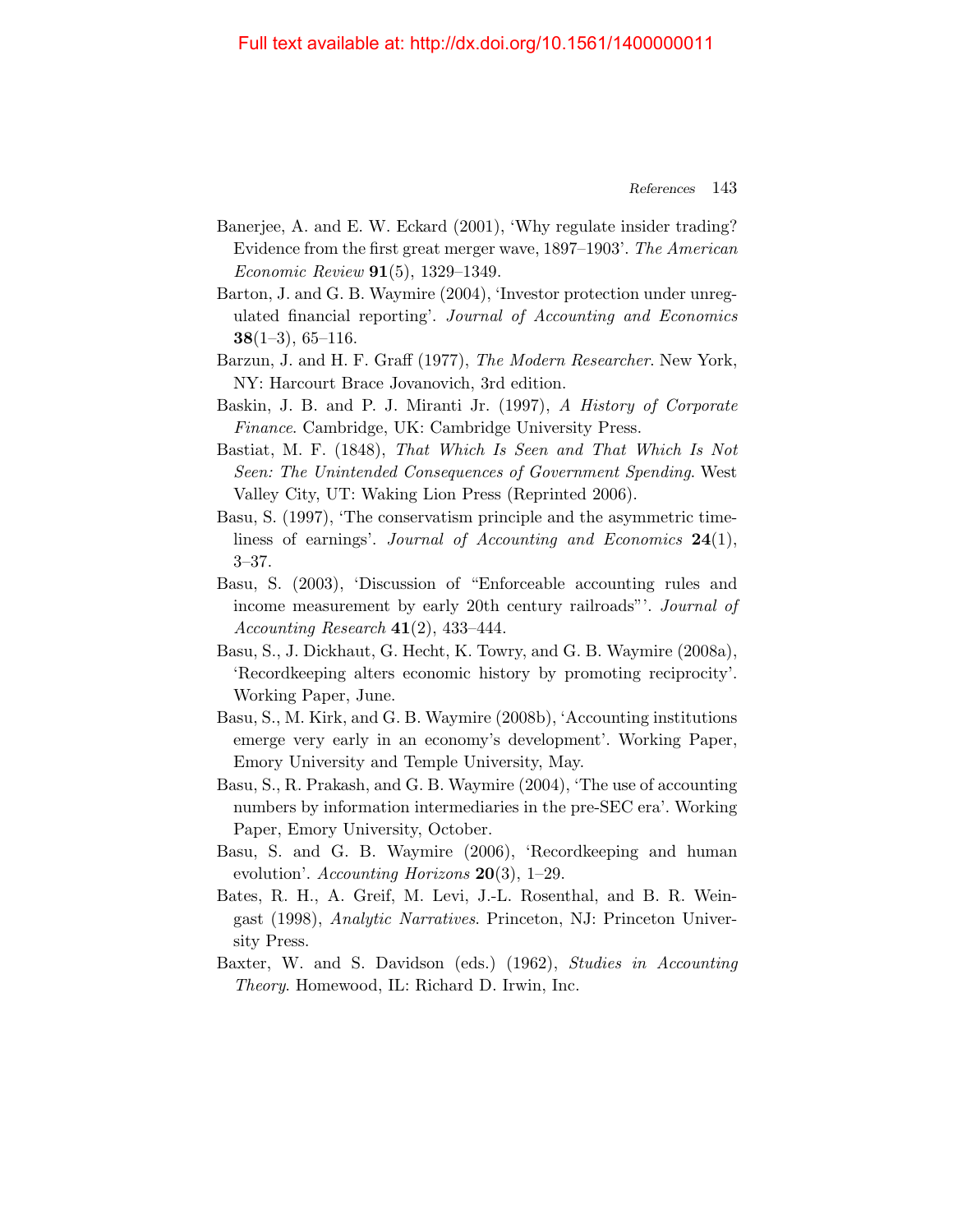- Beaver, W. H., C. Eger, S. G. Ryan, and M. Wolfson (1989), 'Financial reporting, supplemental disclosures and bank share prices'. Journal of Accounting Research  $27(2)$ , 157–178.
- <span id="page-16-0"></span>Benston, G. J. (1969), 'The value of the SEC's accounting disclosure requirements'. The Accounting Review  $44(3)$ , 515–532.
- <span id="page-16-1"></span>Benston, G. J. (1973), 'Required disclosure and the stock market: An evaluation of the Securities Exchange Act of 1934'. The American *Economic Review*  $63(1)$ , 132-155.
- Benston, G. J. (1976), Corporate Financial Disclosure in the UK and the USA. Saxon House, D.C. Heath Ltd., and Lexington Books.
- Benston, G. J. (2008), 'Review of divided by common language where economics meets the law: US versus non-US financial reporting models by Tim Bush'. The Accounting Review 83(2), 549–551.
- Berg, J., J. Dickhaut, and K. McCabe (1995), 'Trust, reciprocity, and social history'. *Games and Economic Behavior* 10(1), 122–142.
- Berle Jr., A. A. (1938), 'Accounting and the law'. The Accounting  $Review 13(1), 9-15.$
- Berle Jr., A. A. and G. C. Means (1932), The Modern Corporation and Private Property. New York, NY: The Macmillan Press.
- Bertrand, M. and S. Mullainathan (2000), 'Agents with and without principals'. The American Economic Review 90(2), 203–208.
- Blanchard, O. J. and M. W. Watson (1982), 'Bubbles, rational expectations, and financial markets'. In: P. Wachtel (ed.): Crisis in the Economic and Financial Structure. Lexington, MA: Lexington Books.
- Bliss, J. H. (1923), Financial and Operating Ratios in Management. New York, NY: Ronald Press.
- Boockholdt, J. L. (1978), 'Influence of nineteenth and early twentieth century railroad accounting on the development of modern accounting theory'. The Accounting Historians Journal 5(1), 9–28.
- Botosan, C. A. (1997), 'Disclosure level and the cost of equity capital'. The Accounting Review  $72(3)$ , 323-349.
- Bowen, R. M., M. F. Johnson, and T. Shevlin (1989), 'Informational efficiency and the information content of earnings during the market crash of 1987'. Journal of Accounting and Economics  $11(2-3)$ , 225–254.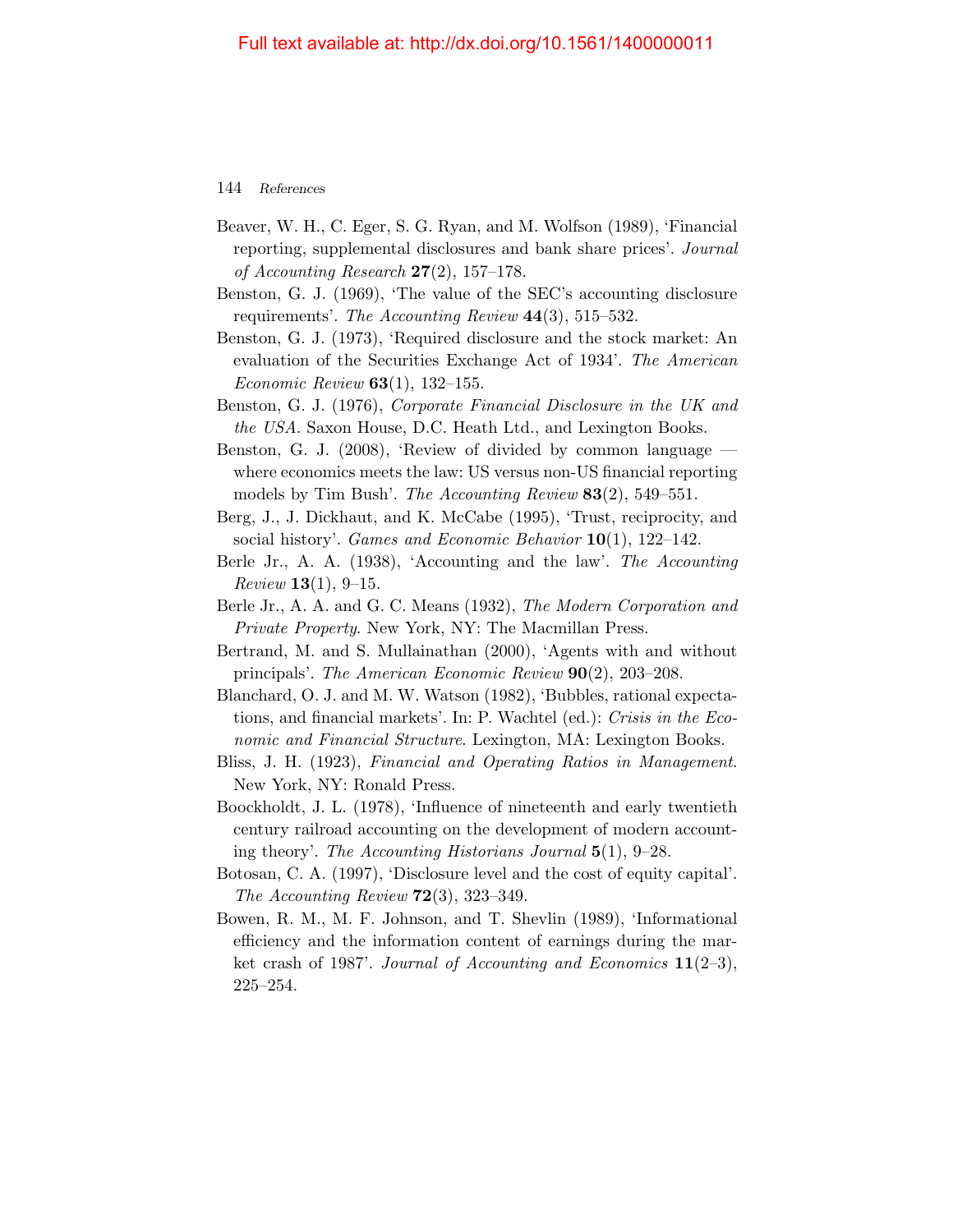#### Full text available at: http://dx.doi.org/10.1561/1400000011

- Bowles, S., J.-K. Choi, and A. Hopfensitz (2003), 'The co-evolution of individual behaviors and social institutions'. Journal of Theoretical  $Biology 223(2), 135-147.$
- Breiter, H. C., I. Aharon, D. Kahneman, A. Dale, and P. Shizgal (2001), 'Functional imaging of neural responses to expectancy and experience of monetary gains and losses'. Neuron 30(2), 619–639.
- Brief, R. P. (1966), 'The origin and evolution of nineteenth-century asset accounting'. Business History Review  $40(1)$ , 1–23.
- Brief, R. P. (1987), 'Corporate financial reporting at the turn of the century'. Journal of Accountancy  $163(5)$ ,  $142-157$ .
- Brief, R. P. and K. V. Peasnell (eds.) (1996), *Clean Surplus: A* Link Between Accounting and Finance. New York, NY: Garland Publishing.
- Briggs, L. (1931), 'Accounting and the courts'. The Accounting Review 6(3), 184–191.
- Buchanan, J. and G. Tullock (1962), The Calculus of Consent: Logical Foundations of Constitutional Democracy. Ann Arbor, MI: University of Michigan Press.
- Buck, S. J. (1913), The Granger Movement: A Study of Agricultural Organization and its Political, Economic and Social Manifestations, 1870–1880. Cambridge, MA: Harvard University Press.
- Buckmaster, D. and S. Jones (1997), 'From balance sheet to income statement: A study of a transition in accounting thought in the USA, 1926–1936'. Accounting, Auditing and Accountability Journal  $10(2)$ , 198–211.
- Bush, T.  $(2005)$ , *Divided by Common Language* Where *Economics* Meets the Law: US versus non-US Financial Reporting Models. London, UK: The Institute of Chartered Accountants in England and Wales.
- Bushee, B. J. and C. Leuz (2005), 'Economic consequences of SEC disclosure regulation: Evidence from the OTC bulletin board'. Journal of Accounting and Economics  $39(2)$ , 233–264.
- <span id="page-17-0"></span>Bushman, R. M. and A. J. Smith (2001), 'Financial accounting information and corporate governance'. Journal of Accounting and Economics  $32(1-3)$ , 237-333.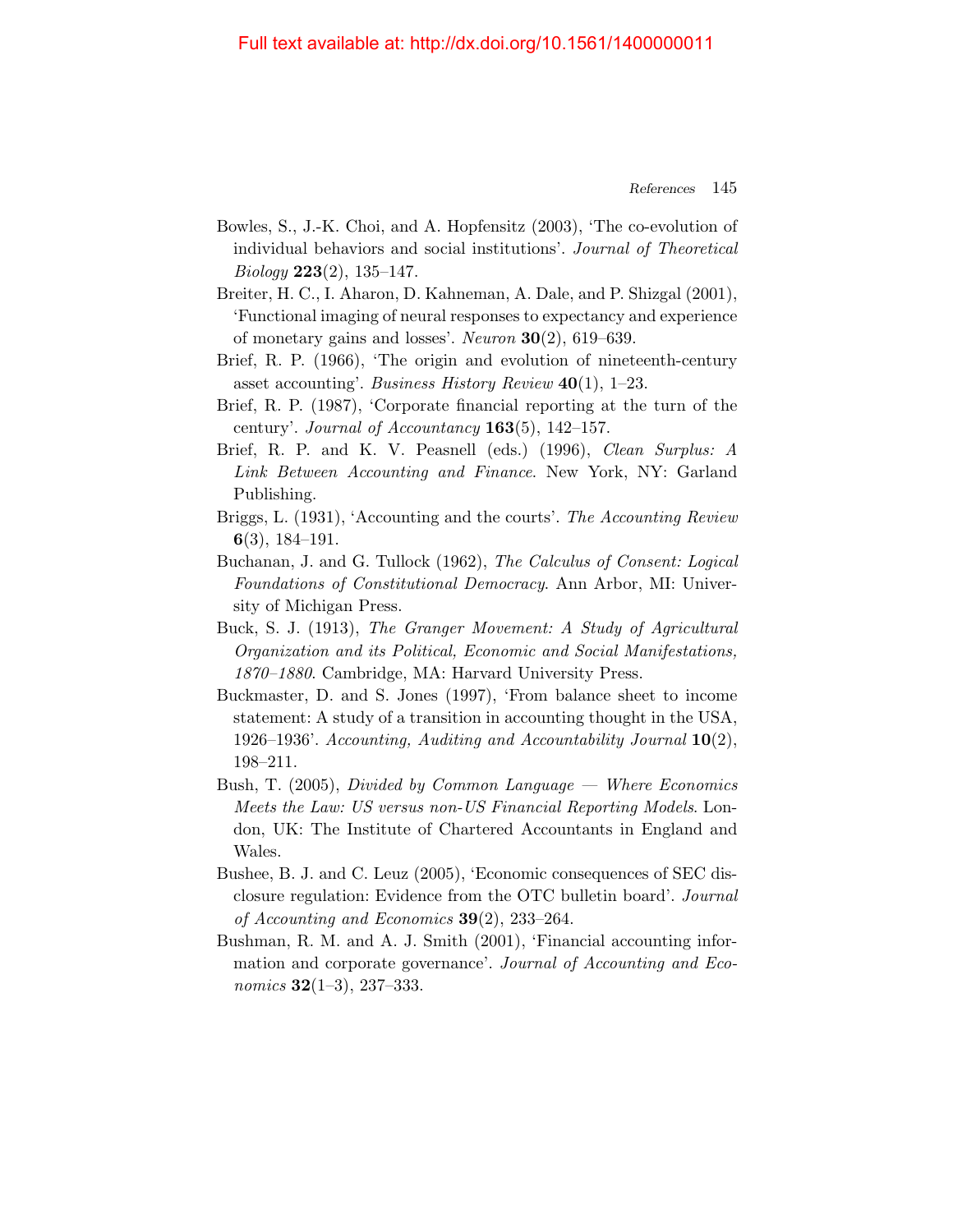- Butler, M. B., A. G. Kraft, and I. S. Weiss (2007), 'The effect of reporting frequency on the timeliness of earnings: The cases of voluntary and mandatory interim reports'. Journal of Accounting and Economics 43(2–3), 181–217.
- Byrne, G. (1937). 'To what extent can the practice of accounting be reduced to rules and standards?' Journal of Accountancy  $64(5)$ , 364–379.
- Byrne, R. M. J. (2005), The Rational Imagination: How People Create Alternatives to Reality. Cambridge, MA: MIT Press.
- Canning, J. B. (1929), The Economics of Accountancy: A Critical Analysis of Accounting Theory. New York, NY: Ronald Press.
- Cannon, A. M. (1950), 'Check list for an accounting library'. The Accounting Review  $25(4)$ ,  $425-440$ .
- Carey, J. L. (1969), The Rise of the Accounting Profession: From Technician to Professional, 1896–1936. New York, NY: AICPA.
- Carlson, W. B. (1991), Innovation as a Social Process: Elihu Thomson and the Rise of General Electric. Cambridge, UK: Cambridge University Press.
- Carmichael, D., O. R. Whittington, and L. Graham (eds.) (2007), The Accountant's Handbook. New York, NY: Wiley, 11th edition.
- Carmona, S. and M. Ezzamel (2007), 'Accounting and accountability in ancient civilizations: Mesopotamia and ancient Egypt'. Accounting, Auditing and Accountability Journal 20(2), 177–209.
- Carosso, V. P. (1970), Investment Banking in America: A History. Cambridge, MA: Harvard University Press.
- Carruthers, B. G. and W. N. Espeland (1991), 'Accounting for rationality: Double-entry bookkeeping and the rhetoric of economic rationality'. The American Journal of Sociology **96**(1), 31–69.
- Chambers, R. J. (1966), Accounting, Evaluation and Economic Behavior. Englewood Cliffs, NJ: Prentice Hall.
- Chancellor, E. (1999), Devil Take the Hindmost: A History of Financial Speculation. New York, NY: Plume.
- Chandler Jr., A. D. (1977), The Visible Hand: The Managerial Revolution in American Business History. Cambridge, MA: Belknap Press.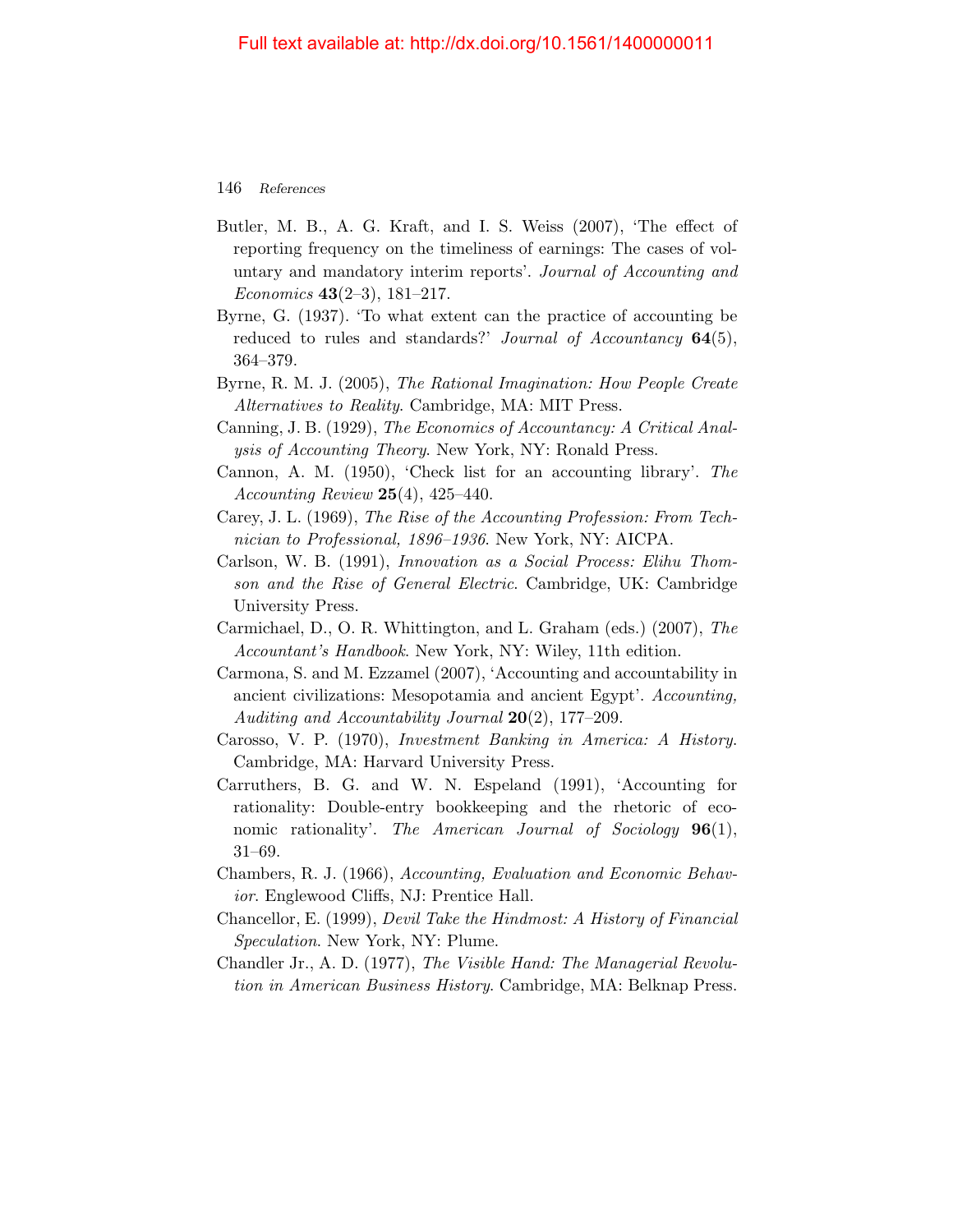- Chatfield, M. (1974), A History of Accounting Thought. Hinsdale, IL: Dryden Press.
- Chenhall, R. H. and F. Moers (2007), 'The issue of endogeneity with theory-based, quantitative management accounting research'. European Accounting Review  $16(1)$ , 173-195.
- Chernow, R. (1998), Titan: The Life of John D. Rockefeller, Sr. New York, NY: Random House.
- Chorvat, T. and K. McCabe (2004), 'The brain and the law'. Philosophical Transactions: Biological Sciences 359(1451), 1727–1736.
- Clark, F. C. (1891), 'State railroad commissions and how they may be made effective'. Publications of the American Economic Association  $6(6), 5-110.$
- Clark, J. M. (1923), Studies in the Economics of Overhead Costs. Chicago, IL: University of Chicago Press.
- Clarkson, P. M., J. L. Kao, and G. D. Richardson (1999), 'Evidence that management discussion and analysis  $(MD\&A)$  is part of a firm's overall disclosure package'. Contemporary Accounting Research 16(1), 111–134.
- Coase, R. H. (1937), 'The nature of the firm'. Economica 4(16), 386–405.
- Coase, R. H. (1975), 'Economics and public policy'. In: F. Weston (ed.): Large Corporations in a Changing Society. New York, NY: New York University Press.
- Coleman, J. (1990), Foundations of Social Theory. Cambridge, MA: Belknap Press.
- Collins, D. W., E. L. Maydew, and I. S. Weiss (1997), 'Changes in the value-relevance of earnings and book values over the past forty years'. Journal of Accounting and Economics 24(1), 39–67.
- Cooper, W. D. and I. B. Robinson (1987), 'Who should formulate accounting principles? The debate within the SEC'. Journal of Accountancy 163(5), 137–140.
- Cosmides, L. and J. Tooby (1992), 'Cognitive adaptations for social exchange'. In: J. H. Barkow, L. Cosmides, and J. Tooby (eds.): The Adapted Mind: Evolutionary Psychology and the Generation of Culture. New York, NY: Oxford University Press, pp. 163–228.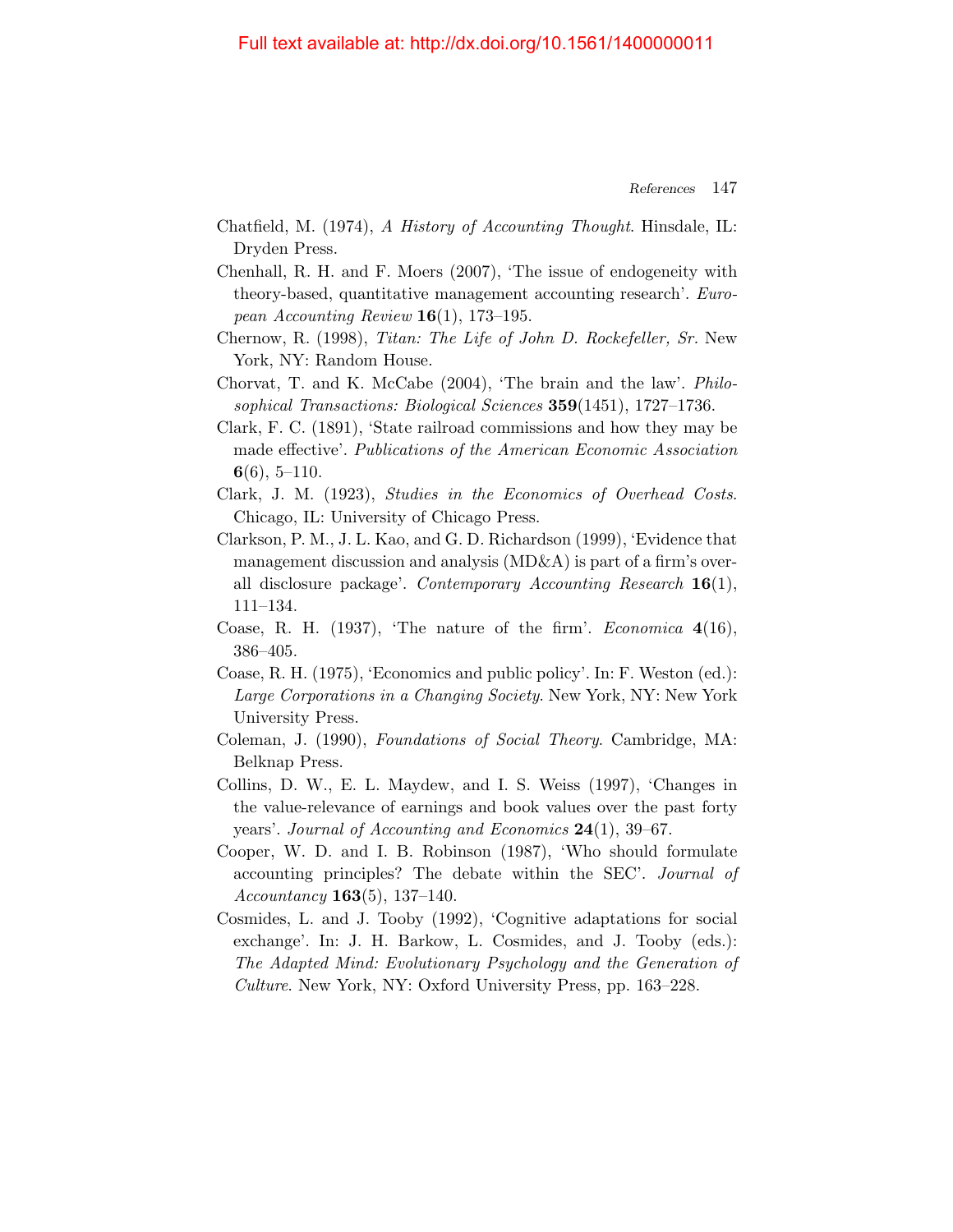- Cosmides, L. and J. Tooby (2005), 'Neurocognitive adaptations designed for social exchange'. In: D. M. Buss (ed.): The Handbook of Evolutionary Psychology, Chapter 20. New York, NY: Wiley.
- Cotrugli, B. (1458), On Commerce and the Perfect Merchant. New York, NY: Columbia University Press, pp. 375–377, (Reprinted (1961) R. S. Lopez and I. W. Raymond (eds.) Medieval Trade in the Mediterranean World (1955)).
- Craig, D., G. Johnson, and M. Joy (1987), 'Accounting methods and  $P/E$  ratios'. Financial Analysts Journal  $43(2)$ , 41–45.
- Daggett, S. (1908), Railroad Reorganization. New York, NY: Houghton Mifflin.
- Darwin, C. R. (1859), On the Origin of Species by Means of Natural Selection, or the Preservation of Favoured Races in the Struggle for Life. London: John Murray.
- Davidson, S. and G. D. Anderson (1987), 'The development of accounting and auditing standards'. Journal of Accountancy 163(5), 110–127.
- Davis, H. Z. (1982), 'History of LIFO'. The Accounting Historians Journal  $9(1)$ , 1–23.
- Davis, T. C. (1950), 'How the Du Pont organization appraises its performance'. Financial Management Series No. 94, American Management Association, pp. 3–23.
- de Figueireda Jr., R. J. P., J. Rakove, and B. R. Weingast (2006), 'Rationality, inaccurate mental models, and self-confirming equilibrium: A new understanding of the American Revolution'. Journal of Theoretical Politics 18(4), 384–415.
- de Quervain, D. J.-F., U. Fischbacher, V. Treyer, M. Schellhammer, U. Schnyder, A. Buck, and E. Fehr (2003), 'The neural basis of altruistic punishment'. Science 305(5688), 1254–1258.
- de Roover, R. (1938), 'Characteristics of bookkeeping before Paciolo'. The Accounting Review  $13(2)$ , 144–149.
- de Roover, R. (1955), 'New perspectives on the history of accounting'. The Accounting Review  $30(3)$ , 405-420.
- Dechow, P. M. and D. J. Skinner (2000), 'Earnings management: Reconciling the views of accounting academics, practitioners, and regulators'. Accounting Horizons  $14(2)$ , 235–250.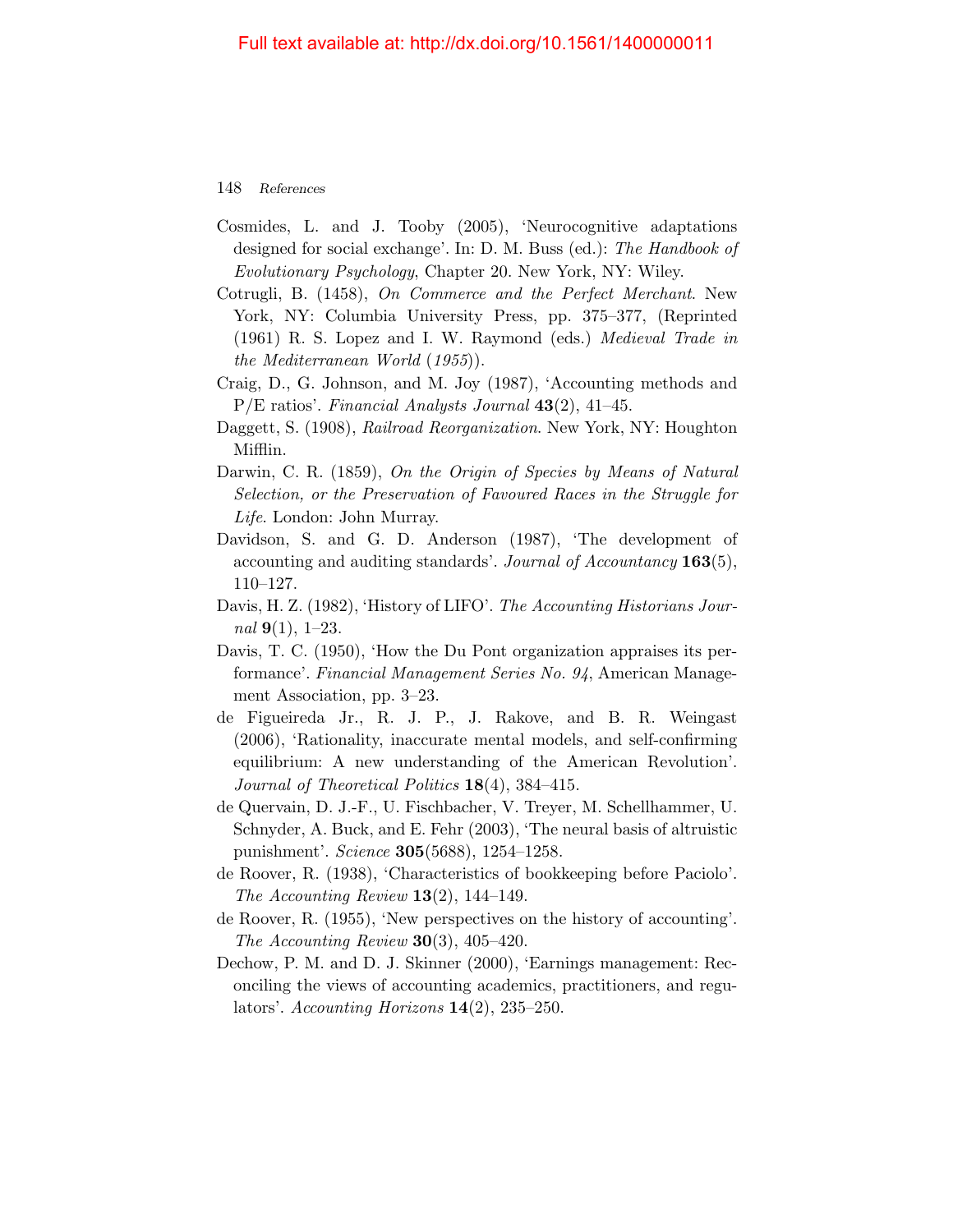- Demsetz, H. (1967), 'Toward a theory of property rights'. The American Economic Review 57(2), 347–359.
- Demsetz, H. (2002), 'Toward a theory of property rights II: The competition between private and collective ownership'. The Journal of Legal Studies 31(2, Part 2), S653–S672.
- Demski, J. S. (1993), Managerial Uses of Accounting Information. New York, NY: Kluwer Academic Publishing.
- Demski, J. S. (2007), 'Is accounting an academic discipline?'. Accounting Horizons  $21(2)$ , 153-157.
- D'Epiro, P. and M. D. Pinkowish (2001), Sprezzatura: 50 Ways Italian Genius Shaped the World. New York, NY: Anchor Books.
- Dewing, A. S. (1922), The Financial Policy of Corporations. New York, NY: Ronald Press.
- Dickerson, R. W. V. (1966), Accountants and the Law of Negligence. Toronto, ON: The Canadian Institute of Chartered Accountants.
- Dickhaut, J., S. Basu, K. McCabe, and G. B. Waymire (2008a), 'Neuroaccounting'. Unpublished Working Paper, January.
- Dickhaut, J., R. Lunawat, G. B. Waymire, and B. Xin (2008b), 'The emergence of voluntary income reporting'. Unpublished work in progress, January.
- Dickhaut, J. and B. Xin (2007), 'Market efficiency and drift: Agent based theory'. Working Paper, University of Minnesota, July.
- Dicksee, L. R. (1892), Auditing. London, UK: Gee & Co.
- Dillon, G. J. (1979), 'Corporate asset revaluations: 1925–34'. The Accounting Historians Journal  $6(1)$ , 1–15.
- Dixon, F. H. (1906), 'The Interstate Commerce Act as amended'. The Quarterly Journal of Economics  $21(1)$ ,  $22-51$ .
- Donald, M. (1991), Origins of the Modern Mind: Three Stages in the Evolution of Culture and Cognition. Cambridge, MA: Harvard University Press.
- Donohue III, J. J. and S. D. Levitt (2001), 'The impact of legalized abortion on crime'. The Quarterly Journal of Economics  $116(2)$ , 379–420.
- Dukes, R. E., T. R. Dyckman, and J. A. Elliott (1980), 'Accounting for research and development costs: The impact on research and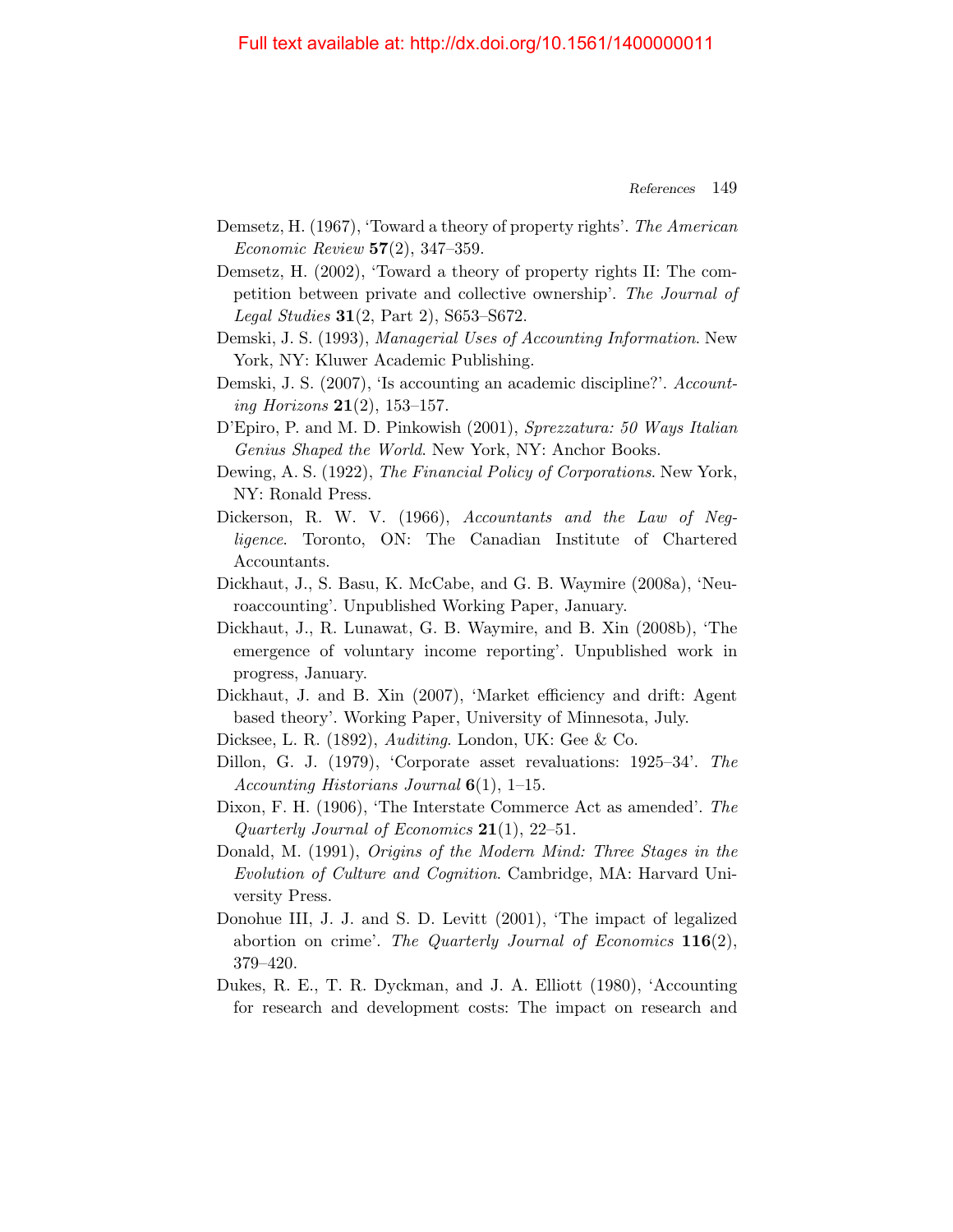development expenditures'. Journal of Accounting Research 18(Supplement), 1–26.

- Dunbar, R. I. M. (2001), 'Brains on two legs: Group size and the evolution of intelligence'. In: F. B. M. de Waal (ed.): Tree of Origin: What Primate Behavior Can Tell Us about Human Social Evolution. Cambridge, MA: Harvard University Press.
- Dye, R. A. (1983), 'Communication and post-decision information'. Journal of Accounting Research  $21(2)$ , 514–533.
- Dyson, F. (1997), Imagined Worlds. Cambridge, MA: Harvard University Press.
- Eades, K. M., P. J. Hess, and E. H. Kim (1985), 'Market rationality and dividend announcements'. Journal of Financial Economics  $14(4)$ , 581–604.
- Easterbrook, F. H. and D. R. Fischel (1984), 'Mandatory disclosure and the protection of investors'. Virginia Law Review 70(4), 669–715.
- Easterly, W. (2008), 'Institutions: Top down or bottom up?'. The American Economic Review 98(2), 95–99.
- Edey, H. and P. Panitpakdi (1956), 'British company accounting and the law 1844–1900'. In: A. C. Littleton and B. S. Yamey (eds.): Studies in the History of Accounting. Homewood, IL: Irwin, pp. 356–379.
- Edwards, E. O. and P. W. Bell (1961), The Theory and Measurement of Business Income. Berkeley, CA: University of California Press.
- Edwards, J. R. (1989), A History of Financial Reporting. London, UK: Routledge, Chapman and Hall.
- Eldredge, N. and S. J. Gould (1972), 'Punctuated equilibria: An alternative to phyletic gradualism'. In: T. J. M. Schopf (ed.): Models in Paleobiology. San Francisco, CA: Freeman Cooper, pp. 82–115, (Reprinted in N. Eldredge, Time Frames: The Evolution of Punctuated Equilibria. New York, NY: Simon and Schuster).
- Eldredge, N. and S. J. Gould (1993), 'Punctuated equilibrium comes of age'. Nature 366(6452), 223–227.
- Elliott, J. A., G. D. Richardson, T. R. Dyckman, and R. E. Dukes (1984), 'The impact of SFAS No. 2 on firm expenditures on research and development: Replications and extensions'. Journal of Accounting Research 22(1), 85–102.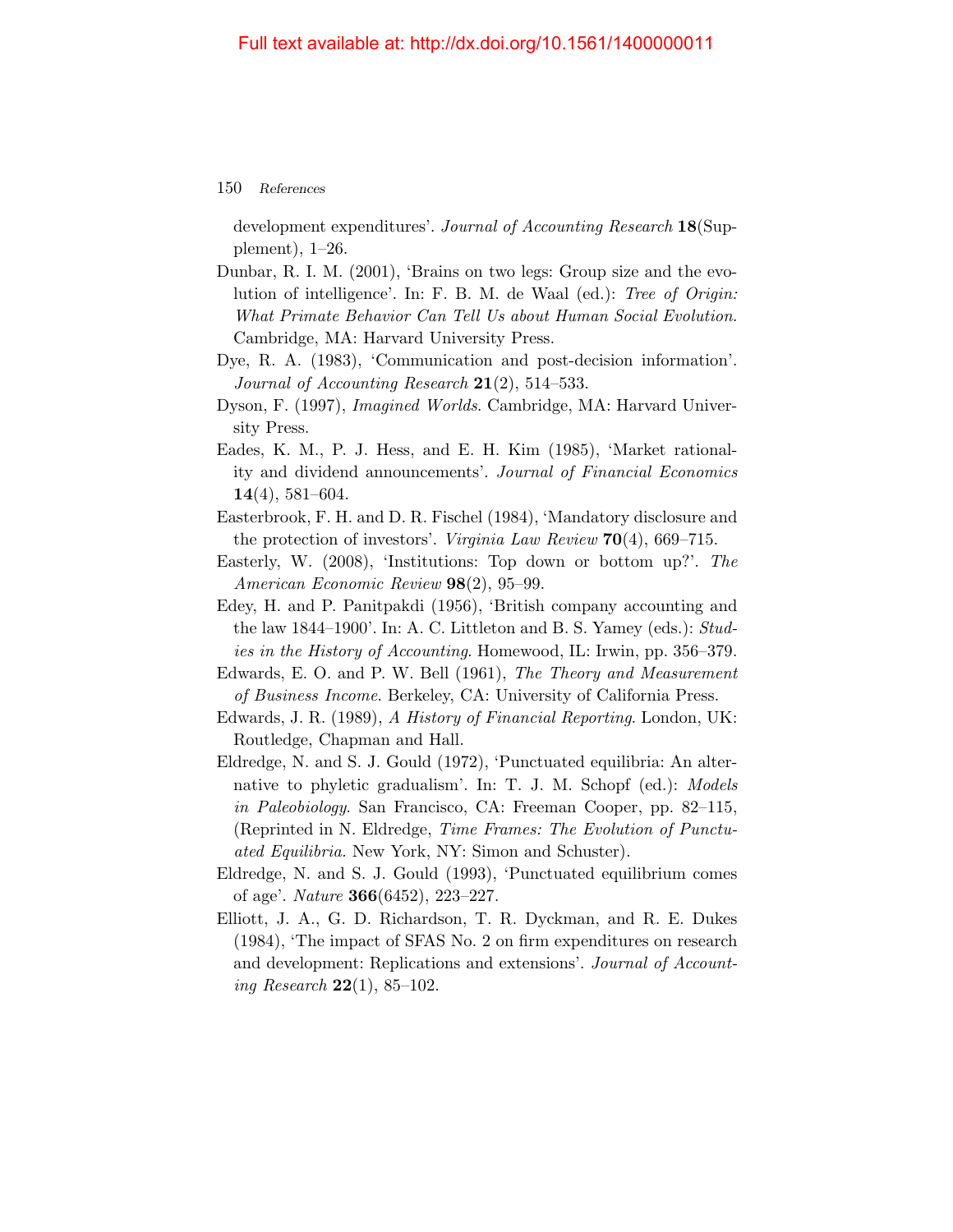- Ely, K. M. and G. B. Waymire (1999a), 'Accounting standard-setting organizations and earnings relevance: Longitudinal evidence from NYSE common stocks, 1927-93'. Journal of Accounting Research 37(2), 293–317.
- Ely, K. M. and G. B. Waymire (1999b), 'Intangible assets and stock prices in the pre-SEC era'. Journal of Accounting Research 37(Supplement), 17–44.
- Engel, E., R. M. Hayes, and X. Wang (2007), 'The Sarbanes–Oxley Act and firms' going-private decisions'. Journal of Accounting and Economics  $44(1-2)$ , 116-145.
- Epstein, J. M. and R. Axtell (1996), Growing Artificial Societies: Social Science From the Bottom Up. Cambridge, MA: MIT Press.
- Federal Reserve Board (1917), 'Uniform accounting'. Federal Reserve Bulletin (April), (Reprinted in Journal of Accountancy  $23(6)$ , 401–433).
- Feltovich, N., R. Harbaugh, and T. To (2002), 'Too cool for school? Signalling and countersignalling'. RAND Journal of Economics 33(4), 630–649.
- Ferrell, A. (2007), 'Mandatory disclosure and stock returns: Evidence from the over-the-counter market'. The Journal of Legal Studies  $36(2), 213-251.$
- Fields, T. D., T. Z. Lys, and L. Vincent (2001), 'Empirical research on accounting choice'. Journal of Accounting and Economics  $31(1-3)$ , 255–307.
- Financial Accounting Standards Board (FASB) (1974), Statement of Financial Accounting Standards No. 2: Accounting for Research and Development Costs. Norwalk, CT: Financial Accounting Standards Board.
- Financial Accounting Standards Board (FASB) (1978), Statement of Financial Accounting Concepts No. 1: Objectives of Financial Reporting by Business Enterprises. Norwalk, CT: Financial Accounting Standards Board.
- Financial Accounting Standards Board (FASB) (1985), Statement of Financial Accounting Standards No. 86: Accounting for the Costs of Computer Software to be Sold, Leased or Otherwise Marketed. Norwalk, CT: Financial Accounting Standards Board.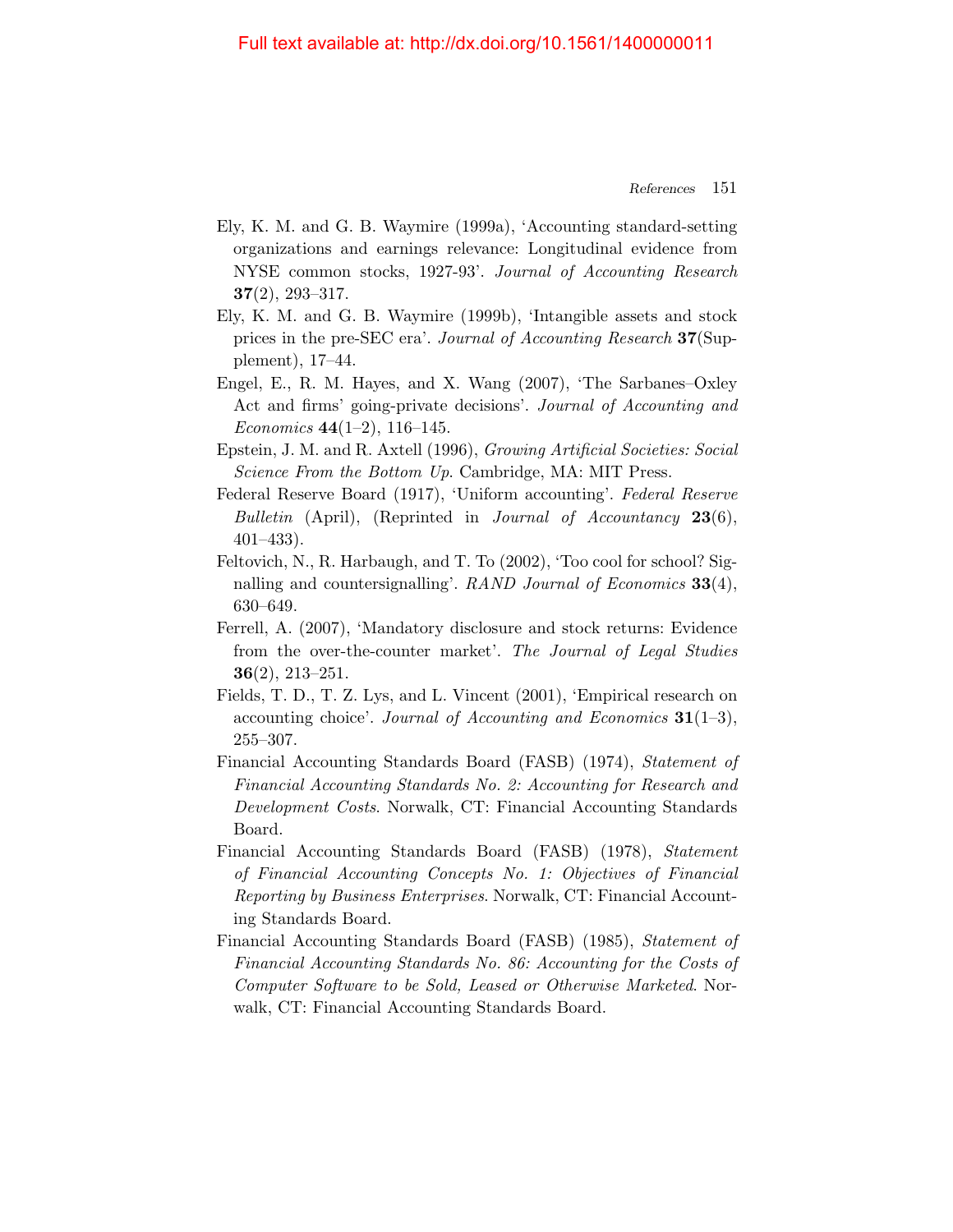- Financial Accounting Standards Board (FASB) (2001), Statement of Financial Accounting Standards No. 141: Business Combinations. Norwalk, CT: Financial Accounting Standards Board.
- <span id="page-24-0"></span>Fleischman, R. K. and V. S. Radcliffe (2005), 'The roaring nineties: Accounting history comes of age'. The Accounting Historians Journal  $32(1), 61-109.$
- Fleischman, R. K. and T. N. Tyson (1998), 'The evolution of standard costing in the UK and US: From decision-making to control'. Abacus  $34(1), 92-119.$
- Flesher, D. L. and T. Flesher (1986), 'Ivar Kreuger's contribution to US financial reporting'. The Accounting Review  $61(3)$ , 421–434.
- Flesher, D. L., G. J. Previts, and W. D. Samson (2005), 'Auditing in the United States: A historical perspective'. Abacus  $41(1)$ ,  $21-39$ .
- Fogel, R. W. and S. L. Engerman (1974), Time on the Cross: The Economics of American Negro Slavery. Boston, MA: Little Brown.
- Foster, G. (1986), Financial Statement Analysis. Englewood Cliffs, NJ: Prentice-Hall, 2nd edition.
- Francis, J. and K. Schipper (1999), 'Have financial statements lost their relevance?'. Journal of Accounting Research 37(2), 319–352.
- Friend, I. and E. S. Herman (1964), 'The S.E.C. through a glass darkly'. The Journal of Business  $37(4)$ ,  $382-405$ .
- Galbraith, J. K. (1954), The Great Crash. Boston, MA: Houghton Mifflin.
- Garber, P. (2000), Famous First Bubbles: The Fundamentals of Early Manias. Cambridge, MA: MIT Press.
- Gawande, A. (2002), Complications: Notes from the Life of a Young Surgeon. New York, NY: Penguin Books.
- Gellein, O. S. and M. S. Newman (1973), 'Accounting for R&D Expenditures'. Accounting Research Study No. 14, New York, NY: American Institute of Certified Public Accountants.
- Gilman, S. (1939), Accounting Concepts of Profit. New York, NY: Ronald Press.
- Gintis, H. (2003), 'The hitchhiker's guide to altruism: Gene-culture coevolution, and the internalization of norms'. Journal of Theoretical  $Biology 220(4), 407-418.$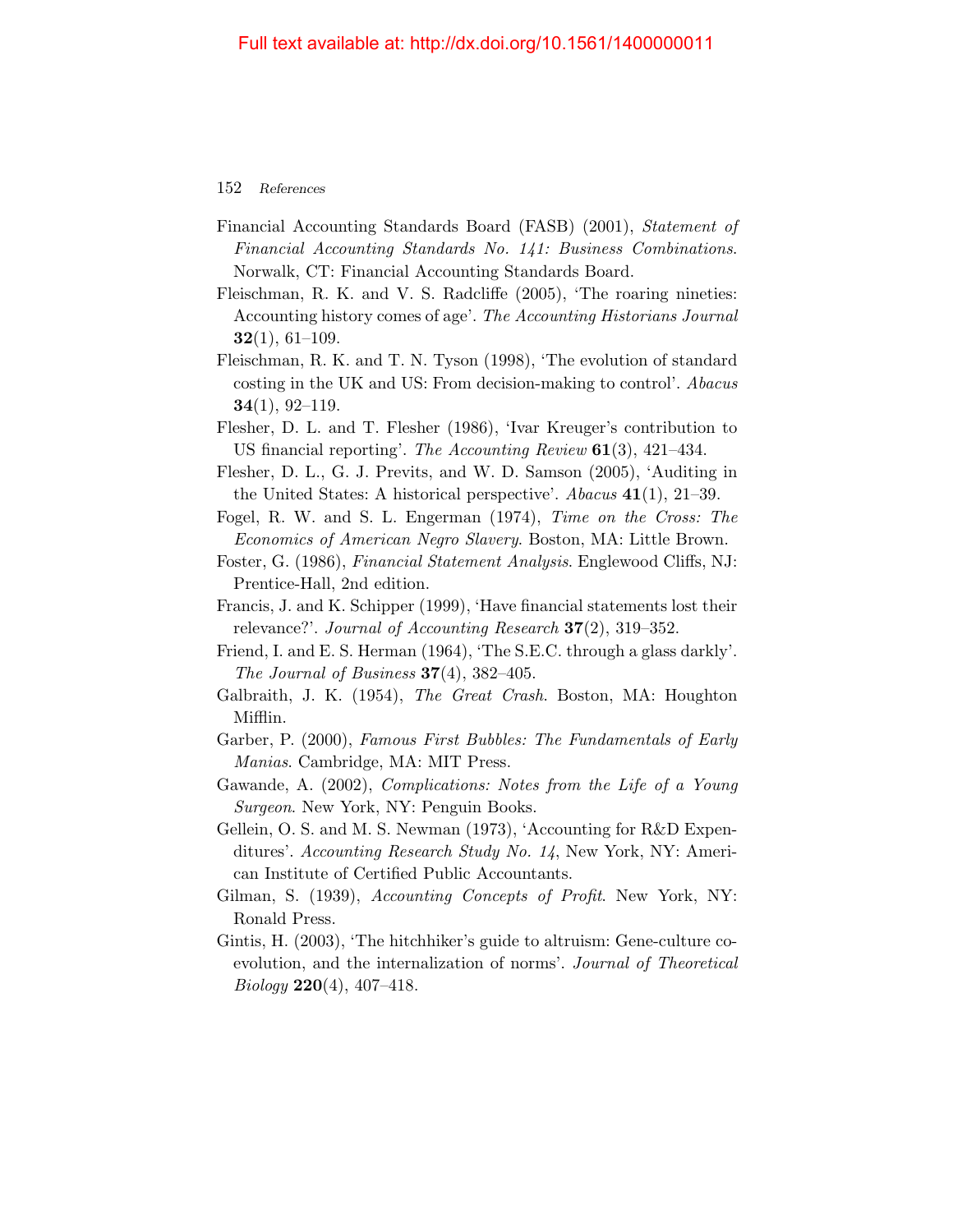#### Full text available at: http://dx.doi.org/10.1561/1400000011

- Givoly, D. and C. Hayn (2000), 'The changing time series properties of earnings, cash flows, and accruals: Has financial reporting become more conservative?'. Journal of Accounting and Economics 29(3), 287–320.
- Glimcher, P. W. and A. Rustichini (2004), 'Neuroeconomics: The consilience of brain and decision'. Science  $306(5695)$ , 447-452.
- Goethe, J. V. (1824), Wilhelm Meister's Apprenticeship and Travels. Translated by Thomas Carlyle. London, UK: Chapman and Hall.
- Goetzmann, W. N., R. G. Ibbotson, and L. Peng (2001), 'A new historical database for the NYSE 1815 to 1925: Performance and predictability'. Journal of Financial Markets 4(1), 1–32.
- Graham, B. and D. Dodd (1934), Security Analysis. New York, NY: McGraw-Hill.
- Graham, B. and S. B. Meredith (1937), The Interpretation of Financial Statements. New York, NY: Harper and Row.
- Granitz, E. and B. Klein (1996), 'Monopolization by "raising rivals' costs": The Standard Oil case'. The Journal of Law and Economics  $39(1), 1-47.$
- Greenstone, M., P. Oyer, and A. Vissing-Jorgensen (2006), 'Mandated disclosure, stock returns, and the 1964 Securities Acts amendments'. The Quarterly Journal of Economics  $121(2)$ , 399-460.
- Harold, G. (1938), Bond Ratings as an Investment Guide: An Appraisal of their Effectiveness. New York, NY: Ronald Press.
- Harris, R. (1994), 'The Bubble Act: Its passage and its effects on business organization'. The Journal of Economic History 54(3), 610–627.
- Harris, R. (1997), 'Political economy, interest groups, legal institutions, and the repeal of the Bubble Act in 1825'. The Economic History  $Review 50(4), 675-696.$
- Hatfield, H. R. (1909), Modern Accounting: Its Principles and Some of its Problems. New York, NY: D. Appleton and Co., (Reprinted 1971 by Scholars Book Co., Lawrence, KS).
- <span id="page-25-0"></span>Hatfield, H. R. (1924), 'An historical defense of bookkeeping'. Journal of Accountancy **37**(4), 241–253.
- Hatfield, H. R. (1927), Accounting A: Its Principles and Problems. New York: D. Appleton & Co.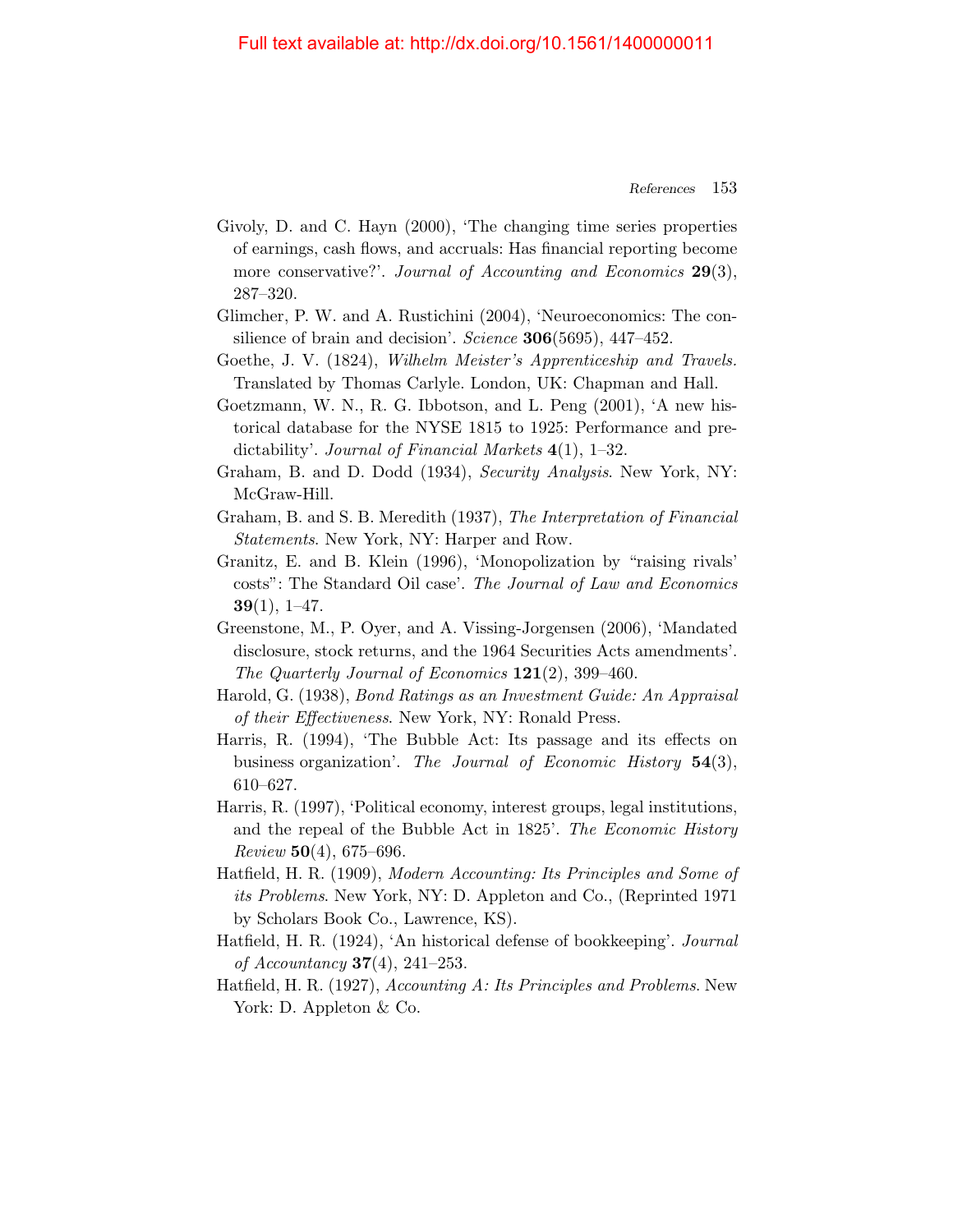- Hausdorfer, W. (1986), Accounting Bibliography: Historical Approach. Palo Alto, CA: Bay Books.
- Hawkins, D. F. (1963), 'The development of modern financial reporting practices among American manufacturing corporations'. Business History Review 37(3), 135–168.
- Hawkins, D. F. (1986), Corporate Financial Disclosure, 1900–33: A Study of Management Inertia within a Rapidly Changing Environment. New York, NY: Garland Publishing.
- Hayek, F. A. (1945), 'The use of knowledge in society'. The American *Economic Review* **35** $(4)$ , 519–530.
- Hayek, F. A. (1952), The Counter-Revolution of Science: Studies on the Abuse of Reason. Glencoe, IL: The Free Press.
- <span id="page-26-0"></span>Hayek, F. A. (1954), 'History and politics'. In: F. Hayek (ed.): Capitalism and the Historians. Chicago, IL: University of Chicago Press, pp. 1–21.
- Hayek, F. A. (1967), 'The result of human action but not of human design'. In: Studies in Philosophy, Politics, and Economics. London, UK: Routledge & Kegan Paul, pp. 96–105.
- Hayek, F. A. (1968), 'Competition as a discovery procedure'. In: New Studies in Philosophy, Politics, Economics, and the History of Ideas. Chicago, IL: University of Chicago Press, pp. 179–190.
- Hayek, F. A. (1979), Law, Legislation and Liberty, Volume 3: The Political Order of a Free People. Chicago, IL: University of Chicago Press.
- Hayek, F. A. (1988), The Fatal Conceit: The Errors of Socialism. Chicago, IL: University of Chicago Press.
- <span id="page-26-1"></span>Hayek, F. A. (1989), 'The pretence of knowledge'. The American Economic Review  $79(6)$ , 3-7.
- Healy, P. M. and K. G. Palepu (1988), 'Earnings information conveyed by dividend initiations and omissions'. Journal of Financial Economics  $21(2)$ , 149–175.
- Healy, P. M. and K. G. Palepu (2001), 'Information asymmetry, corporate disclosure, and the capital markets: A review of the empirical disclosure literature'. Journal of Accounting and Economics  $31(1-3)$ , 405–440.
- Heier, J. R. and A. L. Gurley (2007), 'The end of betterment accounting: A study of the economic, professional, and regulatory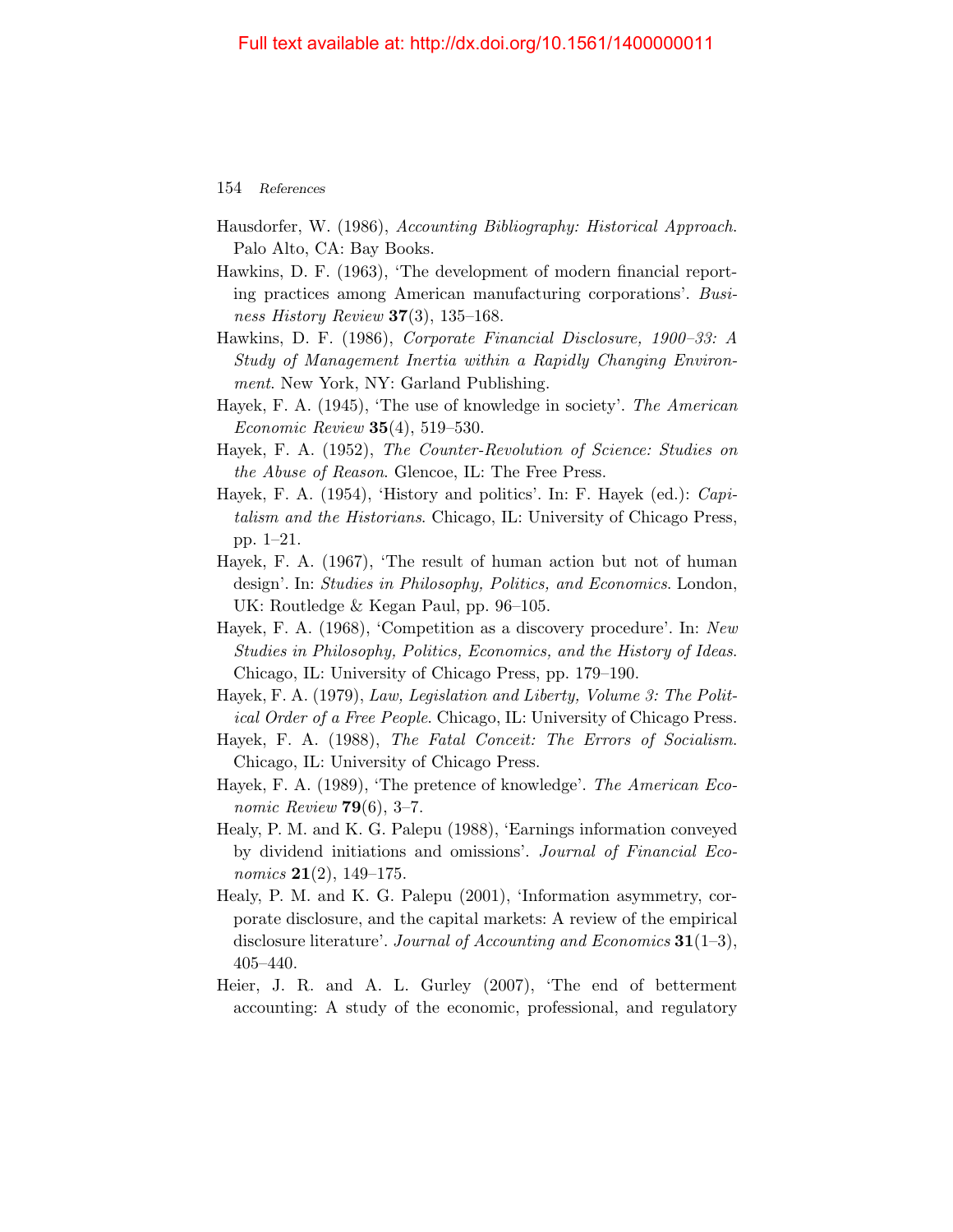factors that fostered standards convergence in the US railroad industry, 1955–1983'. The Accounting Historians Journal  $34(1)$ , 25–56.

- Hein, L. W. (1963), 'The auditor and the British Companies Acts'. The  $Accounting Review 38(3), 508-520.$
- Hendriksen, E. (1970), Accounting Theory. Homewood, IL: Irwin, 2nd edition.
- Henrich, J. (2004), 'Cultural group selection, coevolutionary processes and large-scale cooperation'. Journal of Economic Behavior and *Organization* 53(1), 3-35.
- Hirota, S. and S. Sunder (2007), 'Price bubbles sans dividend anchors: Evidence from laboratory stock markets'. Journal of Economic Dynamics and Control  $31(6)$ , 1875–1909.
- Hobson, J. (2007), 'The failure of more understandable accounting information to increase efficiency in markets prone to bubble'. Working Paper, Florida State University, September.
- Hodgson, G. M. (1993), Economics and Evolution: Bringing Life Back into Economics. Ann Arbor, MI: University of Michigan Press.
- Hoffman, H. L. (1952), 'Preparation and courtroom presentation of the accounting part of a case in litigation'. Journal of Accountancy 94(4), 434–441.
- Hofstadter, R. (1955), The Age of Reform: From Bryan to F.D.R. New York, NY: Vintage Books.
- Holden, C. (1998), 'No last word on language origins'. Science 282(5393), 1455–1456.
- Holland, J. H. (1995), Hidden Order: How Adaptation Builds Complexity. Perseus Books.
- Holthausen, R. W. and R. L. Watts (2001), 'The relevance of the valuerelevance literature for financial accounting standard-setting'. Journal of Accounting and Economics  $31(1-3)$ , 3-75.
- Hoogenboom, A. A. and O. Hoogenboom (1976), A History of the ICC. New York, NY: W.W. Norton & Co.
- Hopwood, A. G. (1987), 'The archaeology of accounting systems'. Accounting, Organizations and Society 12(3), 207-234.
- Hopwood, A. G. (2007), 'Whither accounting research?'. The Accounting Review 82(5), 1365–1374.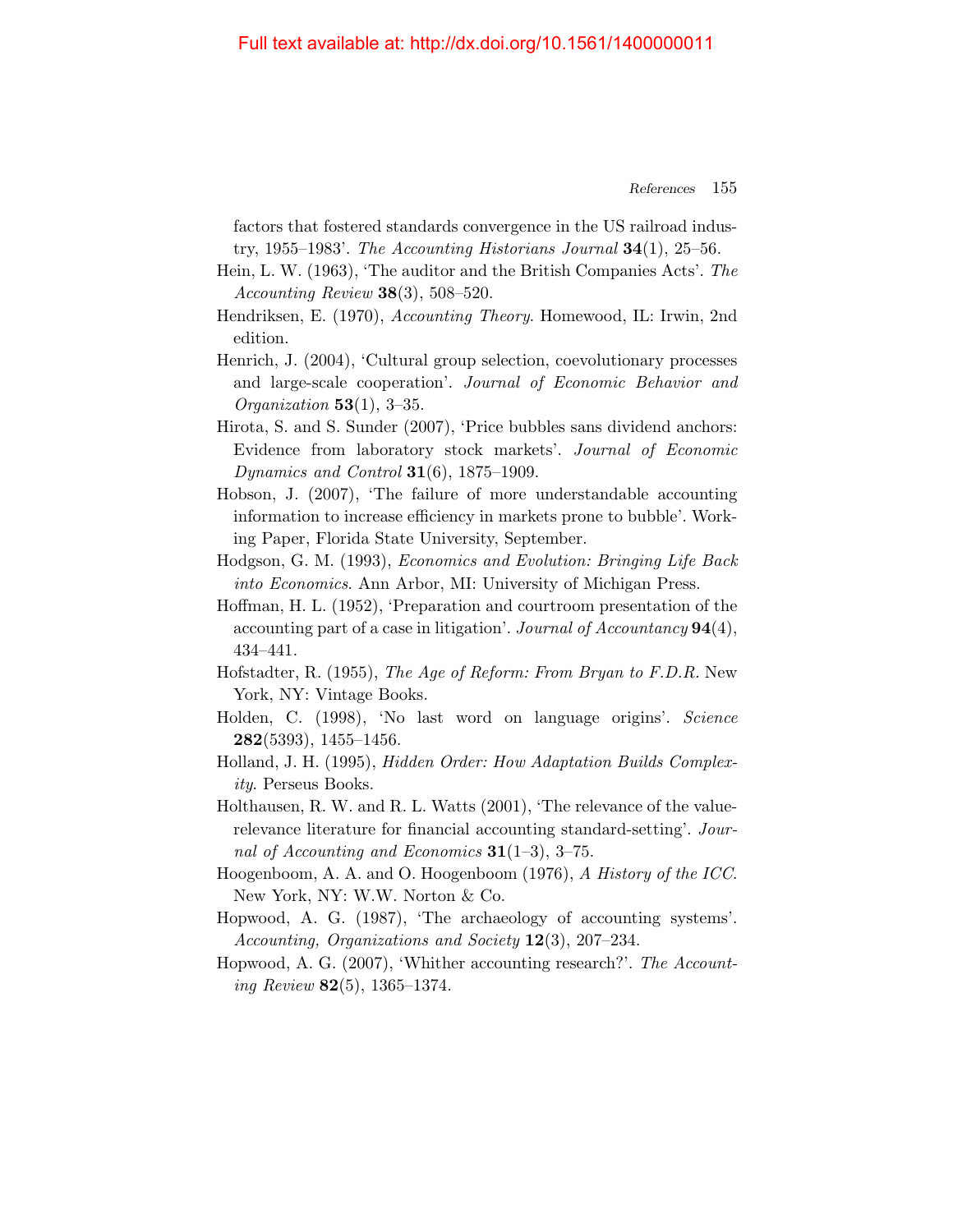- Horngren, C. T. (1973), 'The marketing of accounting standards'. The Journal of Accountancy  $136(4)$ , 61–66.
- Horngren, C. T., G. L. Sundem, J. A. Elliott, and D. R. Philbrick (2002), Introduction to Financial Accounting. Englewood Cliffs, NJ: Prentice Hall.
- Horrigan, J. O. (1968), 'A short history of financial ratio analysis'. The Accounting Review  $43(2)$ , 284–294.
- Horwitz, B. N. and R. Kolodny (1980), 'The economic effects of involuntary uniformity in the financial reporting of R&D expenditures'. Journal of Accounting Research 18(Supplement), 38-74.
- Hoskin, K. W. and R. H. Macve (1986), 'Accounting and the examination: A genealogy of disciplinary power'. Accounting, Organizations and Society  $11(2)$ , 105-136.
- Howard, S. (1932), 'Public rules for private accounting in France, 1673 and 1807'. The Accounting Review  $7(2)$ , 91-102.
- Huebner, S. (1903), 'The distribution of stockholdings in American railways'. Annals of the American Academy of Political and Social Science **22**(3), 63–78.
- Hume, D. (1737). A Treatise of Human Nature: Being an Attempt to Introduce the Experimental Method of Reasoning into Moral Subjects, (Re-issued 1888, L. A. Selby-Bigge (ed.)). London, UK: University of Chicago Press.
- Ifrah, G. (2001), The Universal History of Numbers: From Prehistory to the Invention of the Computer. New York, NY: Wiley.
- <span id="page-28-0"></span>Ijiri, Y. (1975), Theory of Accounting Measurement: Studies in Accounting Research  $#10$ . Sarasota, FL: American Accounting Association.
- Interstate Commerce Commission (ICC) (1907), Twentieth Annual Report of the Interstate Commerce Commission. Washington, DC: Government Printing Office.
- Jamal, K., M. Maier, and S. Sunder (2003), 'Privacy in e-commerce: Development of reporting standards, disclosure, and assurance services in an unregulated market'. Journal of Accounting Research  $41(2), 285-309.$
- Jamal, K., M. Maier, and S. Sunder (2005), 'Enforced standards versus evolution by general acceptance: A comparative study of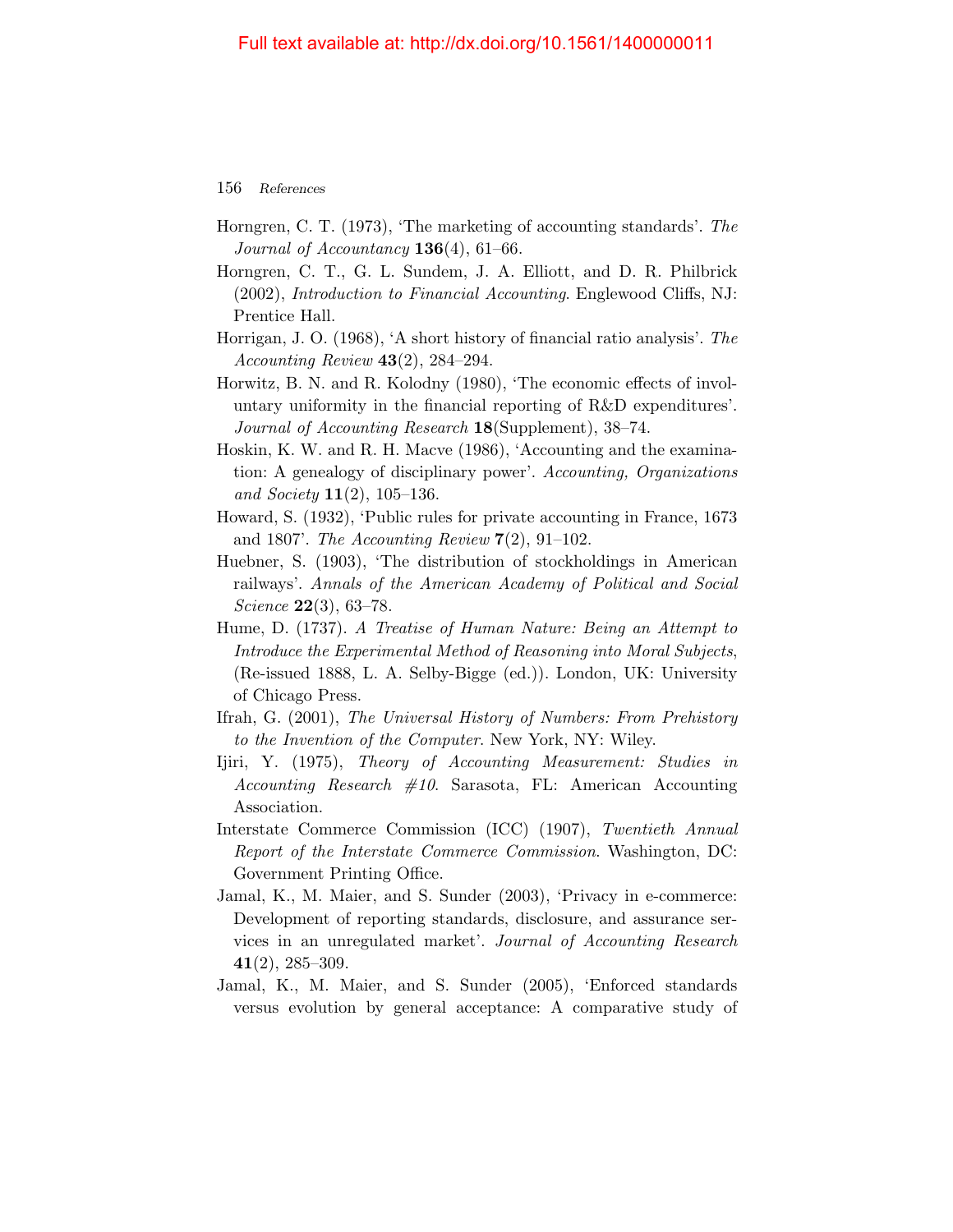e-commerce privacy disclosure and practice in the United States and the United Kingdom'. Journal of Accounting Research 43(1), 73–96.

- Jamal, K. and S. Sunder (2007a), 'Monopoly or Competition: Standard-setting in the private and public sector'. Working Paper, University of Alberta and Yale University, available at: http://ssrn.com/abstract=1075705.
- Jamal, K. and S. Sunder (2007b), 'Regulation, competition and independence in a certification society: Financial reports versus baseball cards'. Working Paper, University of Alberta and Yale University, available at: http://ssrn.com/abstract=912703.
- Jarrell, G. A. (1981), 'The economic effects of federal regulation of the market for new security issues'. The Journal of Law and Economics  $24(3)$ , 613–675.
- Jenks, J. W. (1907), The Trust Problem. New York, NY: McClure, Phillips & Co, 2nd edition.
- Jensen, M. C. and W. H. Meckling (1976), 'Theory of the firm: Managerial behavior, agency costs and ownership structure'. Journal of Financial Economics 3(4), 305–360.
- Jiang, G., P. G. Mahoney, and J. Mei (2005), 'Market manipulation: A comprehensive study of stock pools'. Journal of Financial Economics  $77(1), 147-170.$
- Johnson, H. T. (1972), 'Early cost accounting for internal management control: Lyman Mills in the 1850's'. Business History Review 46(4), 466–474.
- Johnson, H. T. and R. Kaplan (1987), Relevance Lost: The Rise and Fall of Management Accounting. Boston, MA: Harvard Business School Press.
- Johnson, S., P. Boone, A. Breach, and E. Friedman (2000), 'Corporate governance in the Asian financial crisis'. Journal of Financial Economics 58(1–2), 141–186.
- Jones, E. (1921), The Trust Problem in the United States. New York, NY: Macmillan.
- Jones, J. J. (1991), 'Earnings management during import relief investigations'. Journal of Accounting Research  $29(2)$ , 193–228.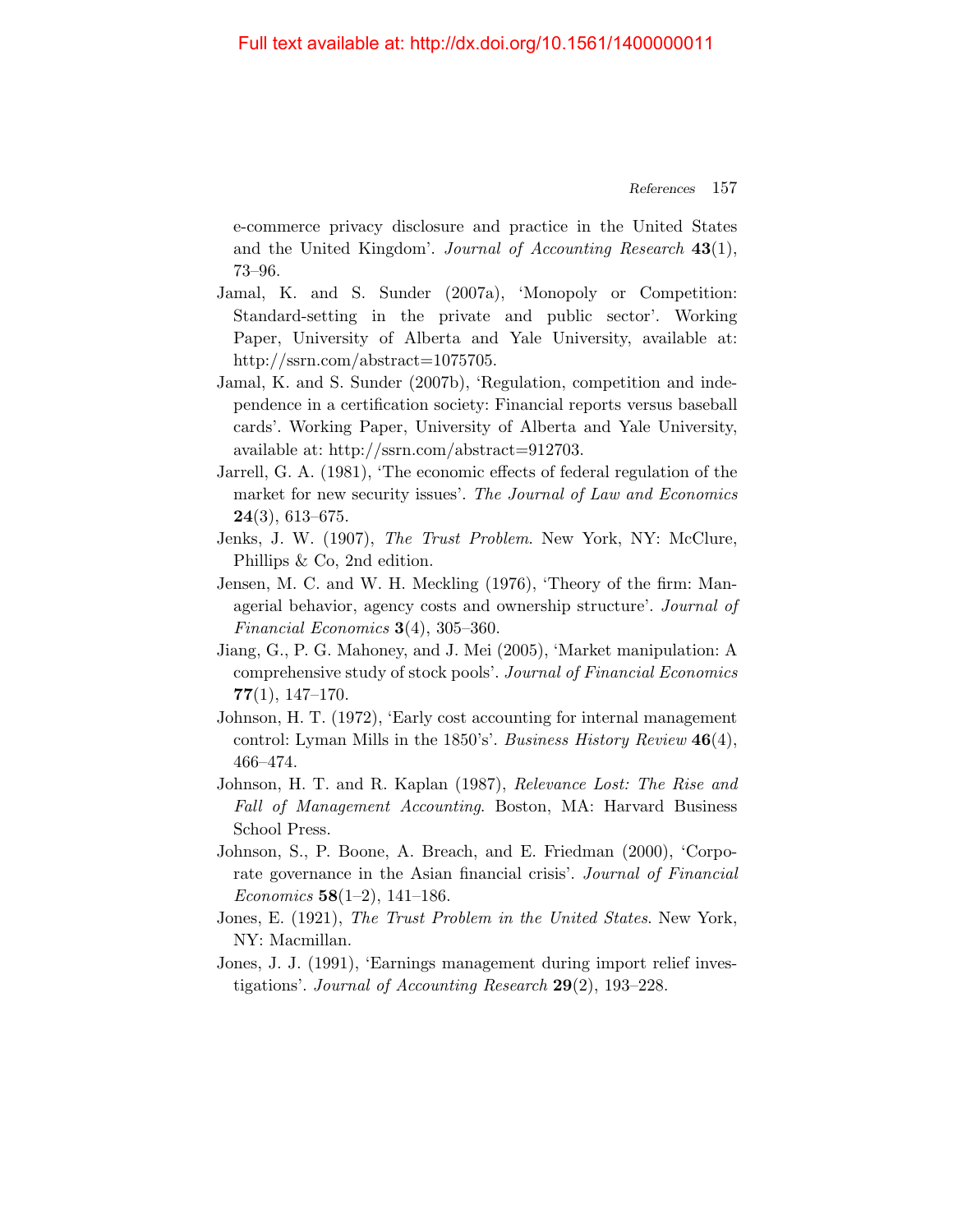- Karpoff, J. M. (2001), 'Public vs. private initiative in Arctic exploration: The effects of incentives and organizational structure'. Journal of Political Economy **109**(1), 38–78.
- Keating, E. K., T. Z. Lys, and R. P. Magee (2003), 'Internet downturn: Finding valuation factors in Spring 2000'. Journal of Accounting and Economics  $34(1-3)$ , 189-236.
- Kehl, D. (1941), Corporate Dividends: Legal and Accounting Problems Pertaining to Corporate Distributions. New York, NY: Ronald Press.
- Keynes, J. M. (1913), Indian Currency and Finance. Cambridge, UK: University Printing House. The Royal Economic Society Edition (Reprinted 1971).
- Keynes, J. M. (1936), The General Theory of Employment, Interest, and Money. New York, NY: Macmillan.
- Kieso, D. E., J. J. Weygandt, and T. J. Warfield (2006), Intermediate Accounting. New York, NY: Wiley and Sons, 12th edition.
- Kindleberger, C. (2000), Manias, Panics, and Crashes: A History of Financial Crises. New York, NY: Wiley, 4th edition.
- King, R., G. Pownall, and G. B. Waymire (1990), 'Expectations adjustment via timely management forecasts: Review, synthesis, and suggestions for future research'. Journal of Accounting Literature 9, 113–144.
- King-Casas, B., D. Tomlin, C. Anen, C. F. Camerer, S. R. Quartz, and P. R. Montague (2005), 'Getting to know you: Reputation and trust in a two-person economic exchange'. Science 308(5718), 78–83.
- Klein, S. B., L. Cosmides, J. Tooby, and S. Chance (2002), 'Decisions and the evolution of memory: Multiple decisions, multiple functions'.  $Psychological Review 109(2), 306-329.$
- Knight, F. H. (1921), Risk, Uncertainty, and Profit. New York, NY: Houghton Mifflin.
- Knutson, B., G. W. Fong, S. M. Bennett, C. M. Adams, and D. Hommer (2003), 'A region of mesial prefrontal cortex tracks monetarily rewarding outcomes: Characterization with rapid event-related fMRI'. NeuroImage 18(2), 263–272.
- Koehler, J. J. (1993), 'The influence of prior beliefs on scientific judgments of evidence quality'. Organizational Behavior and Human Decision Processes  $56(1)$ , 28-55.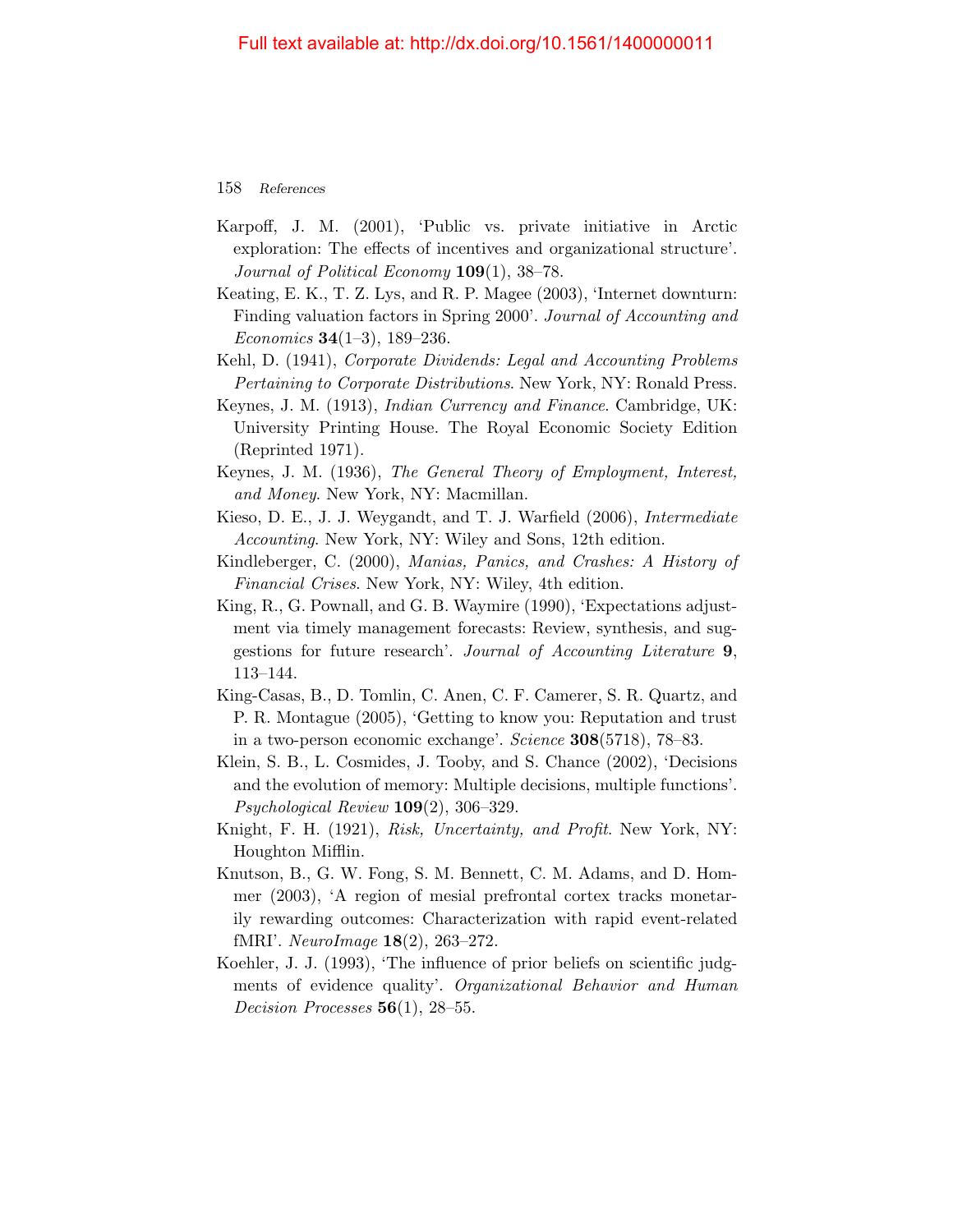- Kohler, E. (1952), A Dictionary for Accountants. Englewood Cliffs, NJ: Prentice Hall, 2nd edition.
- Kohn, M. (2004), 'Value and exchange'. Cato Journal 24(3), 303–339.
- Kolko, G. (1963), The Triumph of Conservatism: A Reinterpretation of American History, 1900–1916. New York, NY: Free Press.
- Kripke, H. (1979), The SEC and Corporate Disclosure: Regulation in Search of a Purpose. New York, NY: Harcourt, Brace & Jovanovich.
- La Porta, R., F. Lopez-de-Silanes, A. Shleifer, and R. W. Vishny (1998), 'Law and finance'. Journal of Political Economy  $106(6)$ , 1113–1155.
- La Porta, R., F. Lopez-de-Silanes, A. Shleifer, and R. W. Vishny (2000), 'Investor protection and corporate governance'. Journal of Financial Economics  $58(1-2)$ , 3-27.
- Lagerquist, W. E. (1921), Investment Analysis: Fundamentals in the Analysis of Investment Securities. New York, NY: Macmillan.
- Lane, F. C. and J. C. Riemersma (eds.) (1953), *Enterprise and Secu*lar Change: Readings in Economic History. Homewood, IL: Richard D. Irwin.
- Larcker, D. F. and T. O. Rusticus (2007), 'Endogeneity and empirical accounting research'. European Accounting Review  $16(1)$ , 207–215.
- Leake, P. D. (1921), Commercial Goodwill. London, UK: Sir Isaac Pitman & Sons, Ltd.
- Lee, G. A. (1973), 'The Florentine bank ledger fragments of 1211: Some new insights'. Journal of Accounting Research 11(1), 47–61.
- Lee, T. A. (1971), 'The historical development of internal control from the earliest times to the end of the 17th century'. Journal of Accounting Research  $9(1)$ , 150-157.
- Lee, T. A. (1995), 'The professionalization of accountancy'. Accounting, Auditing and Accountability Journal  $8(4)$ ,  $48-69$ .
- Lee, T. A. (2000), 'A social network analysis of the founders of institutionalized public accountancy'. The Accounting Historians Journal  $27(2), 1-48.$
- Leftwich, R. (2004), 'Discussion of "Investor protection under unregulated financial reporting" (by Jan Barton and Gregory Waymire)'. Journal of Accounting and Economics 38(1–3), 117–128.
- Leuz, C., A. Triantis, and T. Y. Wang (2008), 'Why do firms go dark? Causes and economic consequences of voluntary SEC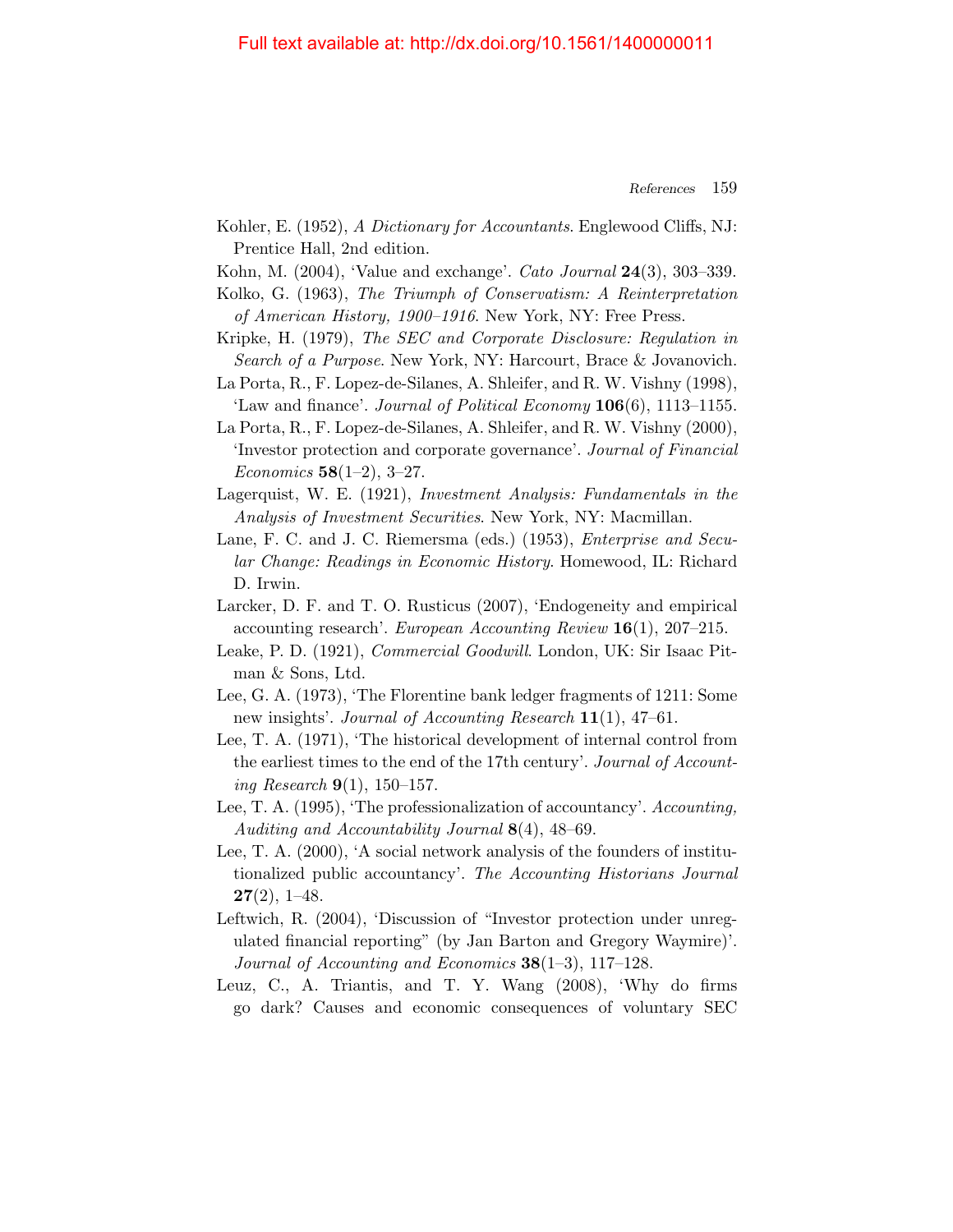deregistrations'. Journal of Accounting and Economics  $45(2-3)$ , 181–208.

- Lev, B. (1989), 'On the usefulness of earnings and earnings research: Lessons and directions from two decades of empirical research'. Journal of Accounting Research 27(Supplement), 153-192.
- Lev, B. and T. Sougiannis (1996), 'The capitalization, amortization, and value-relevance of R&D'. Journal of Accounting and Economics  $21(1), 107-138.$
- Lev, B. and P. A. Zarowin (1999), 'The boundaries of financial reporting and how to extend them'. Journal of Accounting Research  $37(2)$ , 353–385.
- Levine, C. B. and J. S. Hughes (2005), 'Management compensation and earnings-based covenants as signaling devices in credit markets'. Journal of Corporate Finance 11(5), 832–850.
- Libby, R., P. Libby, and D. Short (2003), Financial Accounting. New York, NY: McGraw-Hill Irwin, 3rd edition.
- Lin, H. (2006), 'Accounting discretion and managerial conservatism: An intertemporal analysis'. Contemporary Accounting Research 23(4), 1017–1041.
- Littleton, A. C. (1928), 'What is profit?'. The Accounting Review  $3(3)$ , 278–288.
- Littleton, A. C. (1933), Accounting Evolution to 1900. New York, NY: American Institute Publishing.
- Littleton, A. C. (1937), 'Concepts of income underlying accounting'. The Accounting Review  $12(1)$ , 13-22.
- Littleton, A. C. (1941), 'A genealogy for "cost or market"'. The Accounting Review  $16(2)$ , 161-167.
- Littleton, A. C. (1952), 'Significance of invested cost'. The Accounting  $Review 27(2), 167-173.$
- Littleton, A. C. (1953), The Structure of Accounting Theory: Monograph No. 3. Sarasota, FL: American Accounting Association.
- Littleton, A. C. and B. S. Yamey (eds.) (1956), Studies in the History of Accounting. Homewood, IL: Irwin.
- Loree, L. F., Railroad Freight Transportation. New York, NY: D. Appleton.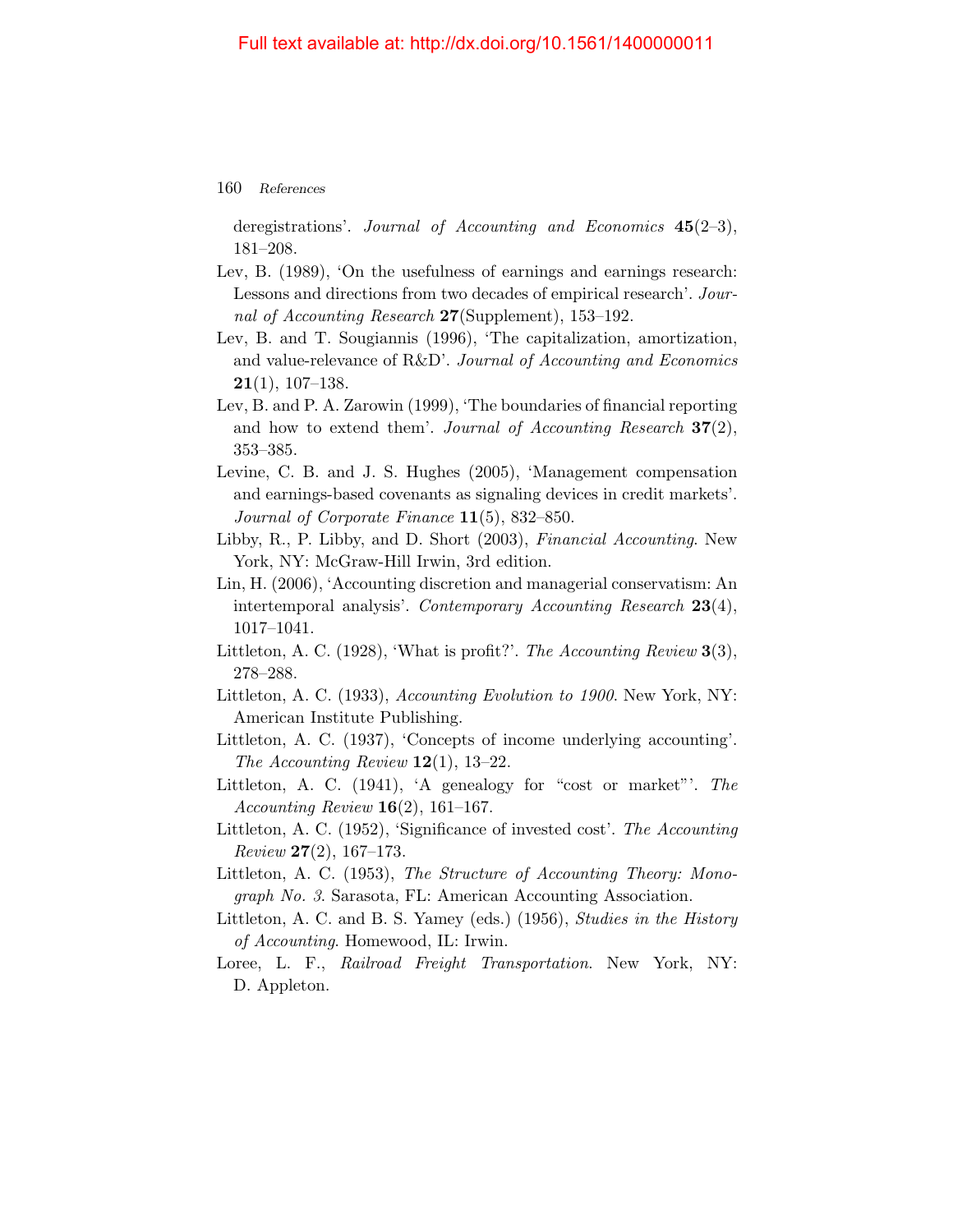#### Full text available at: http://dx.doi.org/10.1561/1400000011

- Loss, L. and J. Seligman (2000), Fundamentals of Securities Regulation. New York, NY: Aspen Law and Business, 4th edition.
- Lott Jr., J. R. and G. M. Fremling (1989), 'Time dependent information costs, price controls, and successive government intervention'. Journal of Law, Economics, and Organization 5(2), 293–306.
- Lott Jr., J. R. and L. W. Kenny (1999). 'How dramatically did women's suffrage change the size and scope of government?' *Journal of Polit*ical Economy  $107(6-I)$ , 1163-1198.
- Lott, Jr., J. R. and D. B. Mustard (1997), 'Crime, deterrence, and rightto-carry concealed handguns'. The Journal of Legal Studies 26(1), 1–68.
- Lough, W. H. (1917), Business Finance: A Practical Study of Financial Management in Private Business Concerns. New York, NY: Ronald Press.
- Lys, T. Z. and L. Vincent (1995), 'An analysis of value destruction in AT&T's acquisition of NCR'. Journal of Financial Economics 39(2– 3), 353–378.
- Macey, J. R. and G. P. Miller (1991), 'Origin of the Blue Sky Laws'. Texas Law Review 70(2), 347–397.
- Mackay, C. (1841), Memoirs of Extraordinary Popular Delusions. London, UK: Richard Bentley.
- MacNeal, K. (1939), Truth in Accounting. Philadelphia, PA: University of Pennsylvania Press.
- Macve, R. H. (2002), 'Insights to be gained from the study of ancient accounting history: Some reflections on the new edition of Finley's The Ancient Economy'. European Accounting Review 11(2), 453–471.
- Mahoney, P. G. (1999), 'The stock pools and the Securities Exchange Act'. Journal of Financial Economics 51(3), 343-369.
- Mahoney, P. G. (2001), 'The political economy of the Securities Act of 1933'. The Journal of Legal Studies  $30(1)$ , 1–31.
- Mahoney, P. G. (2003), 'The origins of the Blue-Sky Laws: A test of competing hypotheses'. The Journal of Law and Economics  $46(1)$ , 229–251.
- Mahoney, P. G. and C. W. Sanchirico (2001), 'Competing norms and social analysis: Is the fittest norm efficient?'. University of Pennsylvania Law Review 149(6), 2027–2062.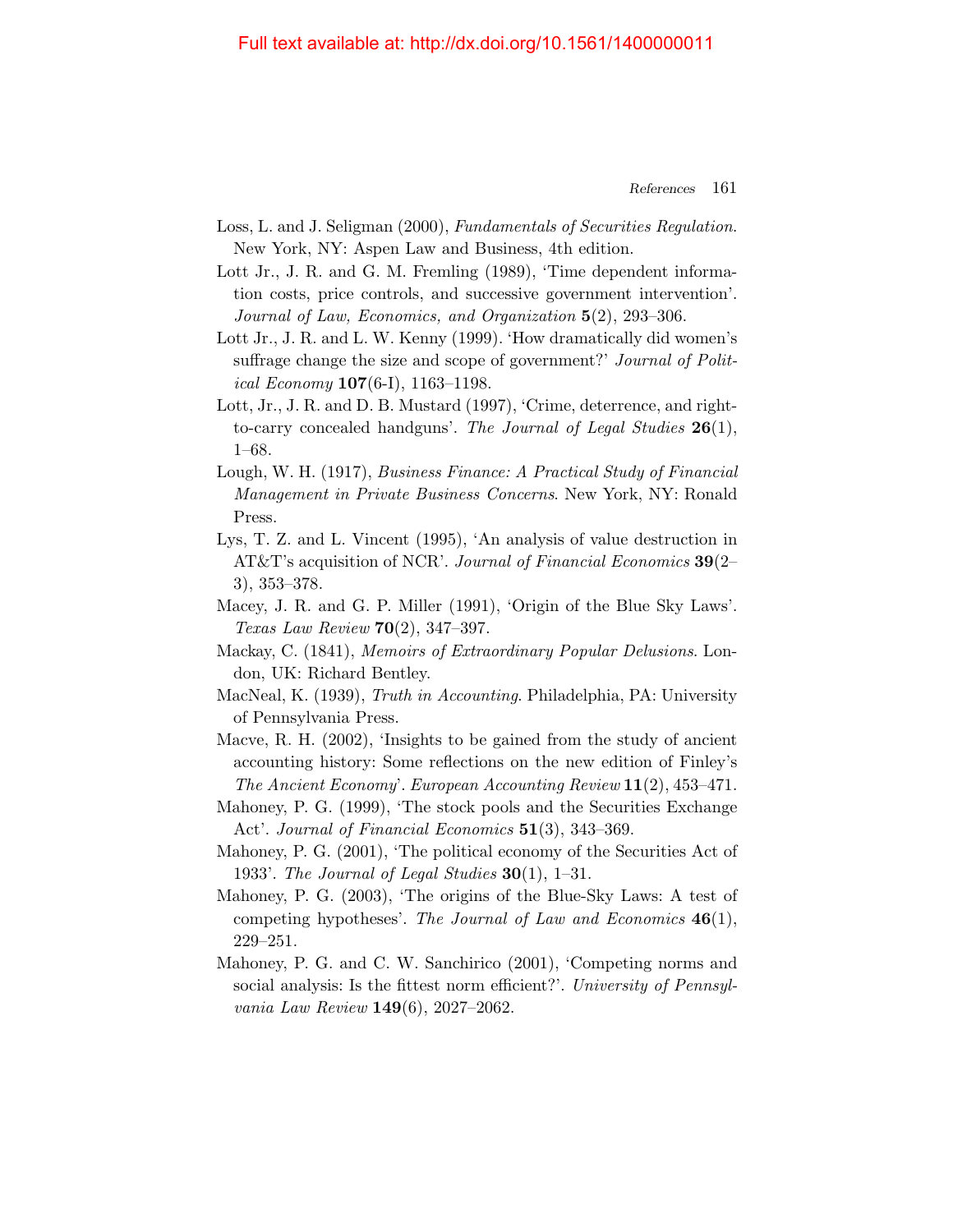- Mason, P. (1933), 'Illustrations of the early treatment of depreciation'. The Accounting Review  $8(3)$ , 209–218.
- Mattessich, R. (2000), The Beginnings of Accounting and Accounting Thought: Accounting Practice in the Middle East (8000 B.C. to 3000 B.C.) and Accounting Thought in India (300 B.C. and the Middle Ages). New York, NY: Garland Publishing.
- Mattessich, R. (2002), 'The oldest writings, and inventory tags of Egypt'. The Accounting Historians Journal 29(1), 195–208.
- Mayr, E. (1954), 'Change of genetic environment and evolution'. In: J. Huxley, A. C. Hardy, and E. B. Ford (eds.): Evolution as a Process. London, UK: Allen and Unwin.
- McCabe, K., D. Houser, L. Ryan, V. Smith, and T. Trouard (2001), 'A functional imaging study of cooperation in two-person reciprocal exchange'. Proceedings of the National Academy of Sciences of the United States of America 98(20), 11832–11835.
- McCartney, S. and A. J. Arnold (2002), 'Financial reporting in the context of crisis: Reconsidering the impact of the 'mania' on early railway accounting'. European Accounting Review  $11(2)$ , 401–417.
- McCloskey, D. N. and G. K. Hersh Jr. (eds.) (1990), A Bibliography of Historical Economics to 1980. Cambridge, UK: Cambridge University Press.
- McCraw, T. (ed.) (1984), Prophets of Regulation: Historical Essays. Cambridge, MA: Belknap Press.
- McGranahan, L. M. (2000), 'Charity and the bequest motive: Evidence from seventeenth-century wills'. Journal of Political Economy 108(6), 1270–1291.
- McKendrick, N. (1970), 'Josiah Wedgewood and cost accounting in the Industrial Revolution'. The Economic History Review  $23(1)$ , 45–67.
- Medawar, P. (1996), The Strange Case of the Spotted Mice and Other Classic Essays on Science. Oxford, UK: Oxford University Press.
- Melis, F. (1950), Storia della Ragioneria. Bologna, IT: Cesare Zuffi.
- Merino, B. D., A. G. Mayper, and R. S. Sriram (1994), 'Voluntary audits in New York markets in 1927: A case study'. Journal of Business Finance and Accounting  $21(5)$ , 619–643.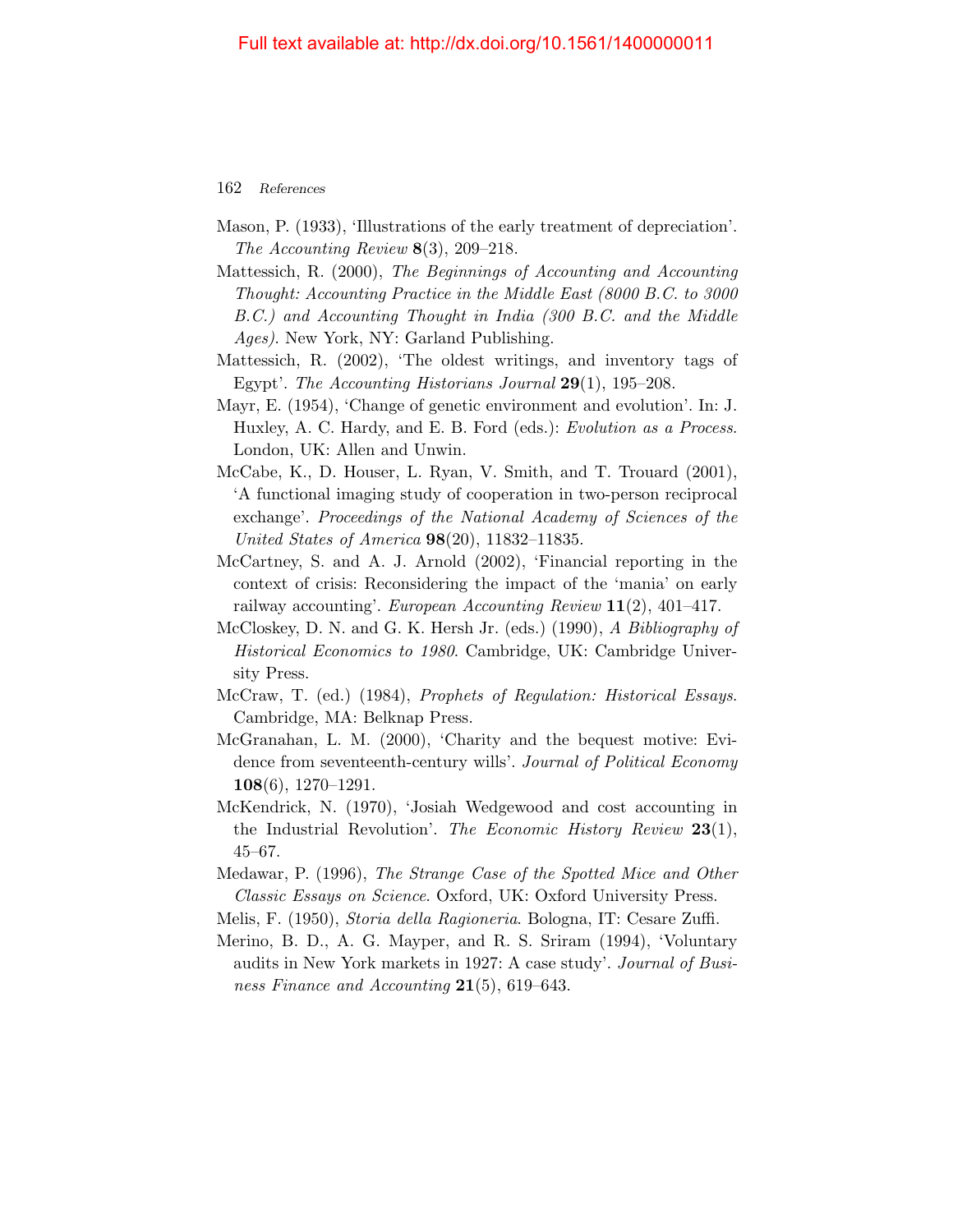#### Full text available at: http://dx.doi.org/10.1561/1400000011

- Merino, B. D. and M. D. Neimark (1982), 'Disclosure regulation and public policy: A sociohistorical reappraisal'. Journal of Accounting and Public Policy  $1(1)$ , 33–57.
- Merton, R. K. (1936), 'The unanticipated consequences of purposive social action'. American Sociological Review 1(6), 894–904.
- <span id="page-35-0"></span>Micklethwait, J. and A. Wooldridge (2003), The Company: A Short History of a Revolutionary Idea. New York, NY: Random House.
- Miller, J. H. and S. E. Page (2007), Complex Adaptive Systems: An Introduction to Computational Models of Social Life. Princeton, NJ: Princeton University Press.
- Miranti Jr., P. J. (1986), 'Associationalism, statism, and professional regulation: Public accountants and the reforms of financial markets, 1896–1940'. Business History Review 60(3), 438–468.
- Miranti Jr., P. J. (1989), 'The mind's eye of reform: The ICC's bureau of statistics and accounts and a vision of regulation, 1887–1940'. Business History Review 63(3), 469–509.
- <span id="page-35-1"></span>Mises, L. (1949), Human Action: A Treatise on Economics. New Haven, CT: Yale University Press, (Reprinted 1998, Auburn, AL: The Ludwig von Mises Institute).
- Mises, L. (1957), Theory and History: An Interpretation of Social and Economic Evaluation. New Haven, CT: Yale University Press, (Reprinted 2007, Auburn, AL: Ludwig von Mises Institute).
- Mitchell, W. (1796), A New and Complete System of Bookkeeping. Philadelphia, PA: Bioren & Madan, (Reprinted 1978, Ayer Publishing).
- Mitton, T. (2002), 'A cross-firm analysis of the impact of corporate governance on the East Asian financial crisis'. Journal of Financial Economics  $64(2)$ ,  $215-241$ .
- Moen, J. and E. W. Tallman (1992), 'The bank panic of 1907: The role of trust companies'. The Journal of Economic History  $52(3)$ , 611–630.
- Mokyr, J. (ed.) (2007), The Oxford Encyclopedia of Economic History. Oxford, UK: Oxford University Press.
- Montgomery, R. H. (1912), Auditing: Theory and Practice. New York, NY: Ronald Press.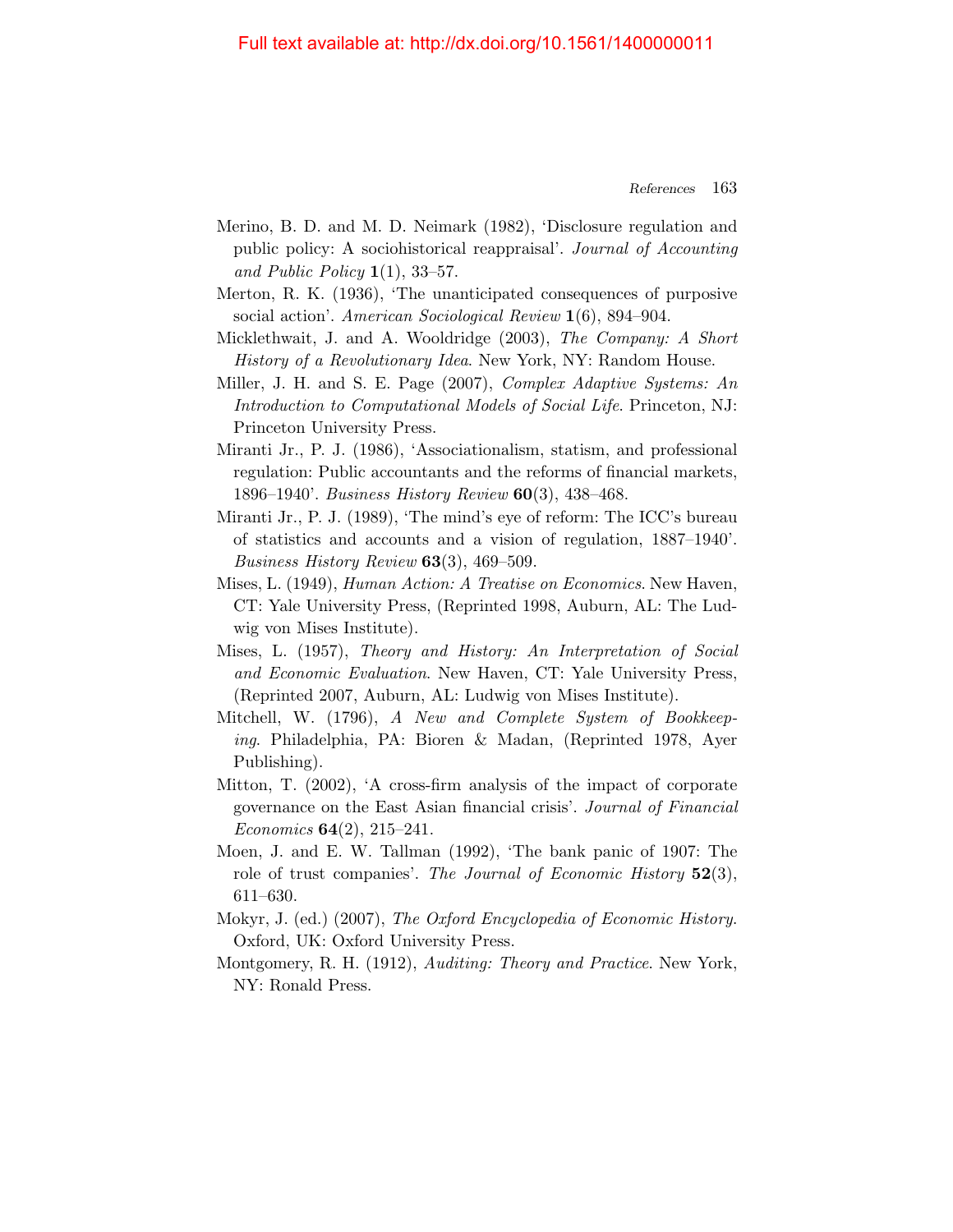- Montgomery, R. H. (1919), 'Influence of the war on balance sheets'. Journal of Accountancy  $28(1)$ , 1–8.
- Moody, J. (1909), Moody's Analyses of Railroad Investments. New York, NY: Moody Investor Services.
- Moody, J. (1922), Moody's Analysis of Industrial Investments. New York, NY: Moody Investor Service.
- Moonitz, M. (1970), 'Three contributions to the development of accounting principles prior to 1930'. Journal of Accounting Research 8(1), 145–155.
- Most, K. S. (1972), 'Sombart's propositions revisited'. The Accounting  $Review 47(4), 722–734.$
- Most, K. S. (1973), 'The planning hypothesis as a basis for accounting theory'. *Abacus* **9**(2), 127–136.
- Mundy, F. P. (1912), The Earning Power of Railroads, 1912. New York, NY: James Oliphant & Co.
- Murdock, G. P. and D. R. White (1969), 'Standard cross-cultural sample'. Ethnology 8(4), 329–369.
- Navin, T. R. and M. V. Sears (1955), 'The rise of a market for industrial securities,  $1887-1902$ . Business History Review  $55(2)$ ,  $105-138$ .
- Neate, R. (2008), 'German town bans road signs to cut accidents'. The Daily Telegraph, June 24. Available at: http://www. telegraph.co.uk/news/worldnews/europe/germany/2185762/Germantown-bans-road-signs-to-cut-accidents.html.
- Nelson, M. W., J. A. Elliott, and R. L. Tarpley (2002), 'Evidence from auditors about managers' and auditors' earnings management decisions'. The Accounting Review 77(Supplement), 175–202.
- Nissen, H. J., P. Damerow, and R. K. Englund (1993), Archaic Bookkeeping: Writing and Techniques of Economic Administration in the Ancient Near East. Translated by Paul Larsen, Chicago, IL: University of Chicago Press.
- Noone, J. (1910), 'A study of industrial corporation balance sheets'. Journal of Accountancy  $10(4)$ , 241–255, Journal of Accountancy  $10(5)$ , 348–367.
- North, D. C. (1954), 'Life insurance and investment banking at the time of Armstrong investigation of 1905–1906'. The Journal of Economic  $History 14(3), 209-228.$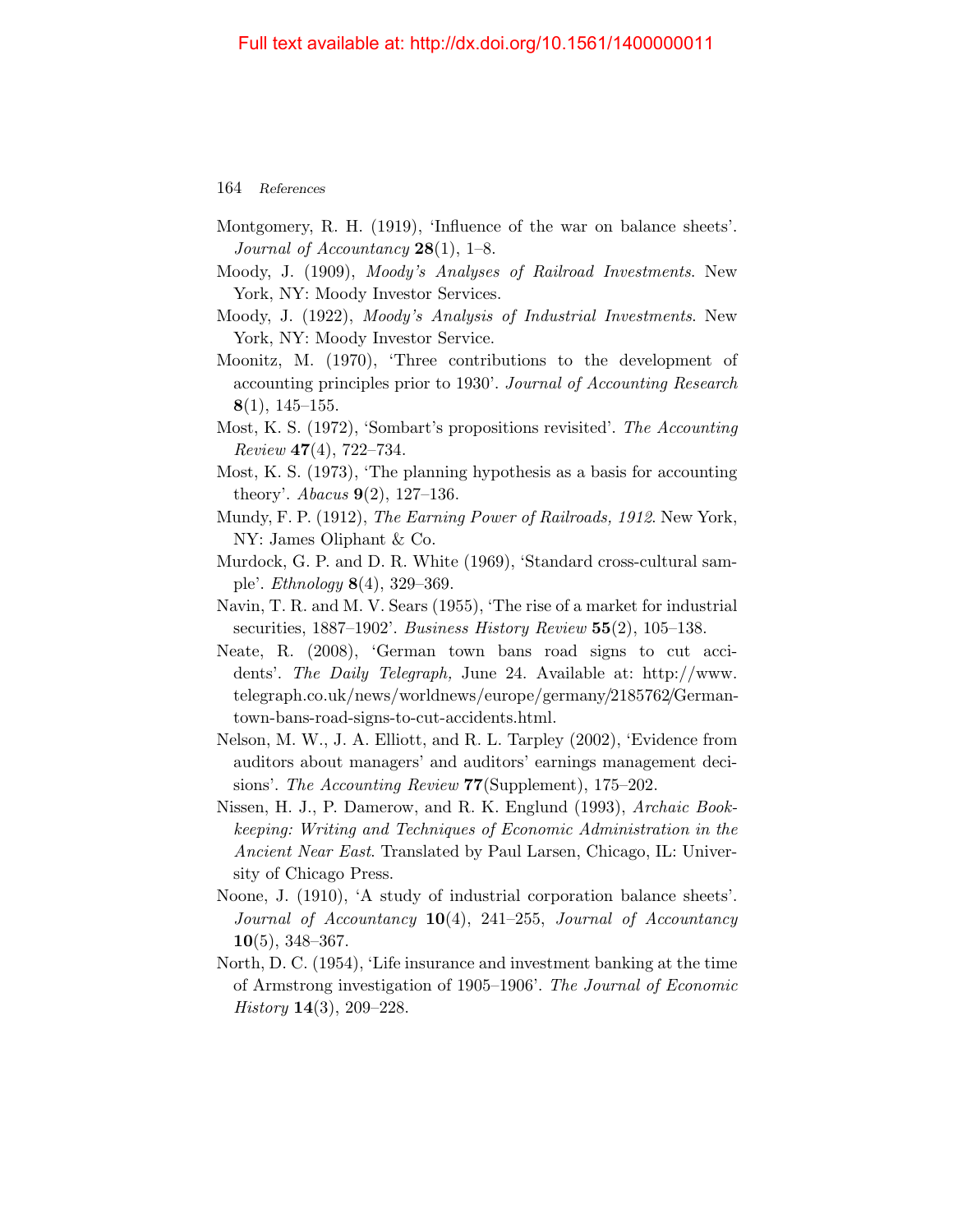- North, D. C. (1990), Institutions, Institutional Change and Economic Performance. Cambridge, UK: Cambridge University Press.
- <span id="page-37-1"></span>North, D. C. (2005), Understanding the Process of Economic Change. Princeton, NJ: Princeton University Press.
- North, D. C. and R. P. Thomas (1973), The Rise of the Western World: A New Economic History. Cambridge, UK: Cambridge University Press.
- North, D. C., J. Wallis, and B. R. Weingast (2006), 'A conceptual framework for interpreting recorded human history'. Working Paper 12795, National Bureau of Economic Research, December.
- O'Connor, S. M. (2004), 'Be careful what you wish for: How accountants and Congress created the problem of auditor independence'. Boston College Law Review 45(4), 741–827.
- Ohlson, J. A. (1995), 'Earnings, book values, and dividends in equity valuation'. Contemporary Accounting Research  $11(2)$ , 661–687.
- <span id="page-37-0"></span>Pacioli, L. (1494), Summa de arithmetica geometria proportion: et proportionalita. Venice, IT: Paganino de' Paganini.
- Pagel, M., C. Venditti, and A. Meade (2006), 'Large punctuational contribution of speciation to evolutionary divergence at the molecular level'. Science 314(5796), 119–121.
- Palepu, K. G. and P. M. Healy (2007), Business Analysis and Valuation: Using Financial Statements, Text and Cases. Cincinnati, OH: South-Western, 4th edition.
- Parker, R. H. (1980), Bibliographies for Accounting Historians. New York, NY: Arno Press.
- Parker, R. H. (1986), The Development of the Accountancy Profession in Britain to the Early Twentieth Century: Monograph 5. San Antonio, TX: Academy of Accounting Historians.
- Parrish, M. E. (1970), Securities Regulation and the New Deal. New Haven, CT: Yale University Press.
- Partnoy, F. (1999), 'The Siskel and Ebert of financial markets: Two thumbs down for the credit rating agencies'. Washington University *Law Quarterly* **77**(3), 619–712.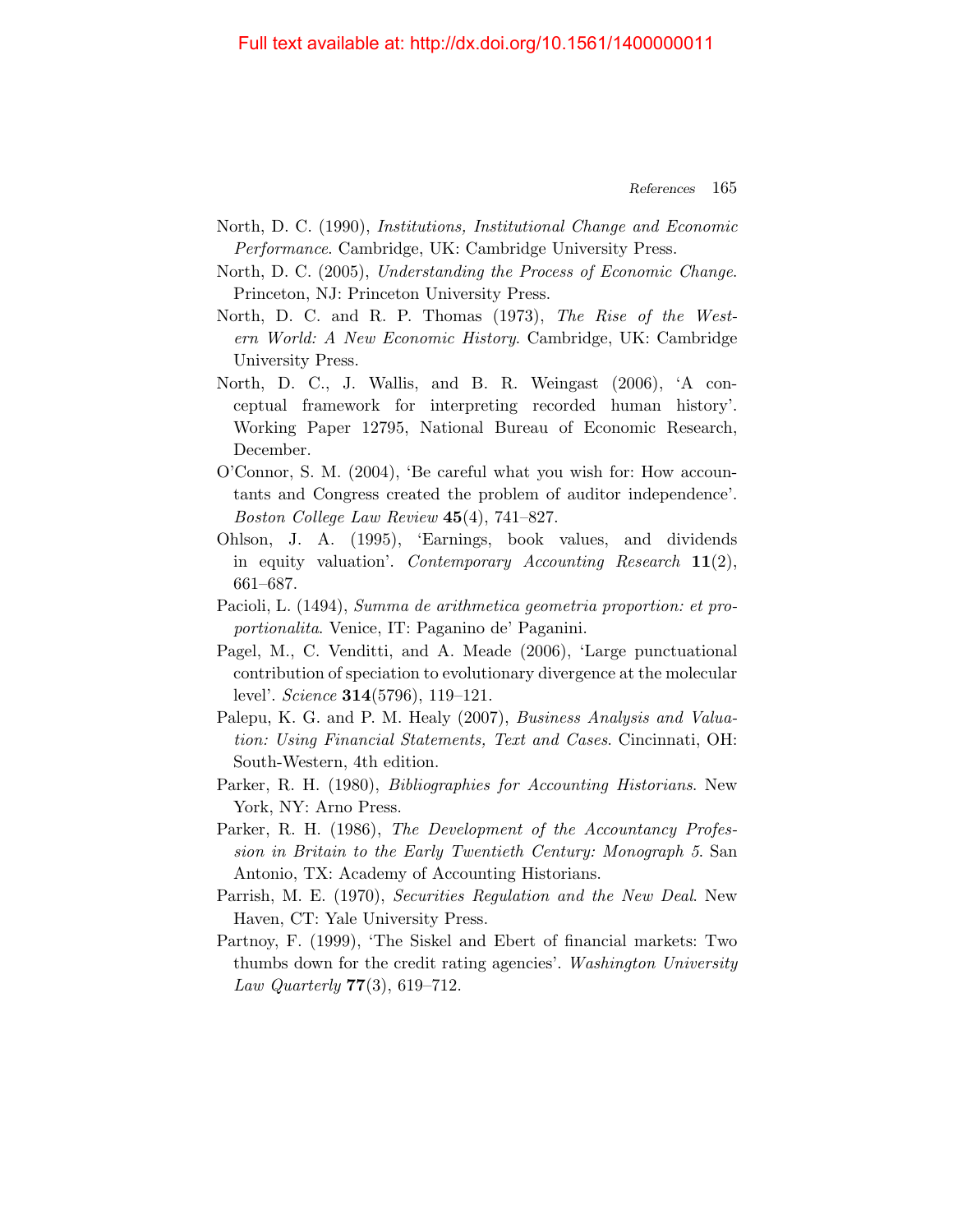- Patell, J. M. (1976), 'Corporate forecasts of earnings per share and stock price behavior: Empirical tests'. Journal of Accounting *Research*  $14(2)$ ,  $246-276$ .
- Paton, W. A. (1922), Accounting Theory: With Special Reference to the Corporate Enterprise. New York, NY: Ronald Press.
- Paton, W. A. (ed.) (1932), The Accountant's Handbook. New York, NY: Ronald Press, 2nd edition.
- Paton, W. A. and A. C. Littleton (1940), An Introduction to Corporate Accounting Standards: Monograph No. 3. Sarasota, FL: American Accounting Association.
- Pearce, L. E. (1995), 'The scribes and scholars of ancient Mesopotamia'. In: J. M. Sasson (ed.): Civilizations of the Ancient Near East, Vol. 4. New York, NY: Scribner, pp. 2265–2278.
- Pecora, F. (1939), Wall Street Under Oath: The story of our Modern Money Changers. New York: Simon and Schuster.
- Peltzman, S. (1976), 'Toward a more general theory of regulation'. The Journal of Law and Economics  $19(2)$ ,  $211-240$ .
- Penman, S. H. (1980), 'An empirical investigation of the voluntary disclosure of corporate earnings forecasts'. Journal of Accounting *Research* **18**(1), **132–160**.
- Penman, S. H. (1992), 'Return to fundamentals'. Journal of Accounting, Auditing and Finance  $7(4)$ , 465–483.
- Pincus, M. (1997), 'Stock price effects of the allowance of LIFO for tax purposes'. Journal of Accounting and Economics  $23(3)$ , 283–308.
- Piotroski, J. D. and S. Srinivasan (2008), 'Regulation and bonding: The Sarbanes–Oxley Act and the flow of international listings'. Journal of Accounting Research  $46(2)$ , 383-425.
- Pixley, F. W. (1896), Auditors: Their Duties and Responsibilities Under the Companies Acts and Other Acts of Parliament. London, UK: Henry Good & Son.
- Pollins, H. (1956), 'Aspects of railway accounting before 1868'. In: A. C. Littleton and B. Yamey (eds.): Studies in the History of Accounting. Homewood, IL: Irwin, pp. 332–355.
- Porter, R., K. N. Sivakumar, and G. B. Waymire (1995), 'Disclosure policies and shareholder wealth in the early Twentieth century: The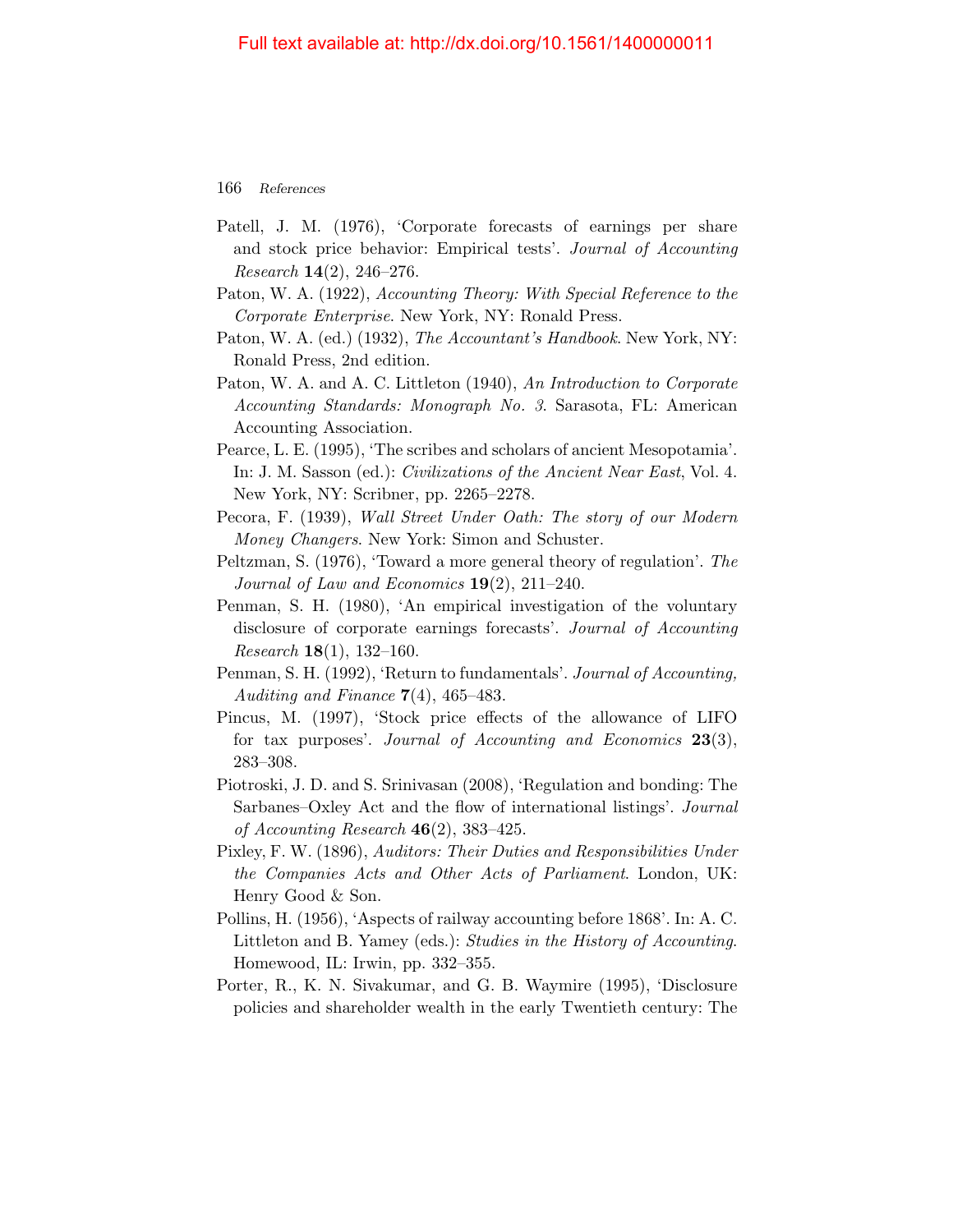case of the American Sugar Refining Company'. Journal of Accounting, Auditing and Finance  $10(1)$ , 121–145.

- Potter, C. (1952), 'Initial development of accountancy'. In: Canadian Chartered Accountant (January). New York, NY: Arno Press, (Reprinted in Readings in Accounting Development, 1978).
- Pratt, J. (2003), Financial Accounting in an Economic Context. New York, NY: Wiley, 5th edition.
- Preinreich, G. A. D. (1936), 'The fair value and yield of common stock'. The Accounting Review  $11(2)$ , 130–140.
- Previts, G. J. and R. D. Bricker (1994), 'Fact and theory in accounting history: Presentmindedness and capital market research'. Contemporary Accounting Research  $10(2)$ , 625–641.
- Previts, G. J., L. D. Parker, and E. N. Coffman (1990a), 'Accounting history: Definition and relevance'. Abacus  $26(1)$ , 1–16.
- Previts, G. J., L. D. Parker, and E. N. Coffman (1990b), 'An accounting historiography: Subject matter and methodology'. Abacus  $26(2)$ , 136–158.
- Previts, G. J. and B. D. Merino (1998), A History of Accountancy in the United States. Columbus, OH: Ohio State University Press.
- Previts, G. J. and W. D. Samson (2000), 'Exploring the contents of the Baltimore and Ohio Railroad annual reports: 1827–1856'. The Accounting Historians Journal  $27(1)$ , 1–42.
- Pringle, H. (1998), 'The slow birth of agriculture'. Science 282(5393), 1446–1450.
- Puro, M. (1984), 'Audit firm lobbying before the Financial Accounting Standards Board: An empirical study'. Journal of Accounting *Research* **22** $(2)$ , 624–646.
- Raby, W. L. (1964), 'The impact of income taxes on corporate research'. Journal of Accountancy  $118(2)$ , 53-56.
- Radner, R. (1995), 'Economic survival, 1995 Nancy L. Schwartz Memorial Lecture'. In: D. P. Jacobs, E. Kalai, and M. I. Kamien (eds.): Frontiers of Research in Economic Theory: The Nancy L. Schwartz Memorial Lectures, 1983–1997. Cambridge, UK: Cambridge University Press.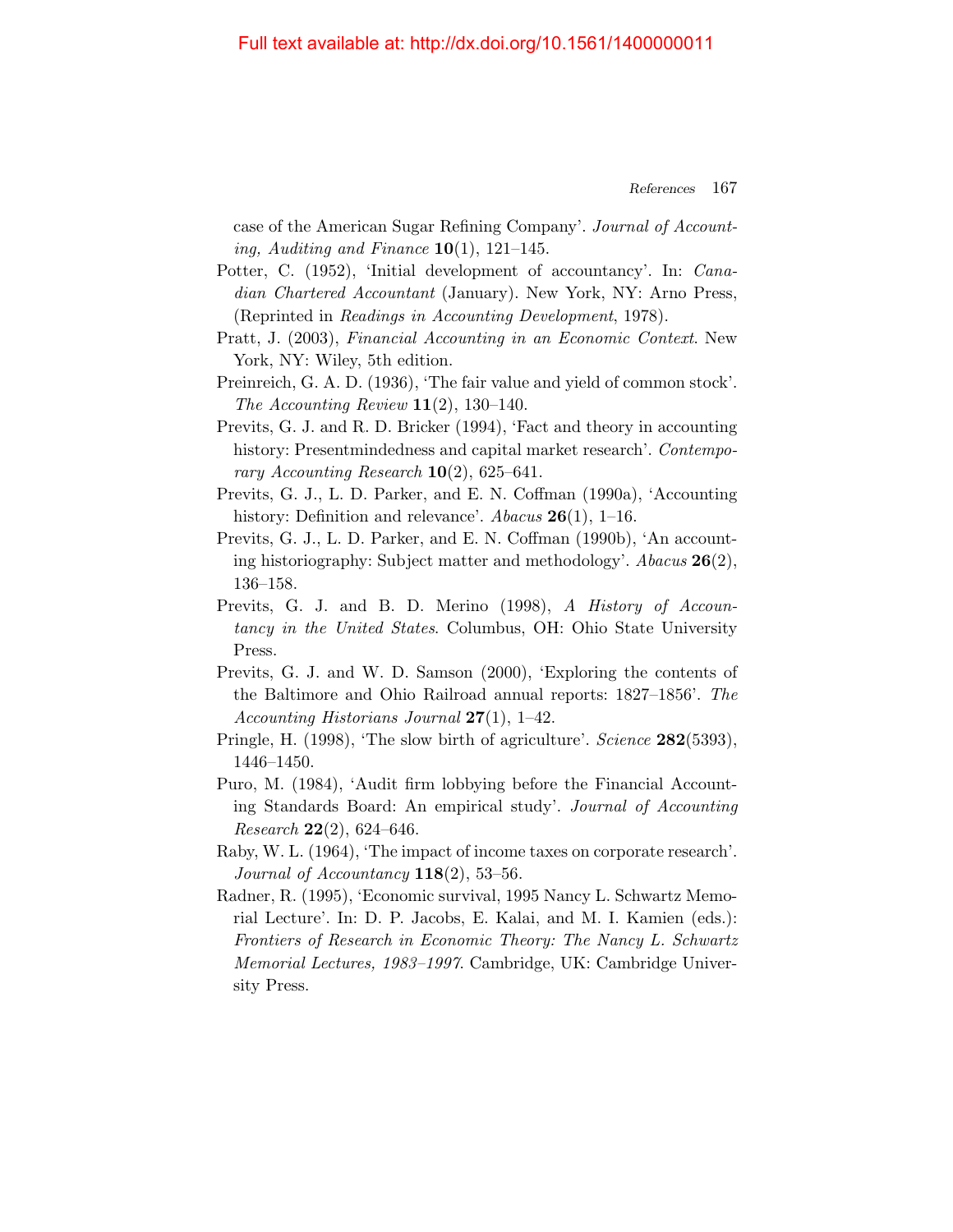- Rajan, R. G. and L. Zingales (2003), 'The great reversals: The politics of financial development in the twentieth century'. Journal of Financial Economics  $69(1)$ , 5-50.
- Reid, J. M. (ed.) (1988), Law and Accounting: Nineteenth Century American Legal Cases. New York, NY: Garland Publishing.
- Reimers, J. L. (2003), Financial Accounting: A Business Process Approach. Upper Saddle River, NJ: Prentice Hall, 1st edition.
- Richerson, P. J. and R. Boyd (2005), Not By Genes Alone: How Culture Transformed Human Evolution. Chicago, IL: University of Chicago Press.
- Ripley, W. Z. (ed.) (1905), Trusts, Pools, and Corporations. Boston, MA: Ginn & Co.
- Ripley, W. Z. (1911), 'Railway speculation'. The Quarterly Journal of *Economics* **25** $(2)$ , **185** $-215$ .
- Ripley, W. Z. (1912), Railroads: Rates and Regulation. New York, NY: Longmans, Green and Co.
- Ripley, W. Z. (1915), Railroads: Finance & Organization. New York, NY: Longmans, Green and Co.
- Ripley, W. Z. (1927), Main Street and Wall Street. Lawrence, KS: Scholars Book.
- Robert, R. (1956), 'A short history of tallies'. In: A. C. Littleton and B. Yamey (eds.): Studies in the History of Accounting. London: Sweet & Maxwell.
- Robinson, T. R., P. Munter, and J. Grant (2004), Financial Statement Analysis: A Global Perspective. Upper Saddle River, NJ: Prentice Hall.
- Robson, K. (1992), 'Accounting numbers as "inscription" Action at a distance and the development of accounting'. Accounting, Organiza*tions and Society*  $17(7)$ , 685–708.
- Rogers, E. M. (2003), Diffusion of Innovations. New York, NY: Free Press, 5th edition.
- Romano, R. (2005a), 'Quack corporate governance'. Regulation 28(4), 36–44.
- Romano, R. (2005b), 'The Sarbanes–Oxley Act and the making of quack corporate governance'. Yale Law Journal 114(7), 1521–1611.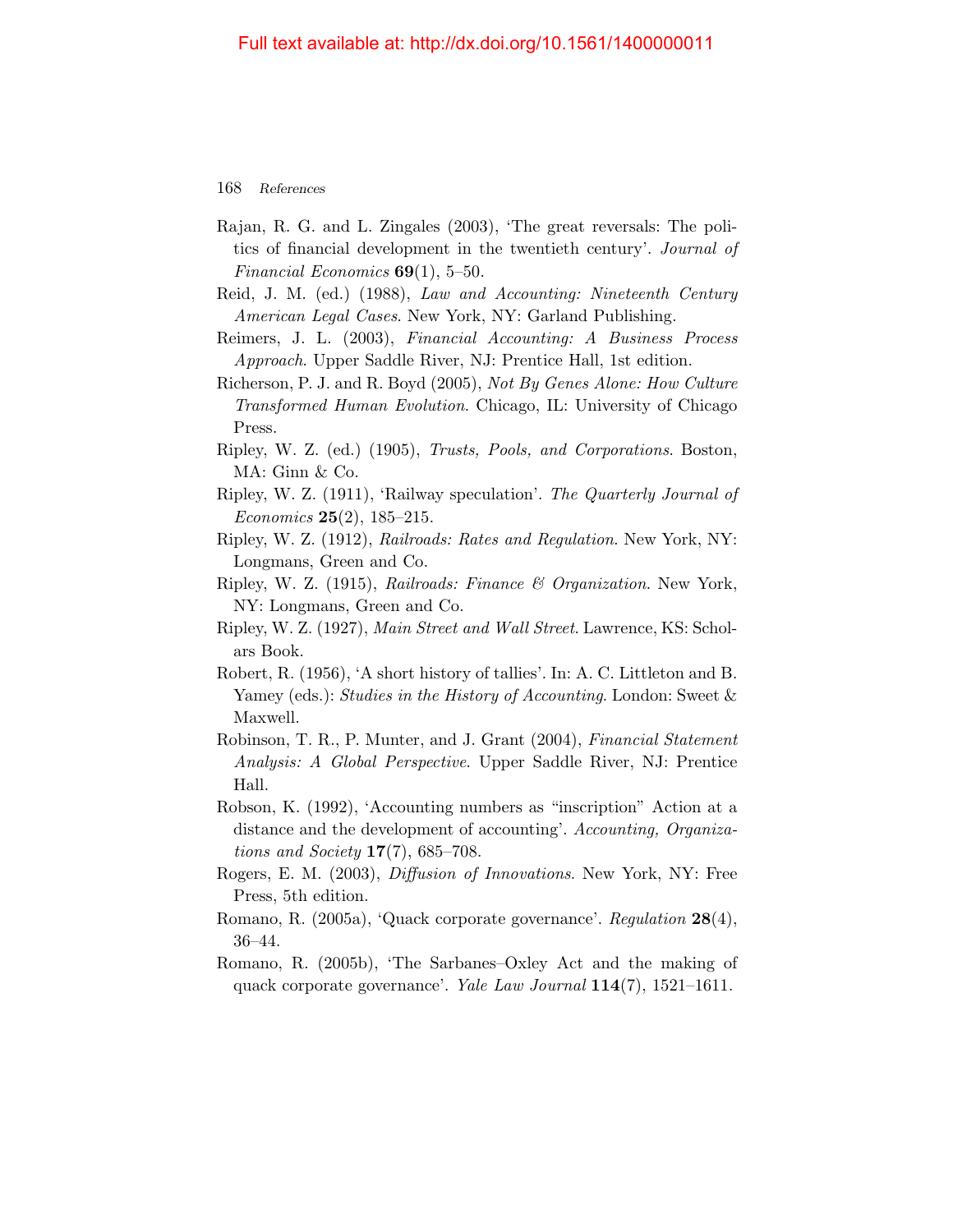#### Full text available at: http://dx.doi.org/10.1561/1400000011

- Rosser Jr., J. B. (1999), 'On the complexities of complex economic dynamics'. Journal of Economic Perspectives 13(4), 169–192.
- Russ, R. W., G. J. Previts, and E. N. Coffman (2006), 'The stockholder review committee of the Chesapeake and Ohio Canal Company, 1828–1857: Evidence of changes in financial reporting and corporate governance'. The Accounting Historians Journal  $33(1)$ , 125–143.
- Ryan, S. G. and P. A. Zarowin (2003), 'Why has the contemporaneous linear earnings-return relation declined?'. The Accounting Review 78(2), 523–553.
- Saggs, H. W. F. (1989), Civilization Before Greece and Rome. New Haven, CT: Yale University Press.
- Saliers, E. A. (1915), Principles of Depreciation. New York, NY: Ronald Press.
- Saliers, E. A. (ed.) (1923), The Accountant's Handbook. New York, NY: Ronald Press, 1st edition.
- Samson, W. D., G. J. Previts, and D. L. Flesher (2006), 'Corporate governance and external and internal controls: The case of the Baltimore and Ohio Railroad, circa 1831'. Issues in Accounting Education  $21(1), 45-62.$
- Sanders, T. H., H. R. Hatfield, and U. Moore (1938), A Statement of Accounting Principles. New York, NY: American Institute of Accountants.
- Sargent, T. J. (2008), 'Evolution and intelligent design'. The American Economic Review  $98(1)$ , 5-37.
- Scharfman, I. L. (1931), The Interstate Commerce Commission: A Study in Administrative Law, Part One. New York, NY: Commonwealth Fund.
- <span id="page-41-0"></span>Schmandt-Besserat, D. (1992), Before Writing, Vol. 1: From Counting to Cuneiform. Austin, TX: University of Texas Press.
- Schulz, M. (2006), 'Controlled Chaos: European cities do away with traffic signs'. Der Spiegel, November 16, http://www. spiegel.de/international/spiegel/0,1518,448747,00.html.
- <span id="page-41-1"></span>Schumpeter, J. (1950), *Capitalism, Socialism, and Democracy*. New York, NY: Harper  $&$  Row, 3rd edition.
- Seabright, P. (2004), The Company of Strangers: A Natural History of Economic Life. Princeton, NJ: Princeton University Press.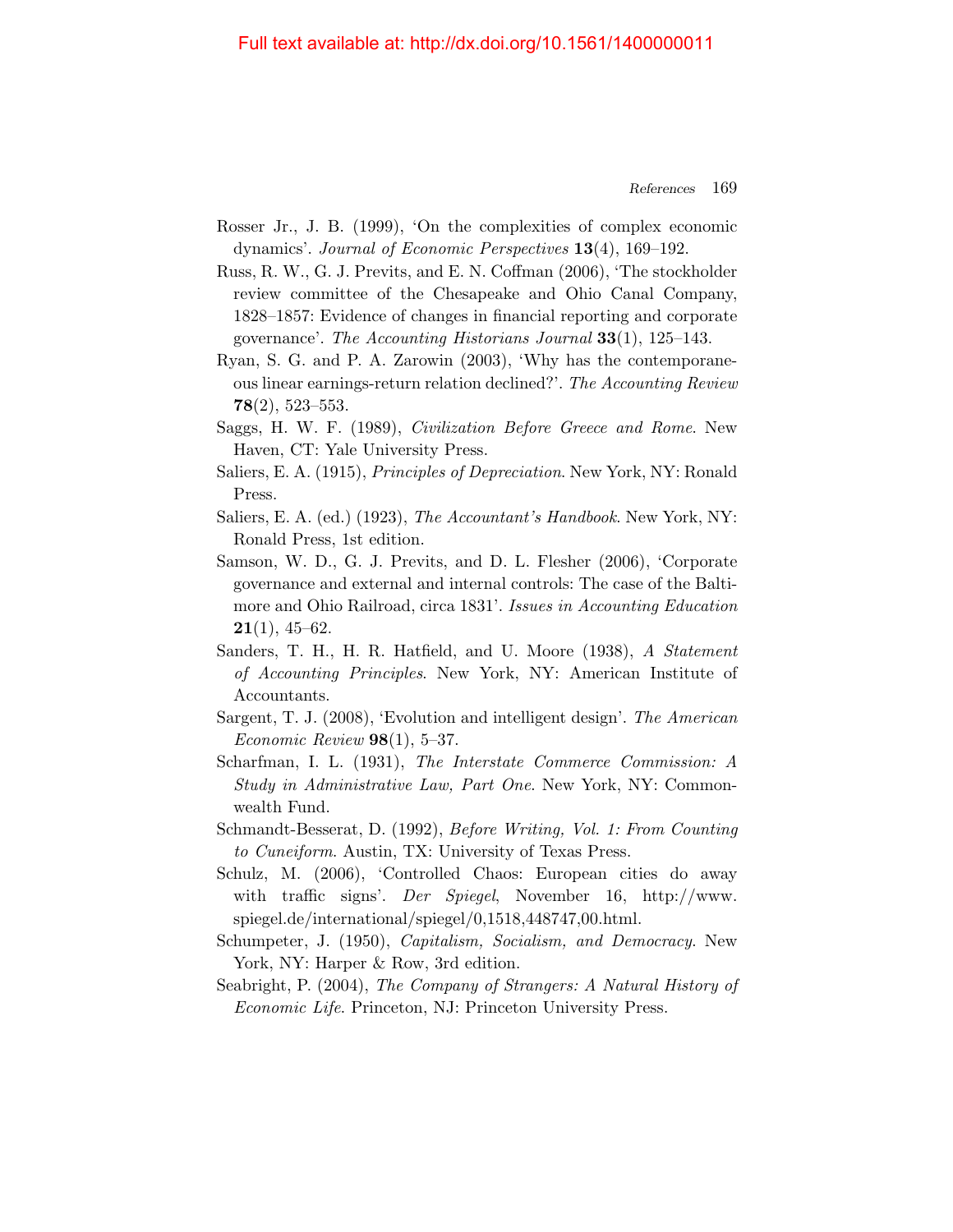- Securities and Exchange Commission (SEC) (1938), 'Administrative policy on financial statements'. Accounting Series Release No. 4 (April 25). Washington, DC: Securities and Exchange Commission.
- Securities and Exchange Commission (SEC) (1973), 'Statement of policy on the establishment and improvement of accounting principles and standards'. Accounting Series Release No. 150, Washington, DC: Securities and Exchange Commission.
- Seligman, J. (1983), 'The historical need for a mandatory corporate disclosure system'. Journal of Corporation Law 9(1), 1–61.
- Seligman, J. (2002), The Transformation of Wall Street: A History of the Securities and Exchange Commission and Modern Corporate Finance. Aspen Publishers, 3rd edition.
- Shannon, W. H. (1951), Legal Accounting. St. Paul, MN: West Publishing Co.
- Shaw, G. B. (1921), Back to Methuselah: A Metabiological Pentateuch. New York, NY: Brentano's (Reprinted 2007).
- Shiller, R. J. (2000), Irrational Exuberance. Princeton, NJ: Princeton University Press, 1st edition.
- Shiller, R. J. (2005), 'Behavioral economics and institutional innovation'. Southern Economic Journal  $72(2)$ , 269–283.
- Sickinger, J. P. (1999), Public Records and Archives in Classical Athens. Chapel Hill, NC and London: University of North Carolina Press.
- Simon, C. J. (1989), 'The effect of the 1933 Securities Act on investor information and the performance of new issues'. The American Economic Review 79(3), 295–318.
- Simon, H. A. (1962), 'The architecture of complexity'. Proceedings of the American Philosophical Society  $106(6)$ , 467-482.
- Simon, H. A. (1990), 'A mechanism for social selection and successful altruism'. Science 250(4988), 1665–1668.
- <span id="page-42-0"></span>Sivakumar, K. N. and G. B. Waymire (1993), 'The information content of earnings in a discretionary reporting environment: Evidence from NYSE industrials, 1905–10'. Journal of Accounting Research 31(1), 62–91.
- <span id="page-42-1"></span>Sivakumar, K. N. and G. B. Waymire (1994), 'Voluntary interim disclosure by early 20th century NYSE industrials'. Contemporary Accounting Research  $10(2)$ , 673–698.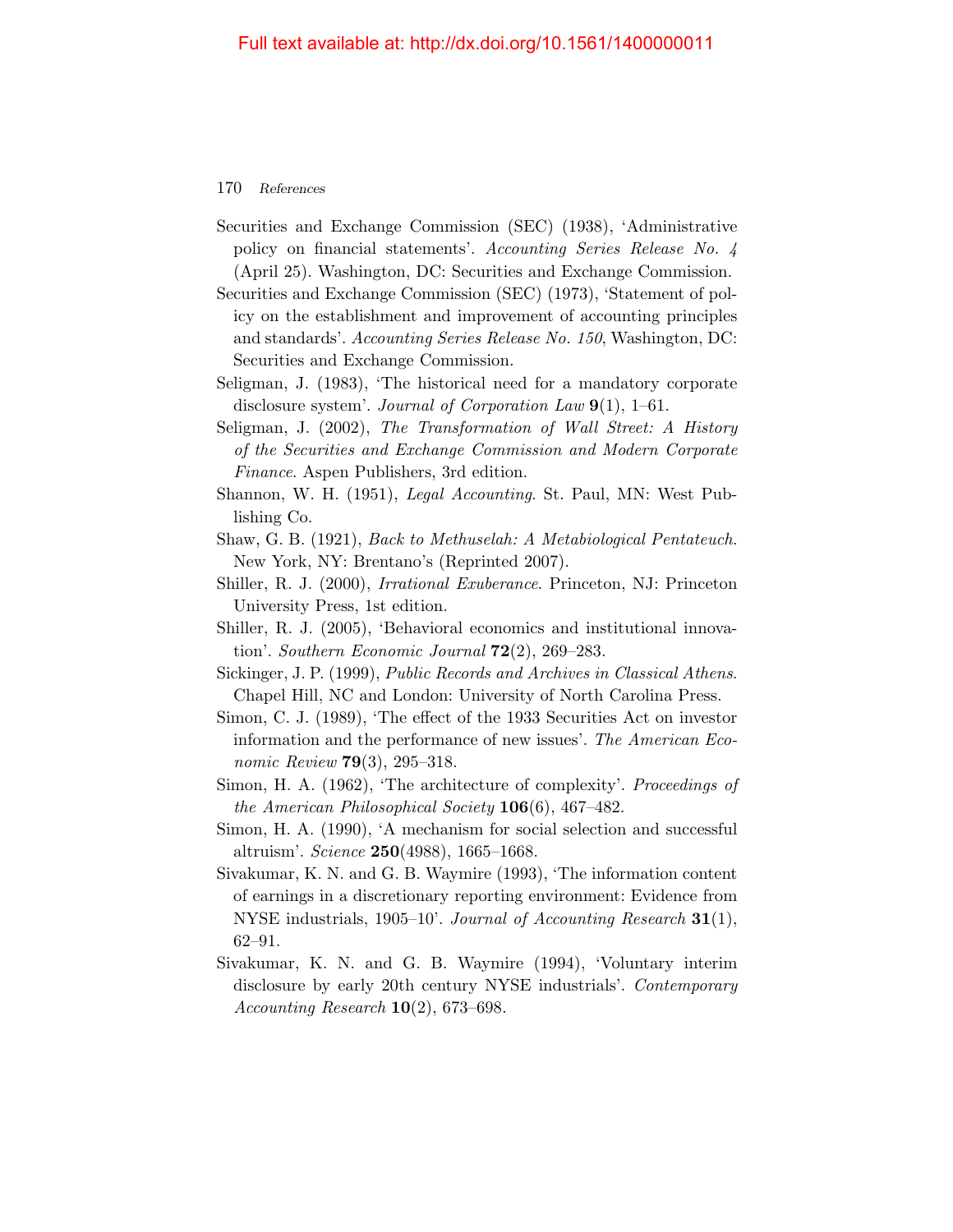- Sivakumar, K. N. and G. B. Waymire (2003), 'Enforceable accounting rules and income measurement by early 20th century railroads'. Journal of Accounting Research 41(2), 397–432.
- Sklar, M. J. (1988), The Corporate Reconstruction of American Capitalism, 1890–1916: The Market, the Law, and Politics. Cambridge, UK, Cambridge University Press.
- <span id="page-43-0"></span>Smith, A. (1776), An Inquiry into the Nature and Causes of the Wealth of Nations. Chicago, IL: University of Chicago Press (Reprinted 1976).
- Smith, R. T. (1981), 'Comments on Jarrell'. The Journal of Law and Economics  $24(3)$ , 677–686.
- <span id="page-43-1"></span>Smith, V. L. (2003), 'Constructivist and ecological rationality in economics'. The American Economic Review 93(3), 465–508.
- Smith, V. L., G. L. Suchanek, and A. W. Williams (1988), 'Bubbles, crashes, and endogenous expectations in experimental spot asset markets'. *Econometrica* **56**(5), 1119–1151.
- Sobel, R. (1965), The Big Board: A History of the New York Stock Market. New York, NY: Free Press.
- Sobel, R. (1968), Panic on Wall Street: A History of America's Financial Disasters. New York, NY: Macmillan.
- Soffer, L. C. and R. L. Soffer (2003), Financial Statement Analysis: A Valuation Approach. Upper Saddle River, NJ: Prentice Hall, 1st edition.
- Solow, R. M. (1985), 'Economic history and economics'. The American Economic Review 75(2), 328–331.
- <span id="page-43-2"></span>Sombart, W. (1919), Der Moderne Kapitalismus. Munich, GR: Duncker and Humblot.
- Spacek, L. (1958), 'The need for an accounting court'. The Accounting  $Review 33(3), 368-379.$
- Sprouse, R. T. and M. Moonitz (1962), A Tentative Set of Broad Accounting Principles for Business Enterprises: Accounting Research Study No. 3. New York, NY: American Institute of Certified Professional Accountants.
- Staddon, J. (2008), 'Distracting Miss Daisy: Why stops signs and speed limits endanger Americans'. The Atlantic (July/August). http://www.theatlantic.com/doc/200807/traffic.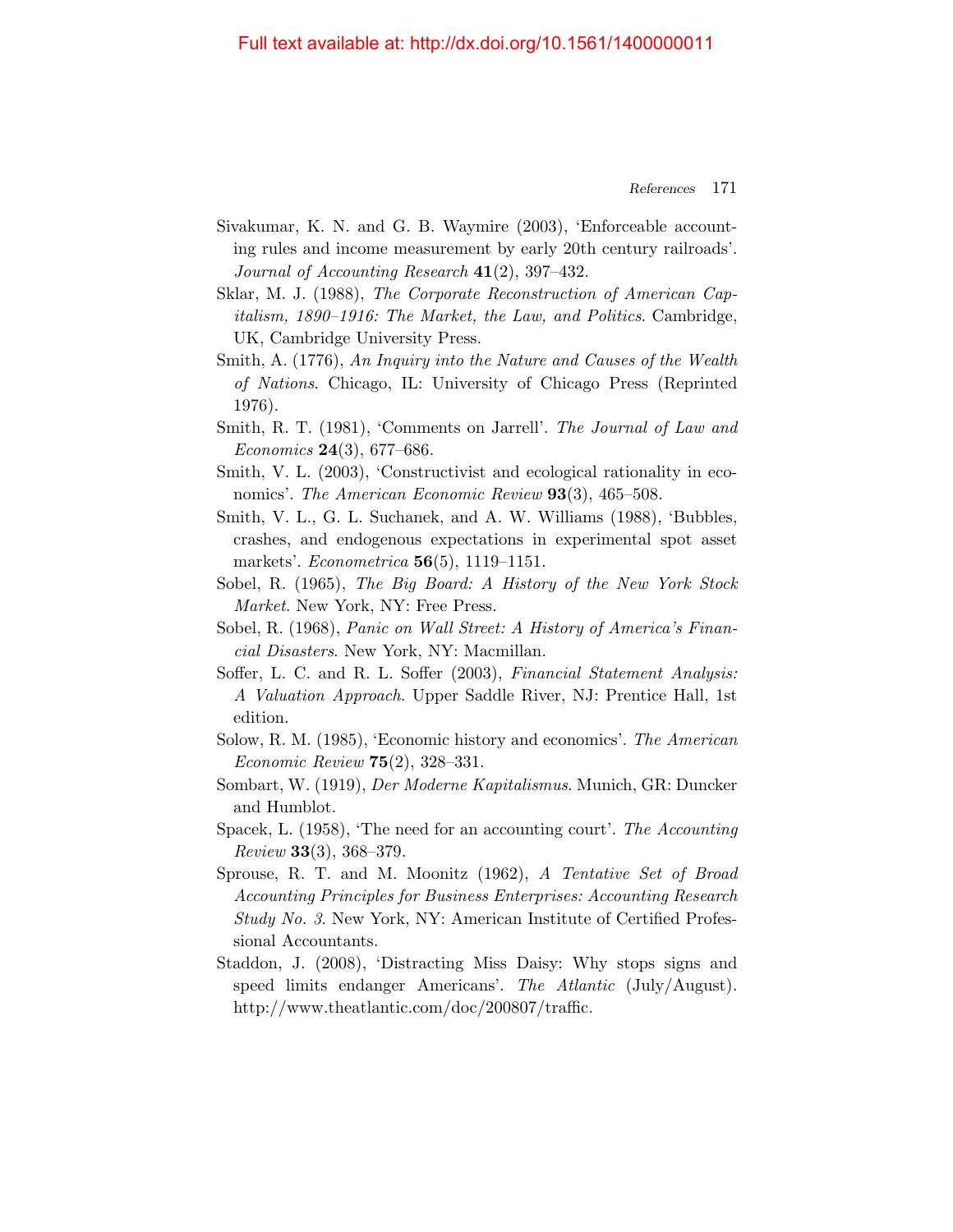- Sterling, R. R. (1967), 'Conservatism: The fundamental principle of valuation in traditional accounting'. Abacus  $3(2)$ , 109–132.
- Sterling, R. R. (1970), Theory of the Measurement of Enterprise Income. Lawrence, KS: University Press of Kansas.
- Stigler, G. J. (1951), 'The division of labor is limited by the extent of the market'. Journal of Political Economy  $59(3)$ , 185–193.
- Stigler, G. J. (1964), 'Public regulation of the securities markets'. The Journal of Business  $37(2)$ ,  $117-142$ .
- Stigler, G. J. (1971), 'The theory of economic regulation'. Bell Journal of Economics and Management Science  $2(1)$ , 3-21.
- Stigler, G. J. (1988), Memoirs of an Unregulated Economist. New York, NY: Basic Books.
- Stone, W. (1969), 'Antecedents of the accounting profession'. The Accounting Review  $44(2)$ , 284-291.
- Storey, R. K. (1964), 'Accounting principles: AAA and AICPA'. Journal of Accountancy  $117(6)$ , 47-55.
- Sturgis, H. S. (1925), Investment: A New Profession. New York, NY: Macmillan.
- Sunder, S. (1997), Theory of Accounting and Control. Cincinnati, OH: South-Western Publishing.
- Sunder, S. (2005), 'Minding our manners: Accounting as social norms'. The British Accounting Review 37(4), 367–387.
- ten Have, O. (1976), A History of Accountancy. A. van Seventer, Translator, Palo Alto, CA: Bay Books.
- Tomasello, M. (1999), The Cultural Origins of Human Cognition. Cambridge, MA: Harvard University Press.
- van Lent, L. (2007), 'Endogeneity in management accounting research: A comment'. European Accounting Review 16(1), 197–205.
- Vatter, W. J. (1946), The Fund Theory of Accounting and its Implications for Financial Reports. Chicago, IL: University of Chicago Press.
- Vatter, W. J. (1950), Managerial Accounting. New York, NY: Prentice Hall.
- Verrecchia, R. E. (1983), 'Discretionary disclosure'. Journal of Accounting and Economics 5, 179–194.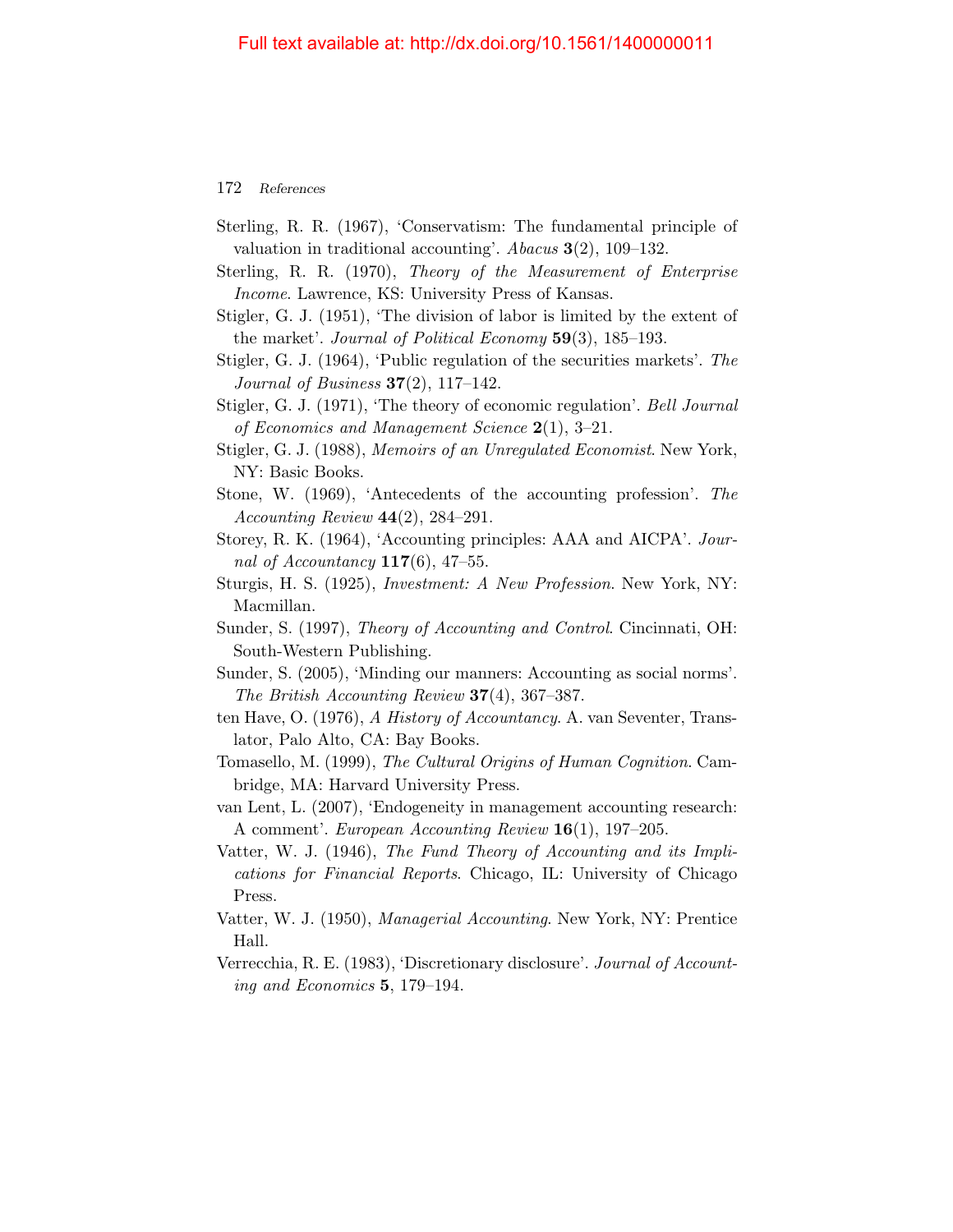- Versteeg, R. (2000), Early Mesopotamian Law. Durham, NC: Carolina Academic Press.
- Wales, S. H. (1962), 'Intangible expenses and amortizing intangible assets'. The Accounting Review  $37(1)$ , 96–98.
- Walker, R. G. (1992), 'The SEC's ban on upward asset revaluations and the disclosure of current values'. Abacus  $28(1)$ , 3-35.
- Walker, S. P. (2005), 'Accounting in history'. The Accounting Historians Journal  $32(2)$ ,  $233-259$ .
- Warshow, H. T. (1924), 'The distribution of corporate ownership in the United States'. The Quarterly Journal of Economics 39(1), 15–38.
- Watts, R. L. (1977), 'Corporate financial statements: A product of the market and political processes'. Australian Journal of Management  $2(1), 53-75.$
- Watts, R. L. (2003), 'Conservatism in accounting part I: Explanations and implications'. Accounting Horizons  $17(3)$ ,  $207-221$ .
- Watts, R. L. and J. L. Zimmerman (1978), 'Towards a positive theory of the determination of accounting standards'. The Accounting Review 53(1), 112–134.
- Watts, R. L. and J. L. Zimmerman (1979), 'The demand for and supply of accounting theories: the market for excuses'. The Accounting Review 54(2), 273–305.
- <span id="page-45-0"></span>Watts, R. L. and J. L. Zimmerman (1983), 'Agency problems, auditing, and the theory of the firm: Some evidence'. The Journal of Law and *Economics* **26**(3), 613–633.
- Watts, R. L. and J. L. Zimmerman (1986), Positive Accounting Theory. Englewood Cliffs, NJ: Prentice Hall.
- Watts, R. L. and J. L. Zimmerman (1990), 'Positive accounting theory: A ten year perspective'. The Accounting Review  $65(1)$ , 131–156.
- Watzlaff, R. H. (1971), 'The Bubble Act of 1720'. Abacus 7(1), 8–28.
- Waymire, G. B. (2004), 'Discussion The usefulness of MD&A disclosures in the retail industry'. Journal of Accounting, Auditing and Finance 19(4), 389–404.
- <span id="page-45-1"></span>Weber, M. (1927), General Economic History. Translation by F. H. Knight, New Brunswick, NJ: Transaction (Reprinted 1981).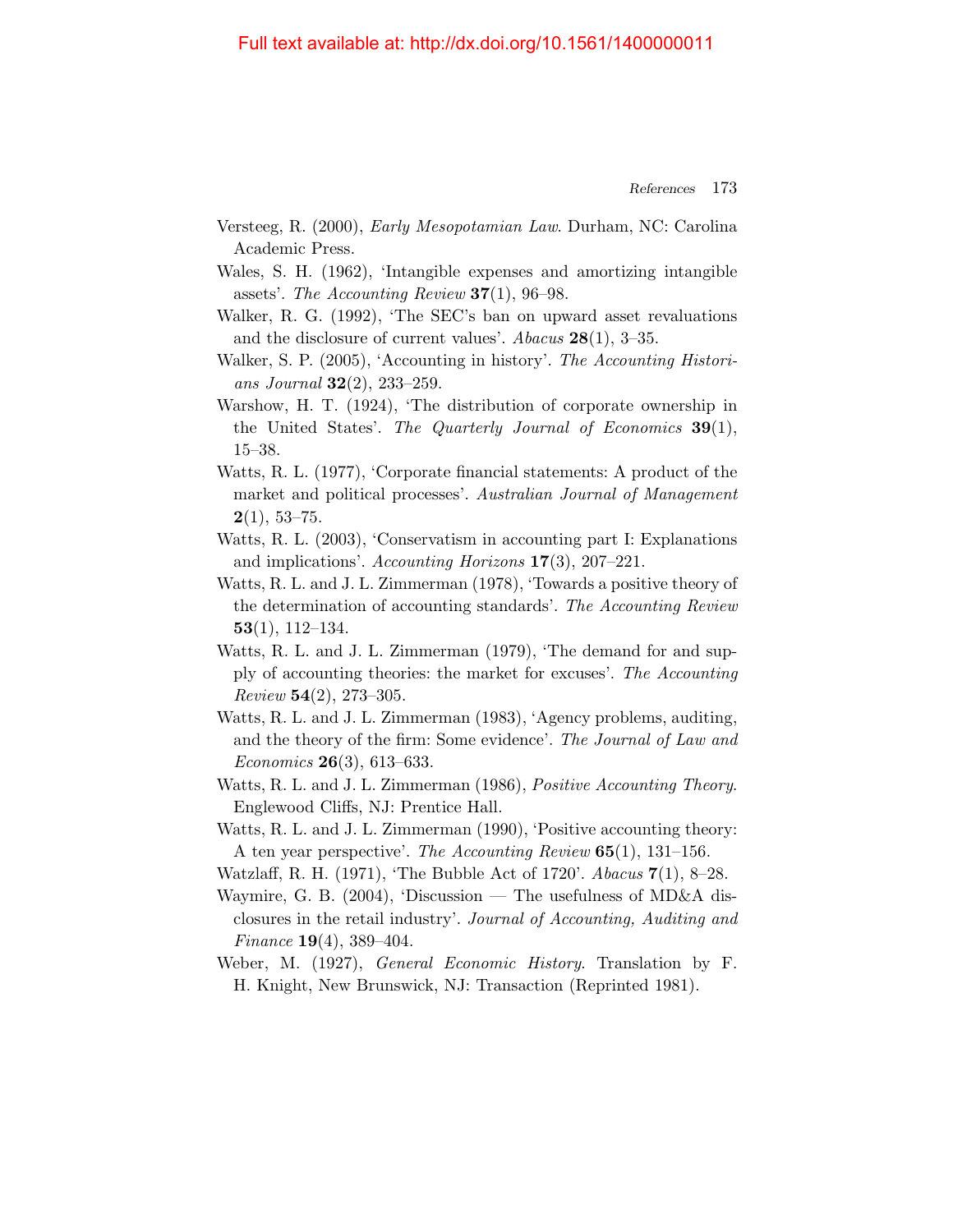- <span id="page-46-1"></span>Weber, M. (1956). In: G. Roth and C. Wittich (translators and editors): Economy and Society. Berkeley, CA: University of California Press (Reprinted 1978).
- Weiner, J. (1994), The Beak of the Finch: A Story of Evolution in Our Time. London, UK: Jonathan Cape Ltd.
- White, E. N. (1990), 'The stock market boom and crash of 1929 revisited'. Journal of Economic Perspectives 4(2), 67–83.
- White, L. H. (2005), 'Investigating the apparatus: The Federal Reserve System's influence on research in monetary economics'. Economic Journal Watch 2(2), 325–354. Available at: http://www.econjournal watch.org/pdf/WhiteInvestigatingAugust2005.pdf.
- Wiebe, R. H. (1966), The Search for Order, 1877–1920. New York, NY: Hill and Wang.
- <span id="page-46-0"></span>Wilson, E. O. (1975), Sociobiology: The New Synthesis. Cambridge, MA: Harvard University Press.
- Wilson, E. O. (1998), Consilience: The Unity of Knowledge. New York, NY: Vintage Books.
- Wolpert, L. (2003), 'Causal beliefs and the origins of technology'. Philosophical Transactions: Mathematical, Physical and Engineering Sci $ences$  361(1809), 1709–1719.
- Wolpert, L. (2006), Six Impossible Things Before Breakfast: The Evolutionary Origins of Belief. New York, NY: Norton & Company.
- Yamey, B. S. (1949), 'Scientific bookkeeping and the rise of capitalism'. The Economic History Review  $1(2/3)$ , 99–113.
- Yamey, B. S. (1962), 'The case law relating to company dividends'. In: W. T. Baxter and S. Davidson (eds.): Studies in Accounting Theory. Homewood, IL: Irwin.
- Yamey, B. S. (1964), 'Accounting and the rise of capitalism: Further notes on a theme by Sombart'. Journal of Accounting Research 2(2), 117–136.
- Yamey, B. S. (2005), 'The historical significance of double-entry bookkeeping: Some non-Sombartian claims'. Accounting, Business and Financial History  $15(1)$ , 77–88.
- Yandle, B. (1983), 'Baptists and bootleggers: The education of a regulatory economist'. Regulation 7(3), 12.